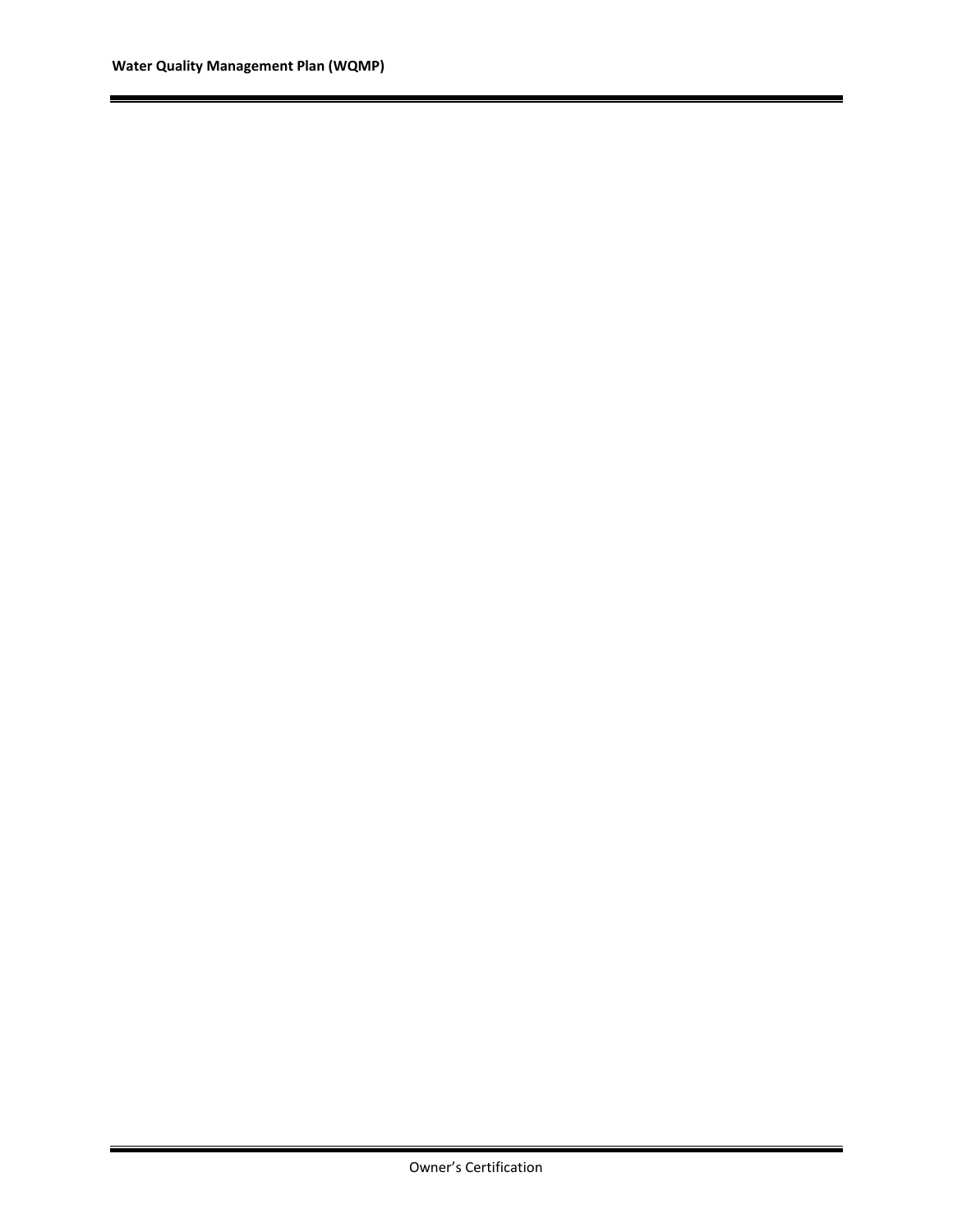.

### **Project Owner's Certification**

This Water Quality Management Plan (WQMP) has been prepared for Insert Owner/Developer Name by Insert Consulting/Engineering Firm Name. The WQMP is intended to comply with the requirements of the Insert Jurisdiction and the NPDES Areawide Stormwater Program requiring the preparation of a WQMP. The undersigned, while it owns the subject property, is responsible for the implementation of the provisions of this plan and will ensure that this plan is amended as appropriate to reflect up-to-date conditions on the site consistent with San Bernardino County's Municipal Storm Water Management Program and the intent of the NPDES Permit for San Bernardino County and the incorporated cities of San Bernardino County within the Santa Ana Region. Once the undersigned transfers its interest in the property, its successors in interest and the city/county shall be notified of the transfer. The new owner will be informed of its responsibility under this WQMP. A copy of the approved WQMP shall be available on the subject site in perpetuity.

"I certify under a penalty of law that the provisions (implementation, operation, maintenance, and funding) of the WQMP have been accepted and that the plan will be transferred to future successors."

| <b>Project Data</b>              |                          |                                                                  |  |  |  |  |  |
|----------------------------------|--------------------------|------------------------------------------------------------------|--|--|--|--|--|
| Permit/Application<br>Number(s): |                          | Grading Permit Number(s):                                        |  |  |  |  |  |
| Tract/Parcel Map<br>Number(s):   |                          | <b>Building Permit Number(s):</b>                                |  |  |  |  |  |
|                                  |                          | CUP, SUP, and/or APN (Specify Lot Numbers if Portions of Tract): |  |  |  |  |  |
|                                  | <b>Owner's Signature</b> |                                                                  |  |  |  |  |  |
| <b>Owner Name:</b>               |                          |                                                                  |  |  |  |  |  |
| Title                            |                          |                                                                  |  |  |  |  |  |
| Company                          |                          |                                                                  |  |  |  |  |  |
| Address                          |                          |                                                                  |  |  |  |  |  |
| Email                            |                          |                                                                  |  |  |  |  |  |
| Telephone #                      |                          |                                                                  |  |  |  |  |  |
| Signature                        |                          | Date                                                             |  |  |  |  |  |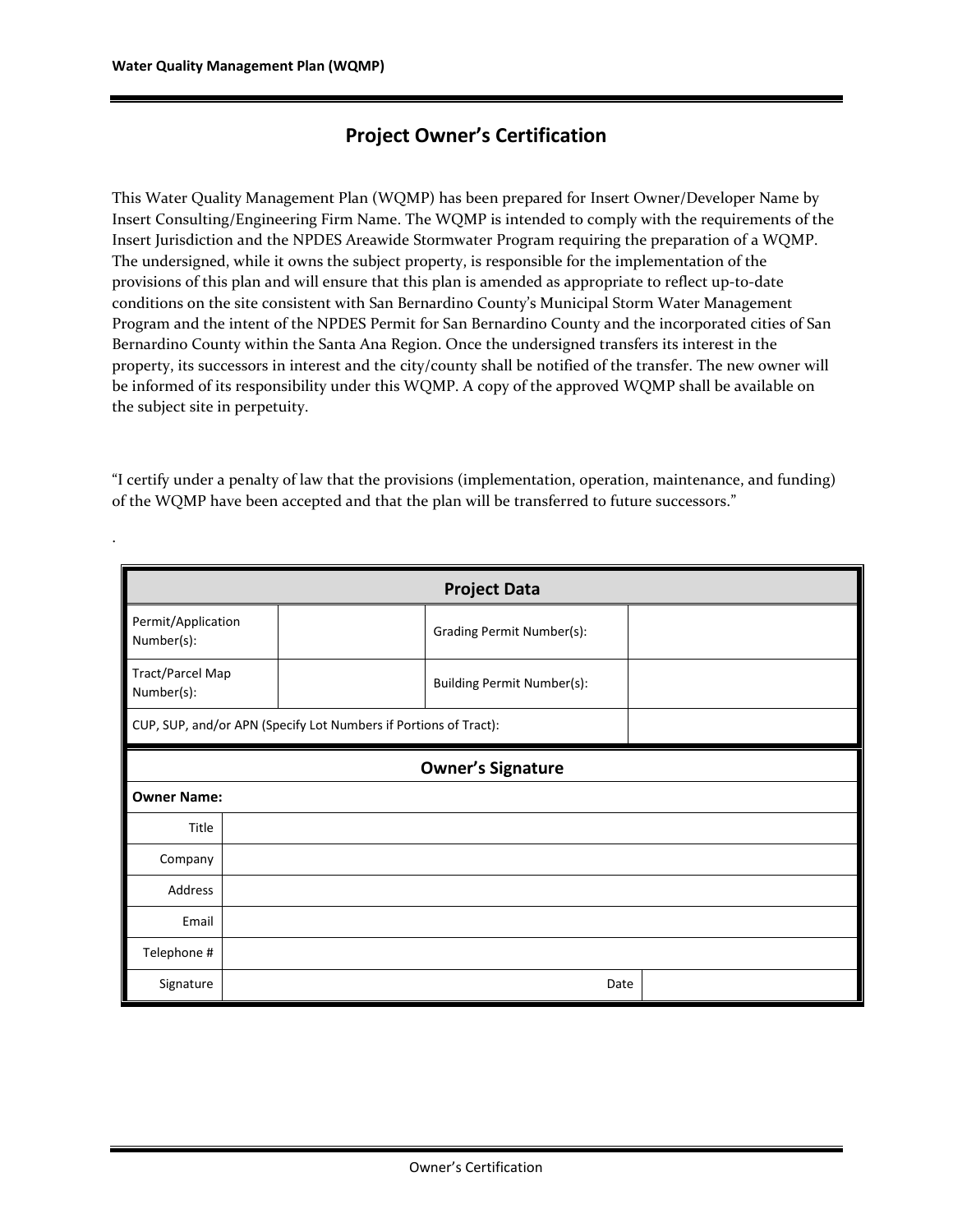### **Preparer's Certification**

| <b>Project Data</b>                                              |  |                            |  |  |  |  |
|------------------------------------------------------------------|--|----------------------------|--|--|--|--|
| Permit/Application<br>Number(s):                                 |  | Grading Permit Number(s):  |  |  |  |  |
| Tract/Parcel Map<br>Number(s):                                   |  | Building Permit Number(s): |  |  |  |  |
| CUP, SUP, and/or APN (Specify Lot Numbers if Portions of Tract): |  |                            |  |  |  |  |

"The selection, sizing and design of stormwater treatment and other stormwater quality and quantity control measures in this plan were prepared under my oversight and meet the requirements of Regional Water Quality Control Board Order No. R8-2010-0036."

| Engineer:        | PE Stamp Below |
|------------------|----------------|
| Title            |                |
| Company          |                |
| Address          |                |
| Email            |                |
| I<br>Telephone # |                |
| ║<br>Signature   |                |
| Date             |                |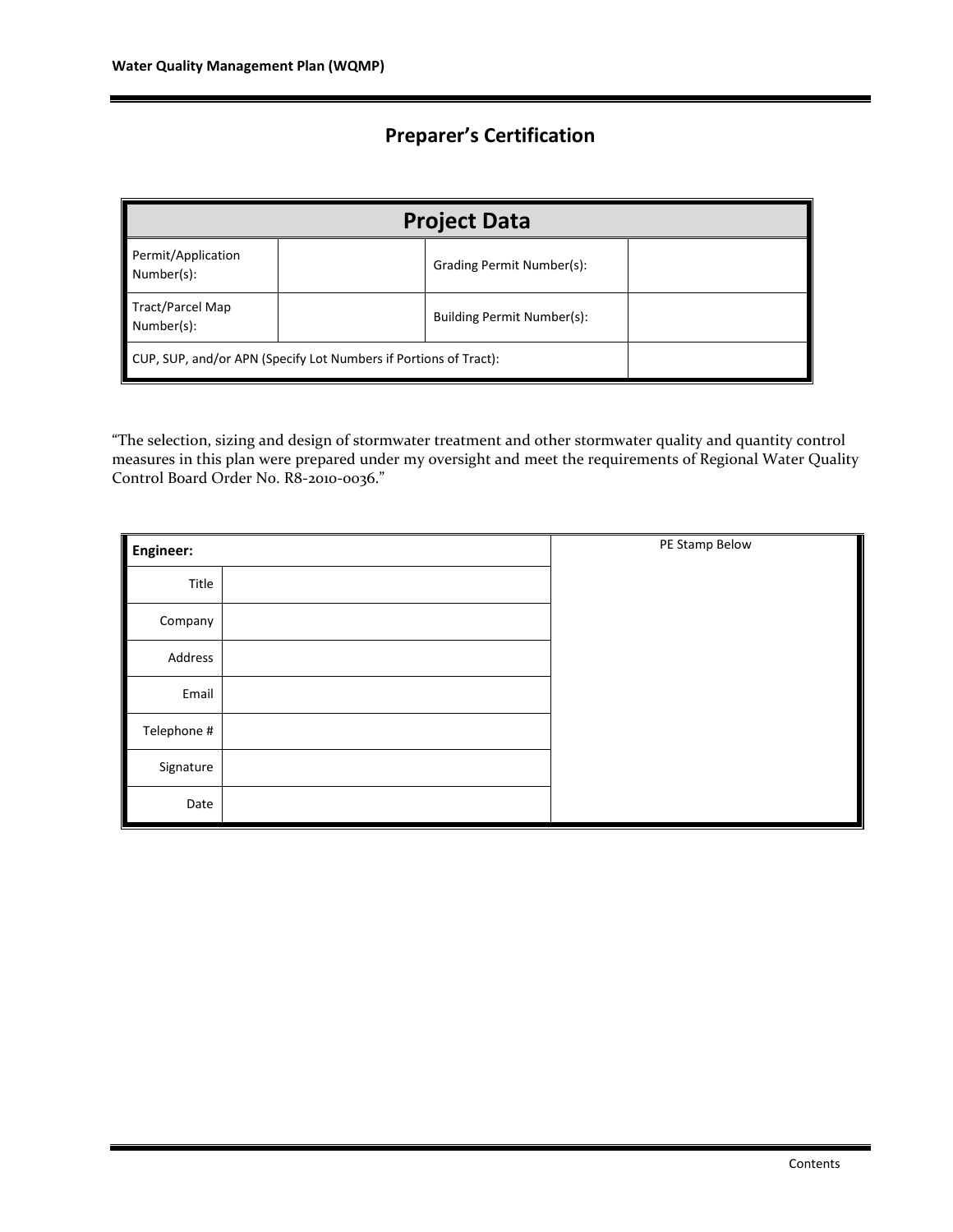# Table of Contents

|                                                                          | $1 - 1$  |
|--------------------------------------------------------------------------|----------|
|                                                                          | $2 - 1$  |
|                                                                          | $2 - 1$  |
|                                                                          | $2 - 2$  |
|                                                                          | $2 - 3$  |
|                                                                          | $2 - 4$  |
|                                                                          | $3-1$    |
|                                                                          | $4 - 1$  |
|                                                                          | $4 - 1$  |
|                                                                          | $4 - 1$  |
|                                                                          | $4 - 6$  |
|                                                                          | $4 - 7$  |
|                                                                          | $4 - 12$ |
|                                                                          | $4 - 14$ |
|                                                                          | $4 - 16$ |
|                                                                          | $4 - 18$ |
|                                                                          | 4.19     |
|                                                                          | $4 - 23$ |
|                                                                          | $4 - 24$ |
|                                                                          | $4 - 25$ |
| Section 5 Inspection & Maintenance Responsibility Post Construction BMPs | $5 - 1$  |
|                                                                          | $6 - 1$  |
|                                                                          | $6 - 1$  |
|                                                                          | $6 - 1$  |

# Forms

|                                                                   | $1 - 1$  |
|-------------------------------------------------------------------|----------|
|                                                                   | $2 - 1$  |
|                                                                   | $2 - 2$  |
|                                                                   | $2 - 3$  |
|                                                                   | $2 - 4$  |
|                                                                   | $3-1$    |
|                                                                   | $3 - 2$  |
|                                                                   | $3 - 3$  |
|                                                                   | $4 - 2$  |
|                                                                   | $4 - 4$  |
|                                                                   | $4 - 6$  |
| Form 4.2-1 LID BMP Performance Criteria for Design Capture Volume | $4 - 7$  |
|                                                                   | $4 - 8$  |
|                                                                   | $4 - 9$  |
|                                                                   | $4 - 10$ |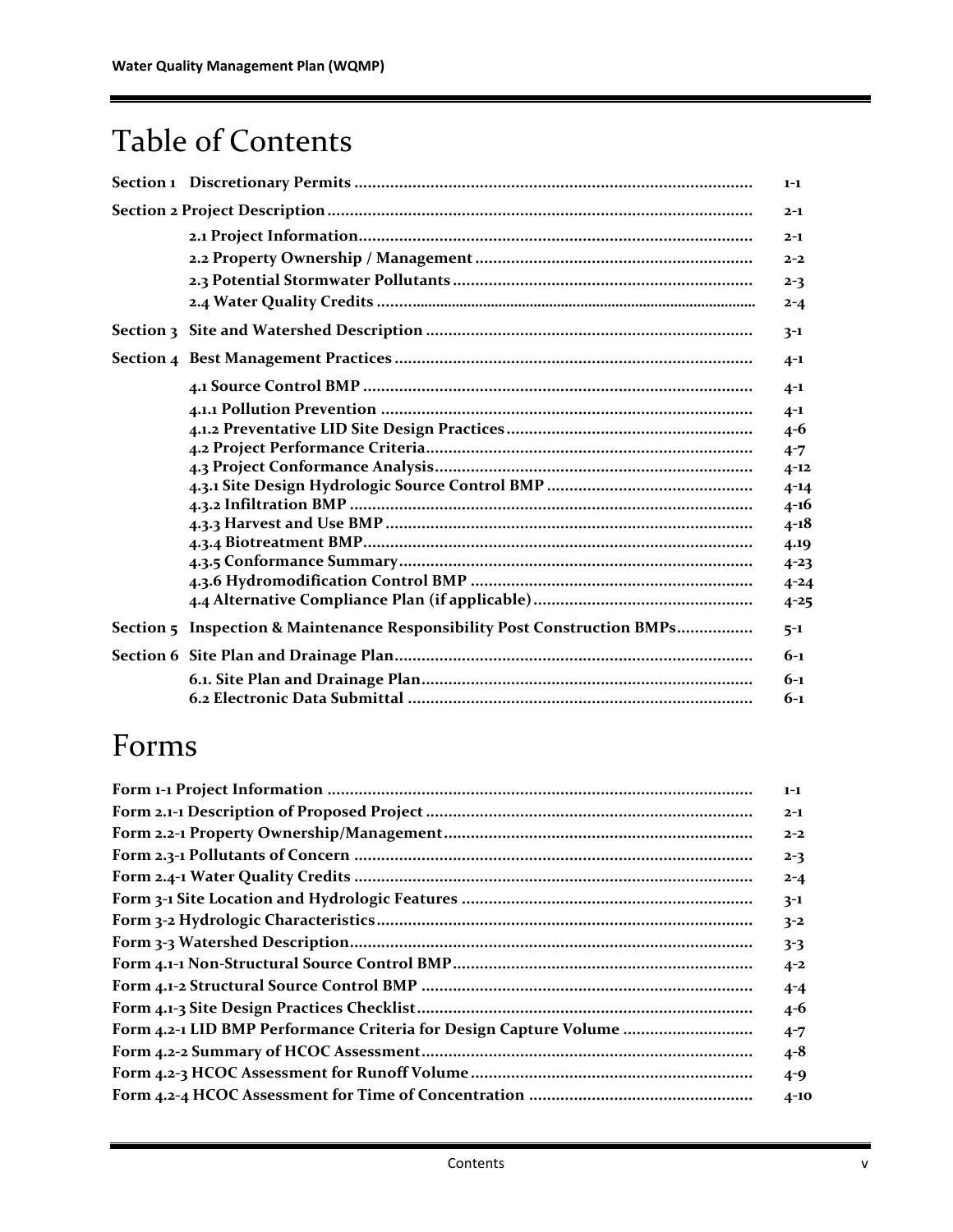|                                                                                     | $4 - 11$ |
|-------------------------------------------------------------------------------------|----------|
|                                                                                     | $4 - 13$ |
|                                                                                     | $4 - 14$ |
|                                                                                     | $4 - 17$ |
|                                                                                     | $4 - 18$ |
|                                                                                     | $4 - 19$ |
| Form 4.3-6 Volume Based Biotreatment – Bioretention and Planter Boxes w/Underdrains | $4 - 20$ |
| Form 4.3-7 Volume Based Biotreatment- Constructed Wetlands and Extended Detention   | $4 - 21$ |
|                                                                                     | $4 - 22$ |
| Form 4.3-9 Conformance Summary and Alternative Compliance Volume Estimate           | $4 - 23$ |
|                                                                                     | $4 - 24$ |
|                                                                                     | $5 - 1$  |

**Insert Appendix Title if Applicable - Otherwise, please delete text Insert Appendix Title if Applicable - Otherwise, please delete text Insert Appendix Title if Applicable - Otherwise, please delete text Insert Appendix Title if Applicable - Otherwise, please delete text Insert Appendix Title if Applicable - Otherwise, please delete text**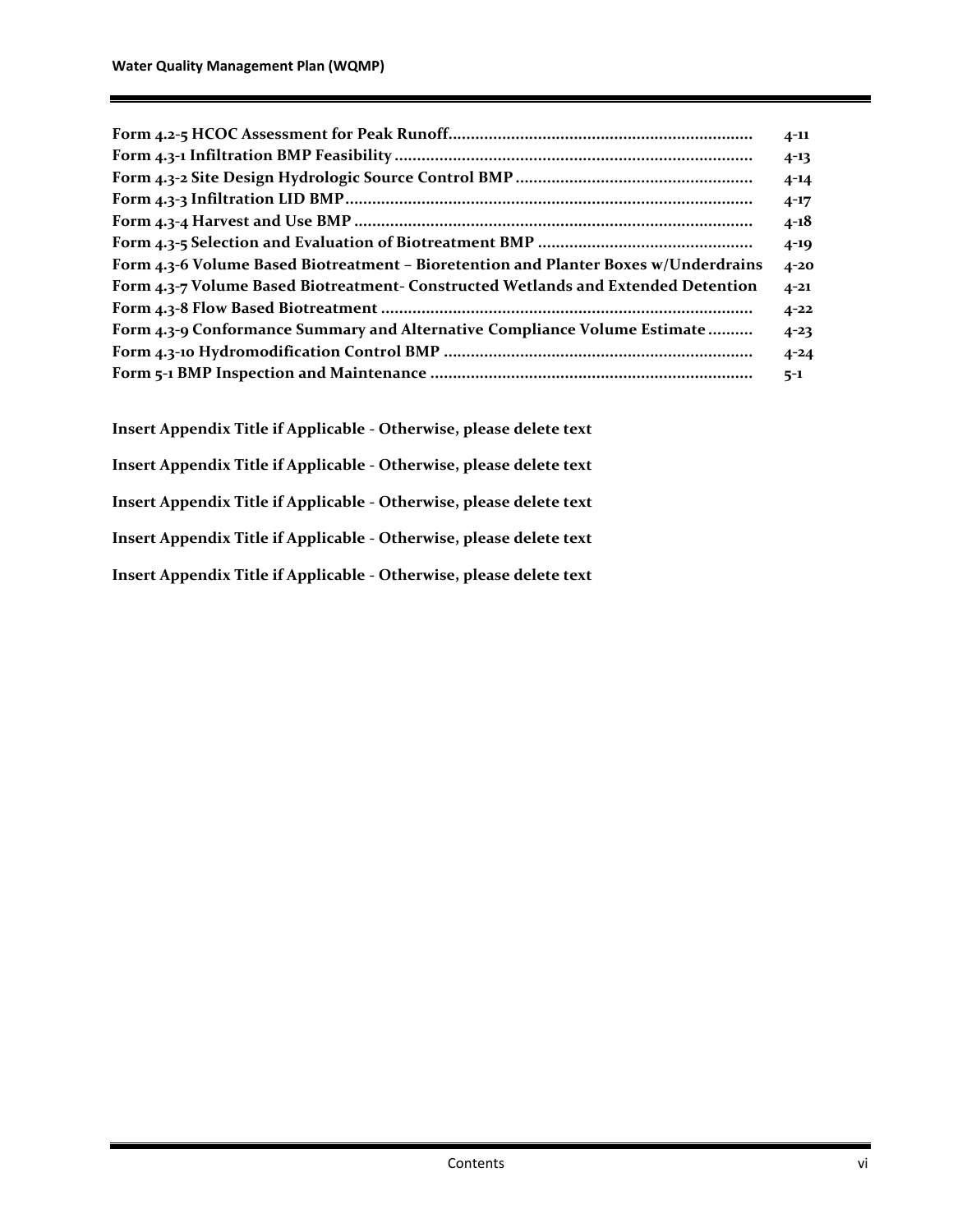# Section 1 Discretionary Permit(s)

| <b>Form 1-1 Project Information</b>                                                                                  |                    |                                |            |  |  |  |  |
|----------------------------------------------------------------------------------------------------------------------|--------------------|--------------------------------|------------|--|--|--|--|
| Project Name                                                                                                         |                    |                                |            |  |  |  |  |
| Project Owner Contact Name:                                                                                          |                    |                                |            |  |  |  |  |
| Mailing<br>Address:                                                                                                  | E-mail<br>Address: |                                | Telephone: |  |  |  |  |
| Permit/Application Number(s):                                                                                        |                    | Tract/Parcel Map<br>Number(s): |            |  |  |  |  |
| Additional Information/<br>Comments:                                                                                 |                    |                                |            |  |  |  |  |
| Description of Project:                                                                                              |                    |                                |            |  |  |  |  |
| Provide summary of Conceptual<br>WQMP conditions (if previously<br>submitted and approved). Attach<br>complete copy. |                    |                                |            |  |  |  |  |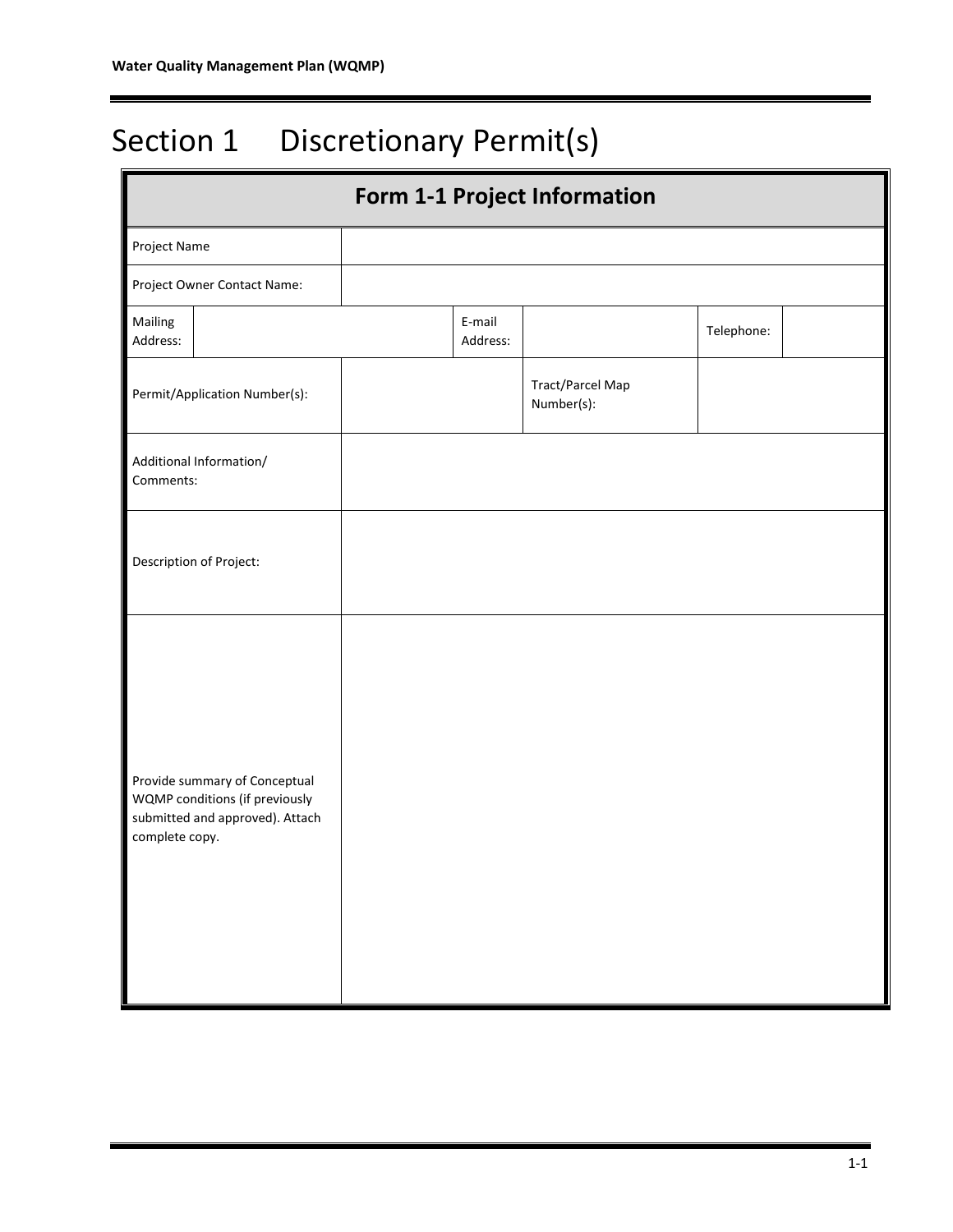# Section 2 Project Description 2.1 Project Information

This section of the WQMP should provide the information listed below. The information provided for Conceptual/ Preliminary WQMP should give sufficient detail to identify the major proposed site design and LID BMPs and other anticipated water quality features that impact site planning. Final Project WQMP must specifically identify all BMP incorporated into the final site design and provide other detailed information as described herein.

The purpose of this information is to help determine the applicable development category, pollutants of concern, watershed description, and long term maintenance responsibilities for the project, and any applicable water quality credits. This information will be used in conjunction with the information in Section 3, Site Description, to establish the performance criteria and to select the LID BMP or other BMP for the project or other alternative programs that the project will participate in, which are described in Section 4.

| Form 2.1-1 Description of Proposed Project                                                                                                                                                |                                                                                                                                                                                                                                                                                                                                          |                                                                                                                                       |  |                                                                                                                                |                                                                                                                                                              |                                                                                                                      |  |
|-------------------------------------------------------------------------------------------------------------------------------------------------------------------------------------------|------------------------------------------------------------------------------------------------------------------------------------------------------------------------------------------------------------------------------------------------------------------------------------------------------------------------------------------|---------------------------------------------------------------------------------------------------------------------------------------|--|--------------------------------------------------------------------------------------------------------------------------------|--------------------------------------------------------------------------------------------------------------------------------------------------------------|----------------------------------------------------------------------------------------------------------------------|--|
| 1<br>Development Category (Select all that apply):                                                                                                                                        |                                                                                                                                                                                                                                                                                                                                          |                                                                                                                                       |  |                                                                                                                                |                                                                                                                                                              |                                                                                                                      |  |
| Significant re-development<br>involving the addition or<br>replacement of 5,000 ft <sup>2</sup> or<br>more of impervious surface on<br>an already developed site                          |                                                                                                                                                                                                                                                                                                                                          | New development involving<br>the creation of 10,000 ft <sup>2</sup> or<br>more of impervious surface<br>collectively over entire site |  | Automotive repair<br>shops with standard<br>industrial classification (SIC)<br>codes 5013, 5014, 5541,<br>7532-7534, 7536-7539 |                                                                                                                                                              | <b>Restaurants (with SIC</b><br>code 5812) where the land<br>area of development is<br>5,000 ft <sup>2</sup> or more |  |
| Hillside developments of<br>5,000 ft <sup>2</sup> or more which are<br>located on areas with known<br>erosive soil conditions or<br>where the natural slope is<br>25 percent or more      | Developments of 2,500 ft <sup>2</sup><br>Parking lots of 5,000 ft <sup>2</sup><br>of impervious surface or more<br>or more exposed to storm<br>adjacent to (within 200 ft) or<br>water<br>discharging directly into<br>environmentally sensitive areas<br>or waterbodies listed on the<br>CWA Section 303(d) list of<br>impaired waters. |                                                                                                                                       |  |                                                                                                                                | Retail gasoline outlets<br>that are either 5,000 ft <sup>2</sup> or<br>more, or have a projected<br>average daily traffic of 100<br>or more vehicles per day |                                                                                                                      |  |
| Non-Priority / Non-Category Project May require source control LID BMPs and other LIP requirements. Please consult with local<br>jurisdiction on specific requirements.                   |                                                                                                                                                                                                                                                                                                                                          |                                                                                                                                       |  |                                                                                                                                |                                                                                                                                                              |                                                                                                                      |  |
| Project Area (ft2):                                                                                                                                                                       |                                                                                                                                                                                                                                                                                                                                          | <sup>3</sup> Number of Dwelling Units:                                                                                                |  |                                                                                                                                | <sup>4</sup> SIC Code:                                                                                                                                       |                                                                                                                      |  |
| Is Project going to be phased? Yes $\Box$<br>No $\Box$ If yes, ensure that the WQMP evaluates each phase as a distinct DA, requiring LID<br>BMPs to address runoff at time of completion. |                                                                                                                                                                                                                                                                                                                                          |                                                                                                                                       |  |                                                                                                                                |                                                                                                                                                              |                                                                                                                      |  |
| Does Project include roads? Yes □ No □ If yes, ensure that applicable requirements for transportation projects are addressed (see<br>Appendix A of TGD for WQMP)                          |                                                                                                                                                                                                                                                                                                                                          |                                                                                                                                       |  |                                                                                                                                |                                                                                                                                                              |                                                                                                                      |  |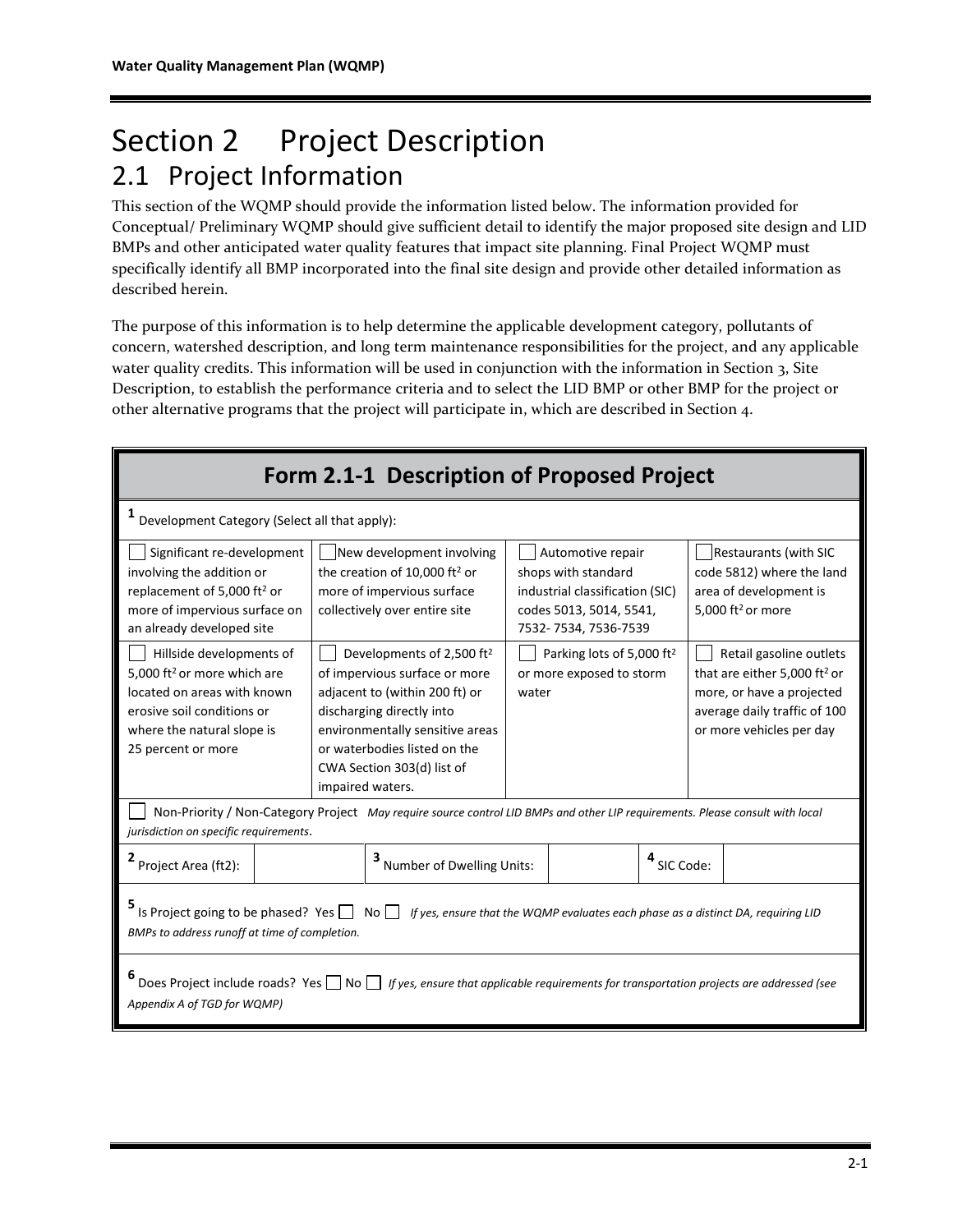## 2.2 Property Ownership/Management

Describe the ownership/management of all portions of the project and site. State whether any infrastructure will transfer to public agencies (City, County, Caltrans, etc.) after project completion. State if a homeowners or property owners association will be formed and be responsible for the long-term maintenance of project stormwater facilities. Describe any lot-level stormwater features that will be the responsibility of individual property owners.

### **Form 2.2-1 Property Ownership/Management**

Describe property ownership/management responsible for long-term maintenance of WQMP stormwater facilities: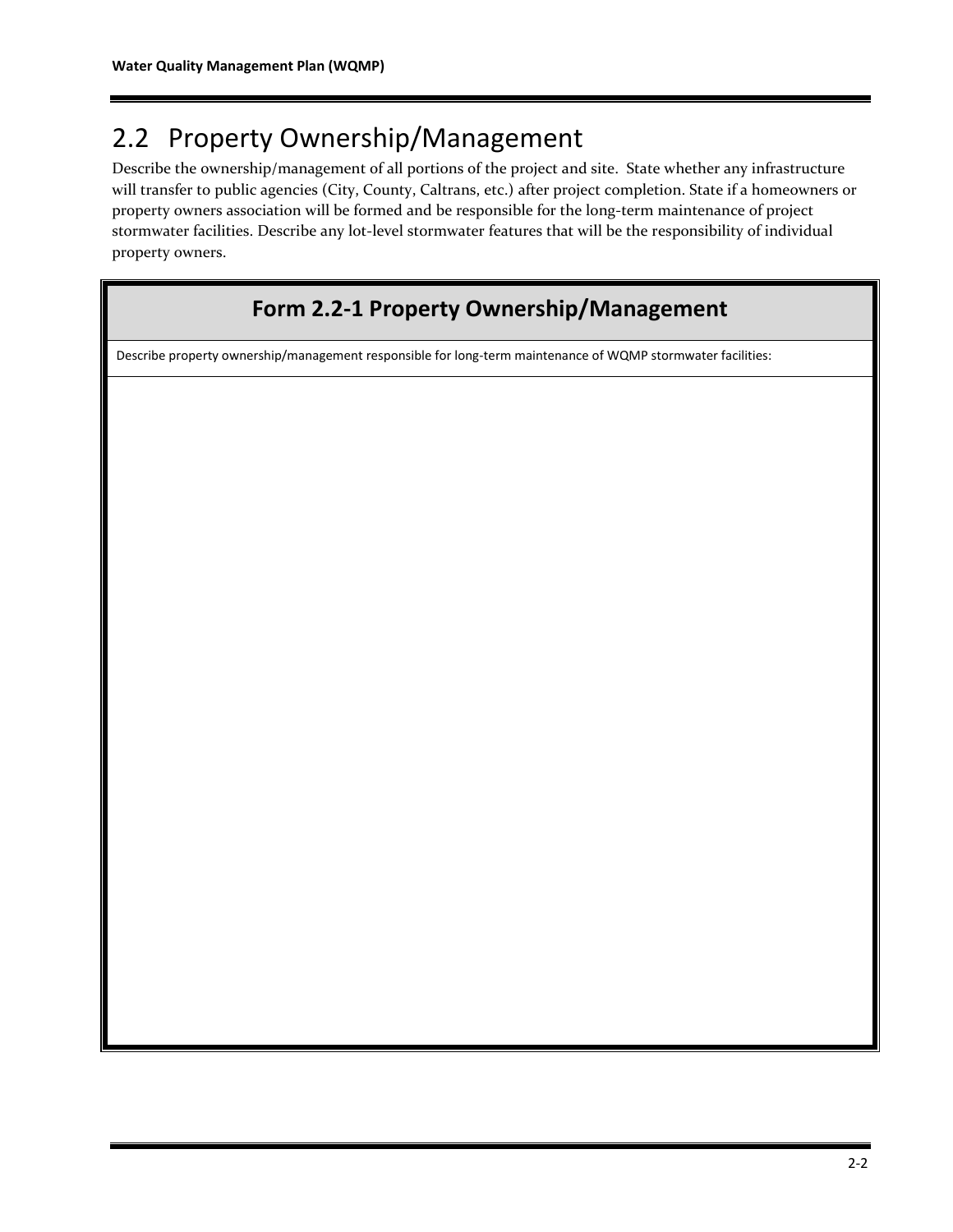# 2.3 Potential Stormwater Pollutants

Determine and describe expected stormwater pollutants of concern based on land uses and site activities (refer to Table 3-3 in the TGD for WQMP).

| Form 2.3-1 Pollutants of Concern |                                                |             |                                     |  |  |  |  |
|----------------------------------|------------------------------------------------|-------------|-------------------------------------|--|--|--|--|
| Pollutant                        | Please check:<br>E=Expected, N=Not<br>Expected |             | Additional Information and Comments |  |  |  |  |
| Pathogens (Bacterial / Virus)    | $E \Box$                                       | $N \Box$    |                                     |  |  |  |  |
| Nutrients - Phosphorous          | $E \Box$                                       | $N$ $\Box$  |                                     |  |  |  |  |
| Nutrients - Nitrogen             | $E \Box$                                       | $N \Box$    |                                     |  |  |  |  |
| <b>Noxious Aquatic Plants</b>    | $E \Box$                                       | $N \Box$    |                                     |  |  |  |  |
| Sediment                         | $E \Box$                                       | $N \Box$    |                                     |  |  |  |  |
| Metals                           | $E \Box$                                       | $N \square$ |                                     |  |  |  |  |
| Oil and Grease                   | $E \Box$                                       | $N \Box$    |                                     |  |  |  |  |
| Trash/Debris                     | $E \Box$                                       | $N \Box$    |                                     |  |  |  |  |
| Pesticides / Herbicides          | $E \Box$                                       | $N \Box$    |                                     |  |  |  |  |
| Organic Compounds                | $E \Box$                                       | $N$ $\Box$  |                                     |  |  |  |  |
| Other:                           | $E \Box$                                       | $N \square$ |                                     |  |  |  |  |
| Other:                           | $E \Box$                                       | $N$ $\Box$  |                                     |  |  |  |  |
| Other:                           | $E \Box$                                       | $N\ \Box$   |                                     |  |  |  |  |
| Other:                           | $E \Box$                                       | $N\,\Box$   |                                     |  |  |  |  |
| Other:                           | $E \Box$                                       | $N \Box$    |                                     |  |  |  |  |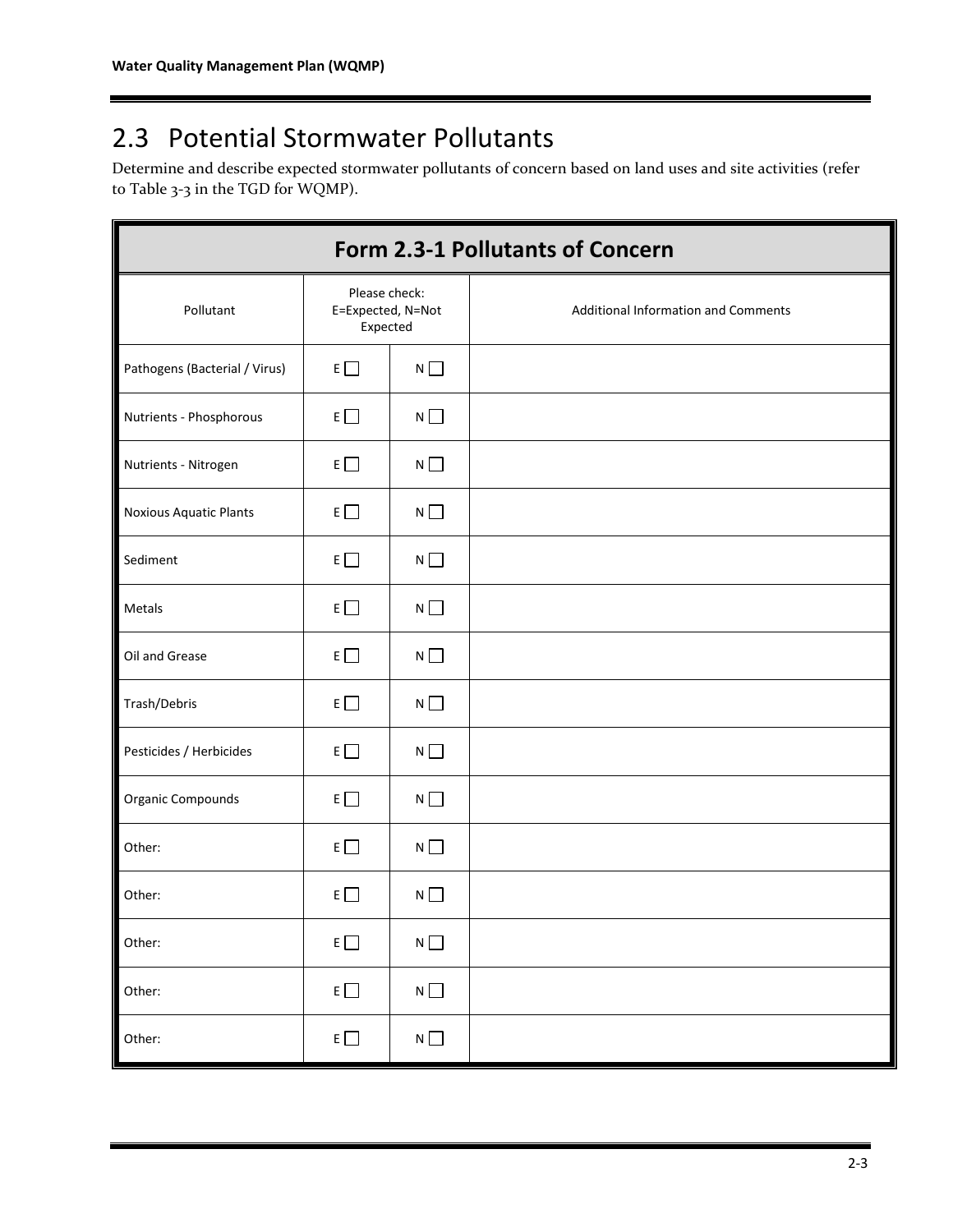## 2.4 Water Quality Credits

A water quality credit program is applicable for certain types of development projects if it is not feasible to meet the requirements for on-site LID. Proponents for eligible projects, as described below, can apply for water quality credits that would reduce project obligations for selecting and sizing other treatment BMP or participating in other alternative compliance programs. Refer to Section 6.2 in the TGD for WQMP to determine if water quality credits are applicable for the project.

| <b>Form 2.4-1 Water Quality Credits</b>                                                                                                              |                                                                                                                                                    |                                                                                                                                                                                                                                                                        |                                                                                                                                        |  |  |  |  |  |
|------------------------------------------------------------------------------------------------------------------------------------------------------|----------------------------------------------------------------------------------------------------------------------------------------------------|------------------------------------------------------------------------------------------------------------------------------------------------------------------------------------------------------------------------------------------------------------------------|----------------------------------------------------------------------------------------------------------------------------------------|--|--|--|--|--|
|                                                                                                                                                      | Project Types that Qualify for Water Quality Credits: Select all that apply                                                                        |                                                                                                                                                                                                                                                                        |                                                                                                                                        |  |  |  |  |  |
| Redevelopment projects that<br>reduce the overall impervious<br>footprint of the project site.<br>[Credit = % impervious reduced]                    | Higher density<br>development projects<br>Vertical density [20%]<br>7 units/acre [5%]                                                              | Mixed use development,<br>(combination of residential,<br>commercial, industrial, office,<br>institutional, or other land uses<br>which incorporate design principles<br>that demonstrate environmental<br>benefits not realized through single<br>use projects) [20%] | Brownfield<br>redevelopment<br>(redevelop real property<br>complicated by presence<br>or potential of hazardous<br>contaminants) [25%] |  |  |  |  |  |
| Redevelopment projects in<br>established historic district,<br>historic preservation area, or<br>similar significant core city center<br>areas [10%] | Transit-oriented<br>developments (mixed use<br>residential or commercial<br>area designed to maximize<br>access to public<br>transportation) [20%] | In-fill projects (conversion of<br>empty lots & other underused<br>spaces $<$ 5 acres, substantially<br>surrounded by urban land uses, into<br>more beneficially used spaces, such<br>as residential or commercial areas)<br>[10%]                                     | Live-Work<br>developments (variety of<br>developments designed<br>to support residential and<br>vocational needs) [20%]                |  |  |  |  |  |
| 2 Total Credit %                                                                                                                                     |                                                                                                                                                    | (Total all credit percentages up to a maximum allowable credit of 50 percent)                                                                                                                                                                                          |                                                                                                                                        |  |  |  |  |  |
| Description of Water Quality<br>Credit Eligibility (if applicable)                                                                                   |                                                                                                                                                    |                                                                                                                                                                                                                                                                        |                                                                                                                                        |  |  |  |  |  |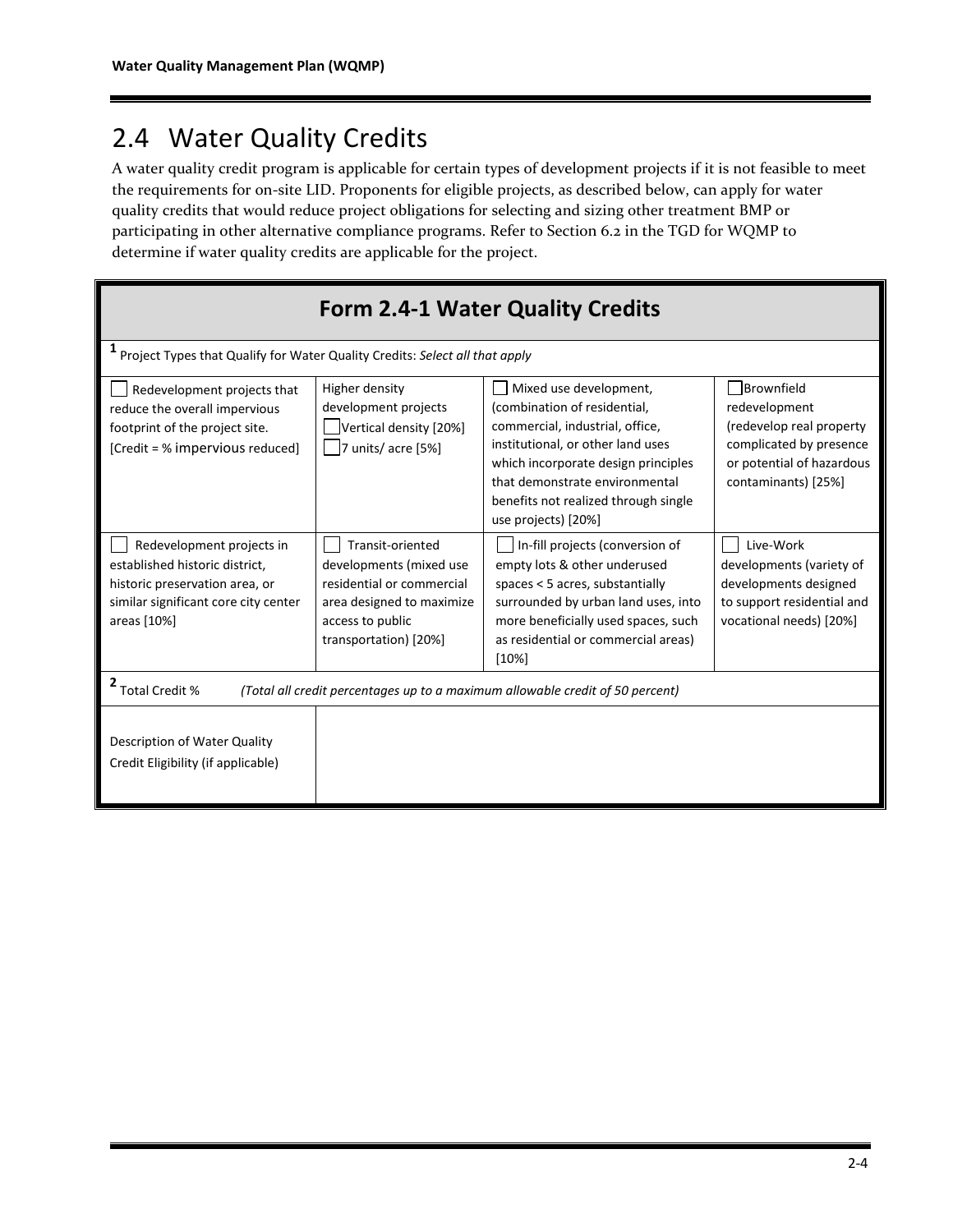# Section 3 Site and Watershed Description

Describe the project site conditions that will facilitate the selection of BMP through an analysis of the physical conditions and limitations of the site and its receiving waters. Identify distinct drainage areas (DA) that collect flow from a portion of the site and describe how runoff from each DA (and sub-watershed DMAs) is conveyed to the site outlet(s). Refer to Section 3.2 in the TGD for WQMP. The form below is provided as an example. Then complete Forms 3.2 and 3.3 for each DA on the project site. *If the project has more than one drainage area for stormwater management, then complete additional versions of these forms for each DA / outlet.*

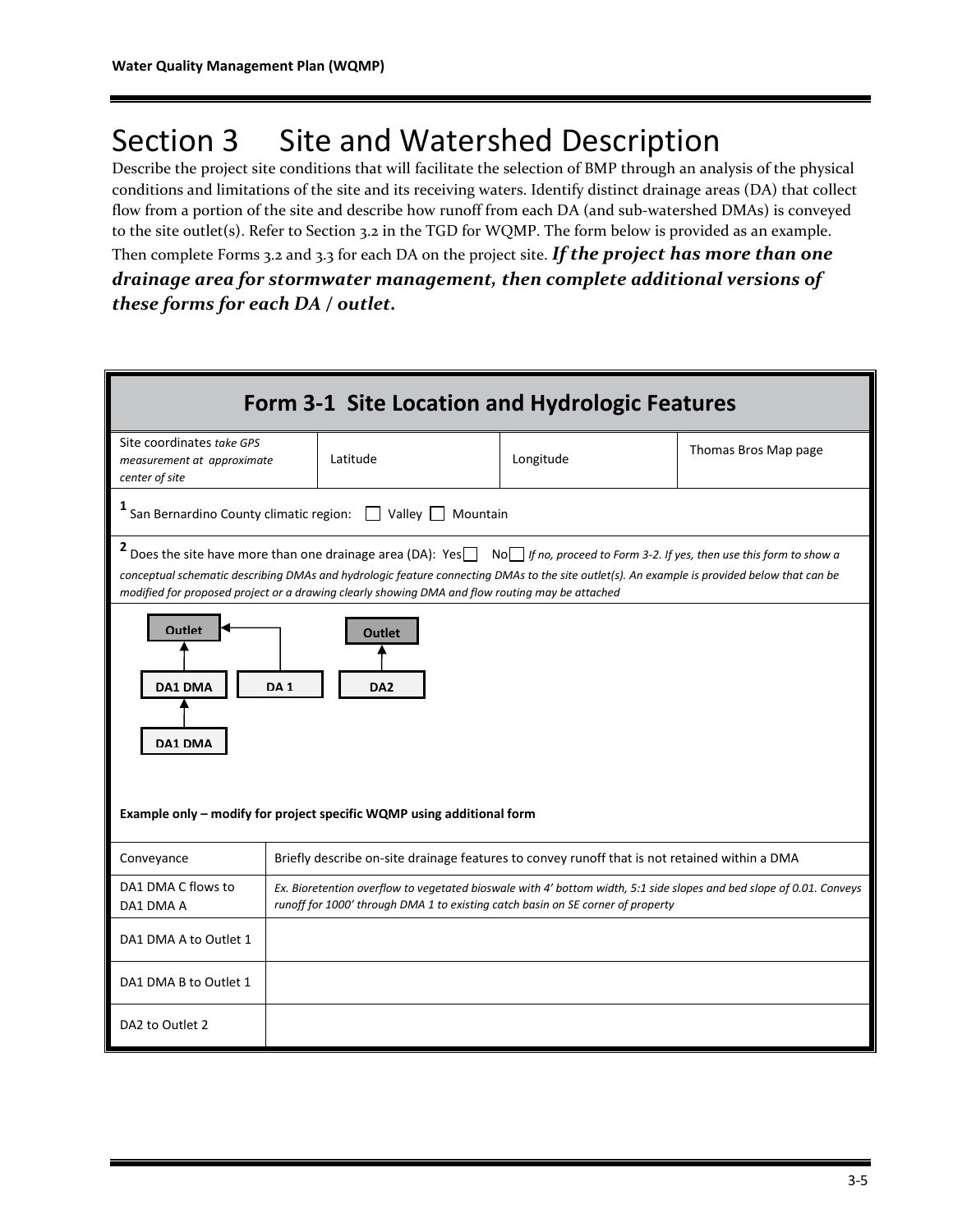Г

| Form 3-2 Existing Hydrologic Characteristics for Drainage Area 1                                                                                                            |       |                  |       |                  |
|-----------------------------------------------------------------------------------------------------------------------------------------------------------------------------|-------|------------------|-------|------------------|
| For Drainage Area 1's sub-watershed DMA,<br>provide the following characteristics                                                                                           | DMA A | DMA <sub>B</sub> | DMA C | DMA <sub>D</sub> |
| DMA drainage area (ft <sup>2</sup> )                                                                                                                                        |       |                  |       |                  |
| Existing site impervious area (ft <sup>2</sup> )                                                                                                                            |       |                  |       |                  |
| 3 Antecedent moisture condition For desert<br>areas, use<br>http://www.sbcounty.gov/dpw/floodcontrol/pdf/2<br>0100412 map.pdf                                               |       |                  |       |                  |
| Hydrologic soil group Refer to Watershed<br>Mapping Tool-<br>http://permitrack.sbcounty.gov/wap/                                                                            |       |                  |       |                  |
| 5 Longest flowpath length (ft)                                                                                                                                              |       |                  |       |                  |
| 6 Longest flowpath slope (ft/ft)                                                                                                                                            |       |                  |       |                  |
| 7 Current land cover type(s) Select from Fig C-3<br>of Hydrology Manual                                                                                                     |       |                  |       |                  |
| Pre-developed pervious area condition:<br>Based on the extent of wet season vegetated cover<br>good >75%; Fair 50-75%; Poor <50% Attach photos<br>of site to support rating |       |                  |       |                  |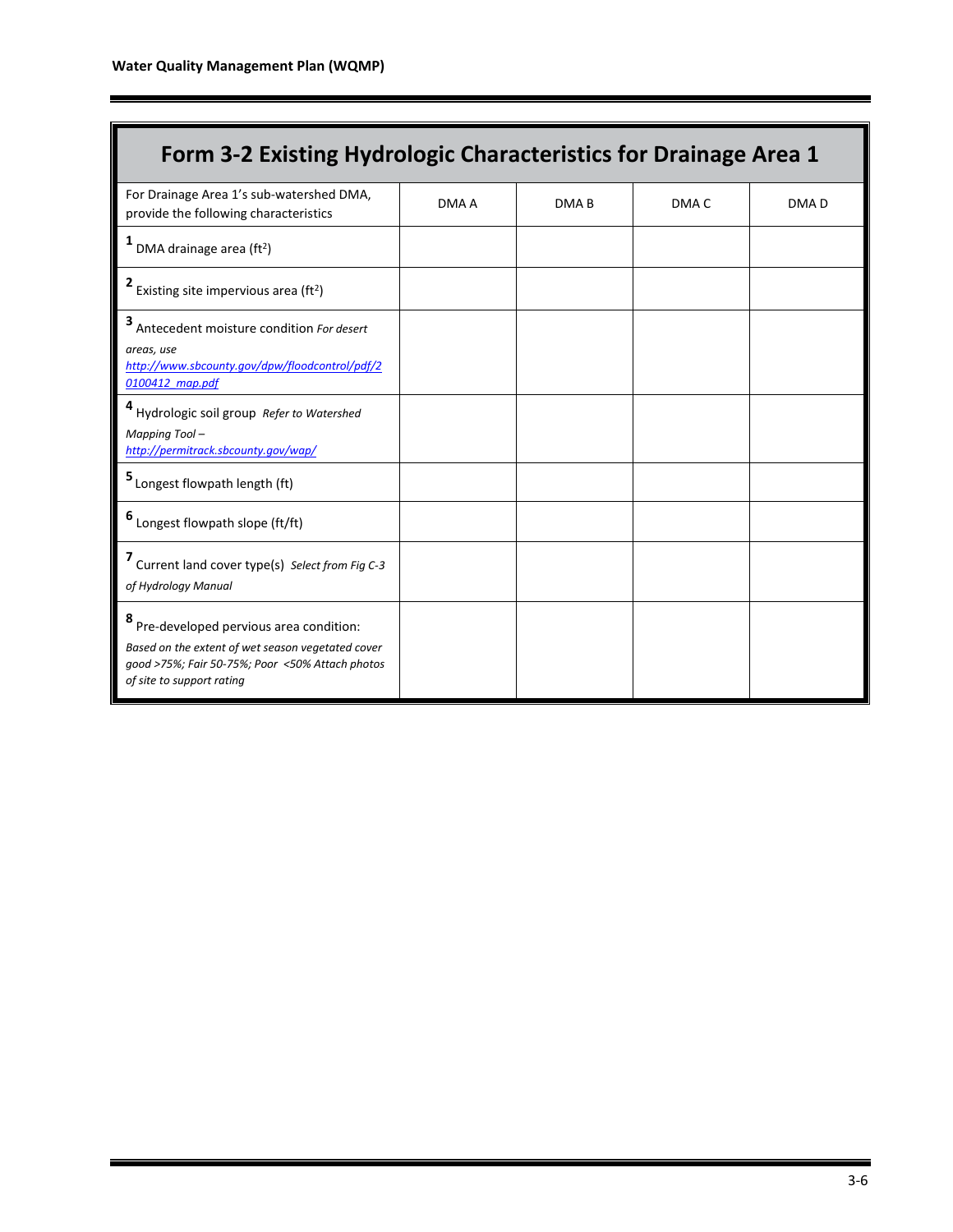| Form 3-2 Existing Hydrologic Characteristics for Drainage Area 1<br>(use only as needed for additional DMA w/in DA 1)                                                       |       |                  |       |       |  |  |  |  |
|-----------------------------------------------------------------------------------------------------------------------------------------------------------------------------|-------|------------------|-------|-------|--|--|--|--|
| For Drainage Area 1's sub-watershed DMA,<br>provide the following characteristics                                                                                           | DMA E | DMA <sub>F</sub> | DMA G | DMA H |  |  |  |  |
| 1<br>DMA drainage area (ft <sup>2</sup> )                                                                                                                                   |       |                  |       |       |  |  |  |  |
| 2 Existing site impervious area (ft <sup>2</sup> )                                                                                                                          |       |                  |       |       |  |  |  |  |
| 3 Antecedent moisture condition For desert<br>areas, use<br>http://www.sbcounty.gov/dpw/floodcontrol/pdf/2<br>0100412 map.pdf                                               |       |                  |       |       |  |  |  |  |
| Hydrologic soil group Refer to Watershed<br>Mapping Tool-<br>http://permitrack.sbcounty.gov/wap/                                                                            |       |                  |       |       |  |  |  |  |
| 5 Longest flowpath length (ft)                                                                                                                                              |       |                  |       |       |  |  |  |  |
| 6 Longest flowpath slope (ft/ft)                                                                                                                                            |       |                  |       |       |  |  |  |  |
| 7 Current land cover type(s) Select from Fig C-3<br>of Hydrology Manual                                                                                                     |       |                  |       |       |  |  |  |  |
| Pre-developed pervious area condition:<br>Based on the extent of wet season vegetated cover<br>good >75%; Fair 50-75%; Poor <50% Attach photos<br>of site to support rating |       |                  |       |       |  |  |  |  |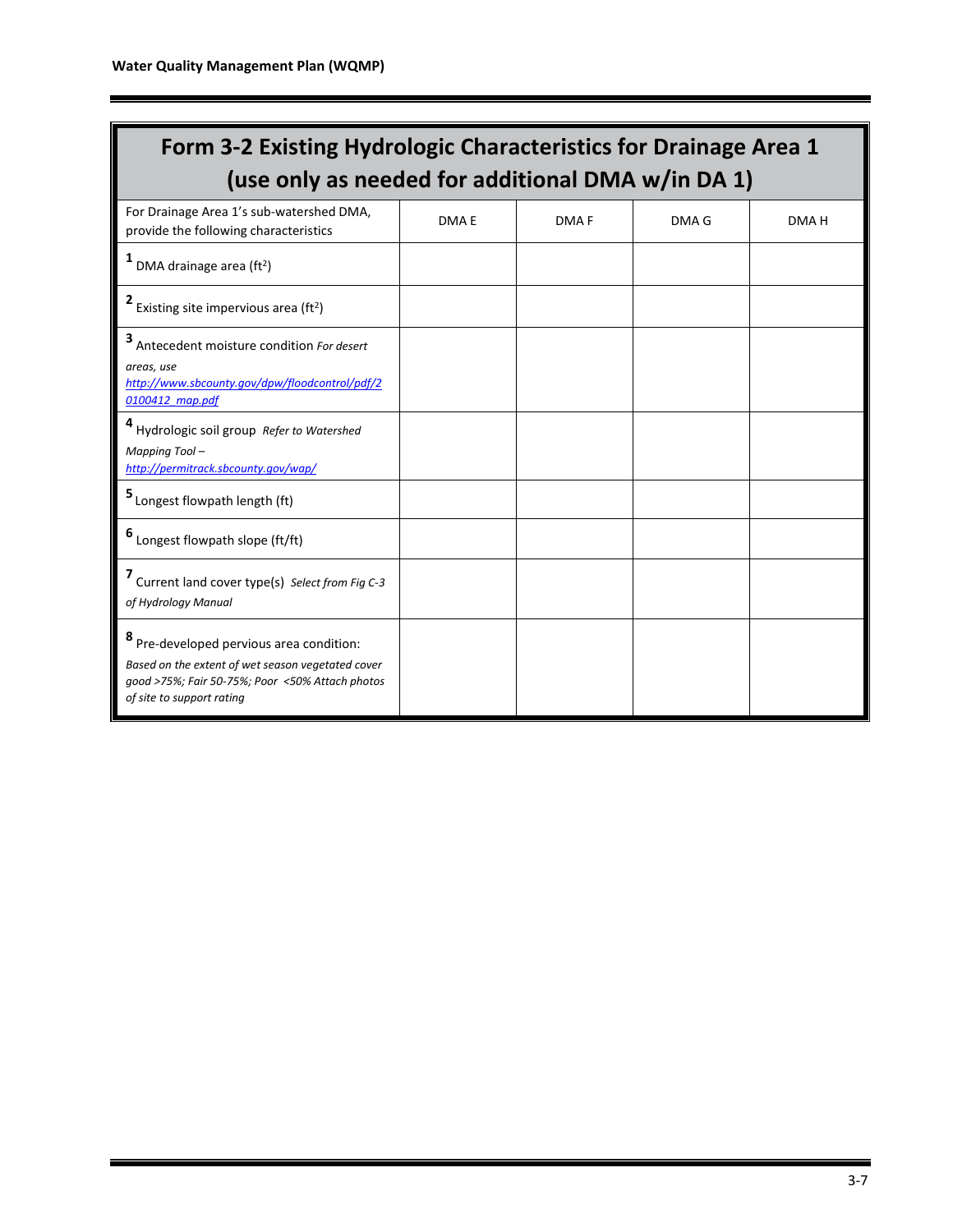| Form 3-3 Watershed Description for Drainage Area                                                                                                                                                                                                                                |                                                                                                                                                                                                                                                                   |  |  |  |  |  |  |
|---------------------------------------------------------------------------------------------------------------------------------------------------------------------------------------------------------------------------------------------------------------------------------|-------------------------------------------------------------------------------------------------------------------------------------------------------------------------------------------------------------------------------------------------------------------|--|--|--|--|--|--|
| Receiving waters<br>Refer to Watershed Mapping Tool -<br>http://permitrack.sbcounty.gov/wap/<br>See 'Drainage Facilities" link at this website                                                                                                                                  |                                                                                                                                                                                                                                                                   |  |  |  |  |  |  |
| <b>Applicable TMDLs</b><br>Refer to Local Implementation Plan                                                                                                                                                                                                                   |                                                                                                                                                                                                                                                                   |  |  |  |  |  |  |
| 303(d) listed impairments<br>Refer to Local Implementation Plan and Watershed<br>Mapping Tool-<br>http://permitrack.sbcounty.gov/wap/ and State<br>Water Resources Control Board website -<br>http://www.waterboards.ca.gov/santaana/water_iss<br>ues/programs/tmdl/index.shtml |                                                                                                                                                                                                                                                                   |  |  |  |  |  |  |
| Environmentally Sensitive Areas (ESA)<br>Refer to Watershed Mapping Tool-<br>http://permitrack.sbcounty.gov/wap/                                                                                                                                                                |                                                                                                                                                                                                                                                                   |  |  |  |  |  |  |
| Unlined Downstream Water Bodies<br>Refer to Watershed Mapping Tool-<br>http://permitrack.sbcounty.gov/wap/                                                                                                                                                                      |                                                                                                                                                                                                                                                                   |  |  |  |  |  |  |
| Hydrologic Conditions of Concern                                                                                                                                                                                                                                                | Yes Complete Hydrologic Conditions of Concern (HCOC) Assessment. Include Forms<br>4.2-2 through Form 4.2-5 and Hydromodification BMP Form 4.3-10 in submittal<br>No                                                                                               |  |  |  |  |  |  |
| Watershed-based BMP included in a RWQCB<br>approved WAP                                                                                                                                                                                                                         | Yes Attach verification of regional BMP evaluation criteria in WAP<br>• More Effective than On-site LID<br>• Remaining Capacity for Project DCV<br>• Upstream of any Water of the US<br>• Operational at Project Completion<br>• Long-Term Maintenance Plan<br>No |  |  |  |  |  |  |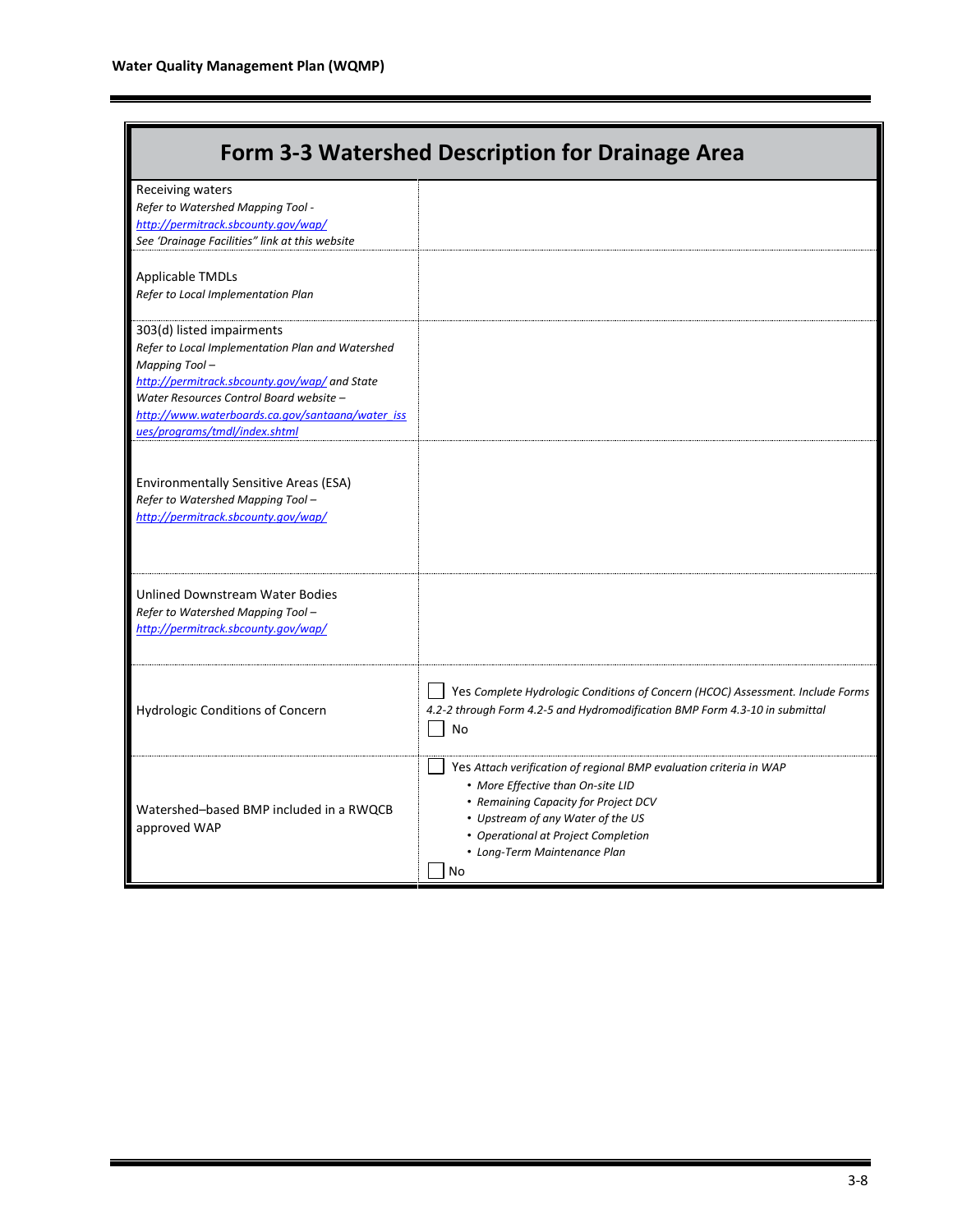# Section 4 Best Management Practices (BMP)

## 4.1 Source Control BMP

### **4.1.1 Pollution Prevention**

Non-structural and structural source control BMP are required to be incorporated into all new development and significant redevelopment projects. Form 4.1-1 and 4.1-2 are used to describe specific source control BMPs used in the WQMP or to explain why a certain BMP is not applicable. Table 7-3 of the TGD for WQMP provides a list of applicable source control BMP for projects with specific types of potential pollutant sources or activities. The source control BMP in this table must be implemented for projects with these specific types of potential pollutant sources or activities.

The preparers of this WQMP have reviewed the source control BMP requirements for new development and significant redevelopment projects. The preparers have also reviewed the specific BMP required for project as specified in Forms 4.1-1 and 4.1-2. All applicable non-structural and structural source control BMP shall be implemented in the project.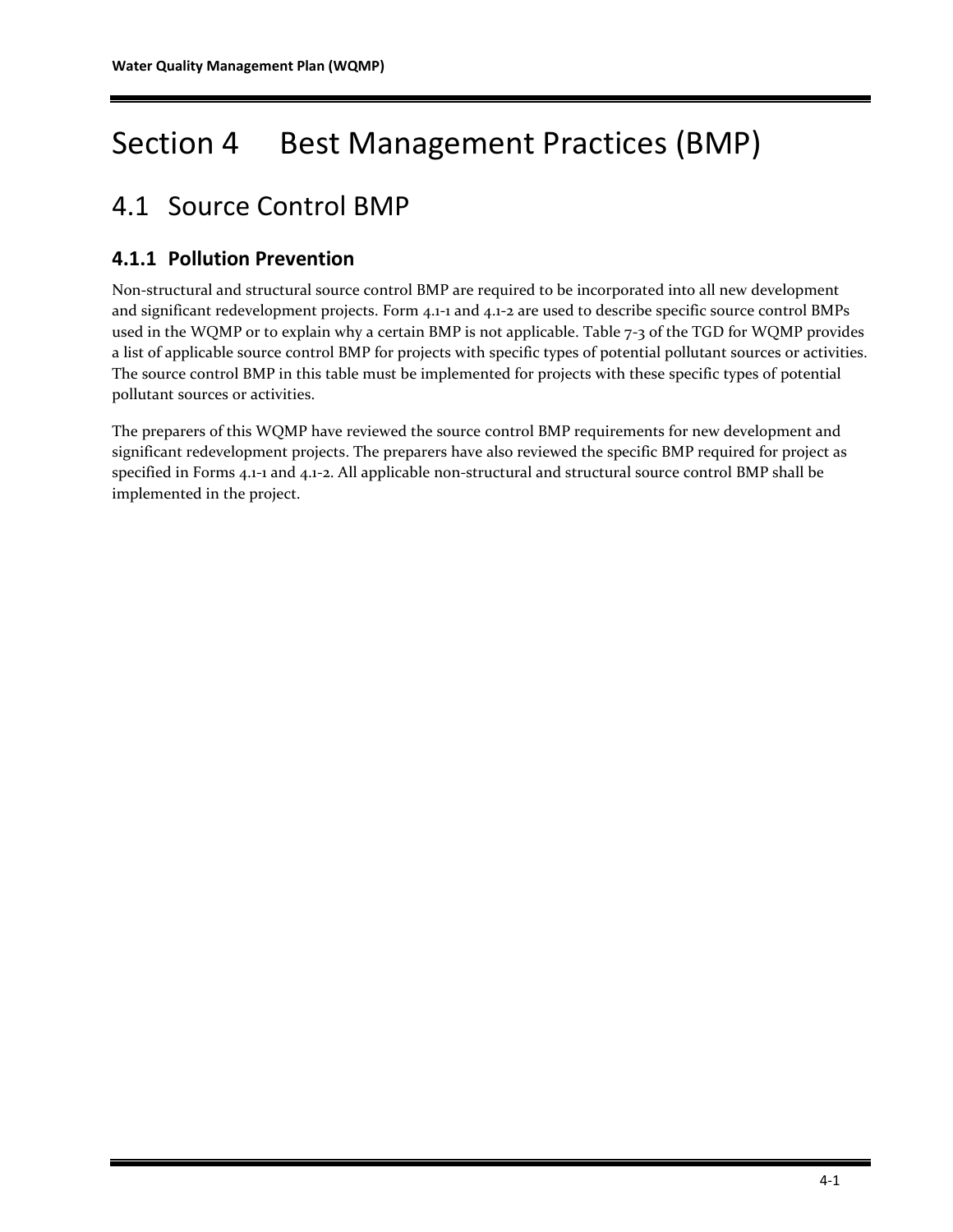|                | Form 4.1-1 Non-Structural Source Control BMPs                                    |          |                   |                                 |  |  |  |  |  |
|----------------|----------------------------------------------------------------------------------|----------|-------------------|---------------------------------|--|--|--|--|--|
|                | Name                                                                             |          | Check One         | Describe BMP Implementation OR, |  |  |  |  |  |
| Identifier     |                                                                                  | Included | Not<br>Applicable | if not applicable, state reason |  |  |  |  |  |
| N1             | <b>Education of Property Owners, Tenants</b><br>and Occupants on Stormwater BMPs |          | $\Box$            |                                 |  |  |  |  |  |
| N <sub>2</sub> | <b>Activity Restrictions</b>                                                     |          | $\Box$            |                                 |  |  |  |  |  |
| N <sub>3</sub> | Landscape Management BMPs                                                        |          | П                 |                                 |  |  |  |  |  |
| N <sub>4</sub> | <b>BMP Maintenance</b>                                                           | $\sim$   | $\Box$            |                                 |  |  |  |  |  |
| N <sub>5</sub> | Title 22 CCR Compliance<br>(How development will comply)                         |          | П                 |                                 |  |  |  |  |  |
| N <sub>6</sub> | Local Water Quality Ordinances                                                   |          | П                 |                                 |  |  |  |  |  |
| N7             | Spill Contingency Plan                                                           |          | $\Box$            |                                 |  |  |  |  |  |
| N <sub>8</sub> | Underground Storage Tank Compliance                                              | $\sim$   | $\Box$            |                                 |  |  |  |  |  |
| N <sub>9</sub> | Hazardous Materials Disclosure<br>Compliance                                     |          | L                 |                                 |  |  |  |  |  |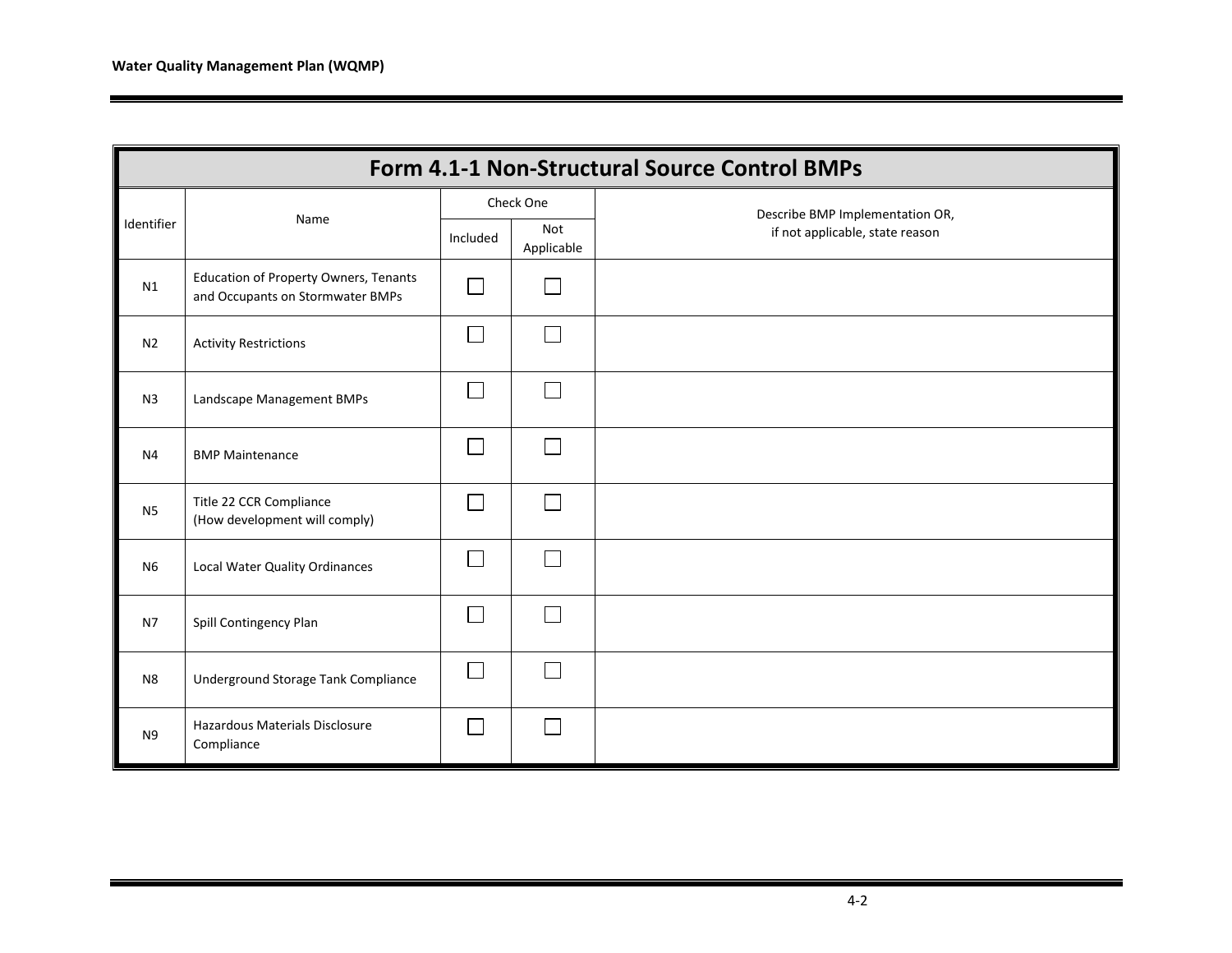|                 | Form 4.1-1 Non-Structural Source Control BMPs                      |           |                          |                                 |  |  |  |  |  |
|-----------------|--------------------------------------------------------------------|-----------|--------------------------|---------------------------------|--|--|--|--|--|
|                 |                                                                    | Check One |                          | Describe BMP Implementation OR, |  |  |  |  |  |
| Identifier      | Name                                                               | Included  | <b>Not</b><br>Applicable | if not applicable, state reason |  |  |  |  |  |
| N10             | Uniform Fire Code Implementation                                   |           | L.                       |                                 |  |  |  |  |  |
| N11             | Litter/Debris Control Program                                      | Г         | $\Box$                   |                                 |  |  |  |  |  |
| N <sub>12</sub> | <b>Employee Training</b>                                           |           | L.                       |                                 |  |  |  |  |  |
| N13             | Housekeeping of Loading Docks                                      | Г         | Г                        |                                 |  |  |  |  |  |
| N14             | <b>Catch Basin Inspection Program</b>                              | $\Box$    | Г                        |                                 |  |  |  |  |  |
| N15             | Vacuum Sweeping of Private Streets and<br>Parking Lots             | Г         | $\mathbb{R}$             |                                 |  |  |  |  |  |
| N16             | Other Non-structural Measures for Public<br><b>Agency Projects</b> | Г         | $\mathbf{L}$             |                                 |  |  |  |  |  |
| N17             | Comply with all other applicable NPDES<br>permits                  | Г         | I.                       |                                 |  |  |  |  |  |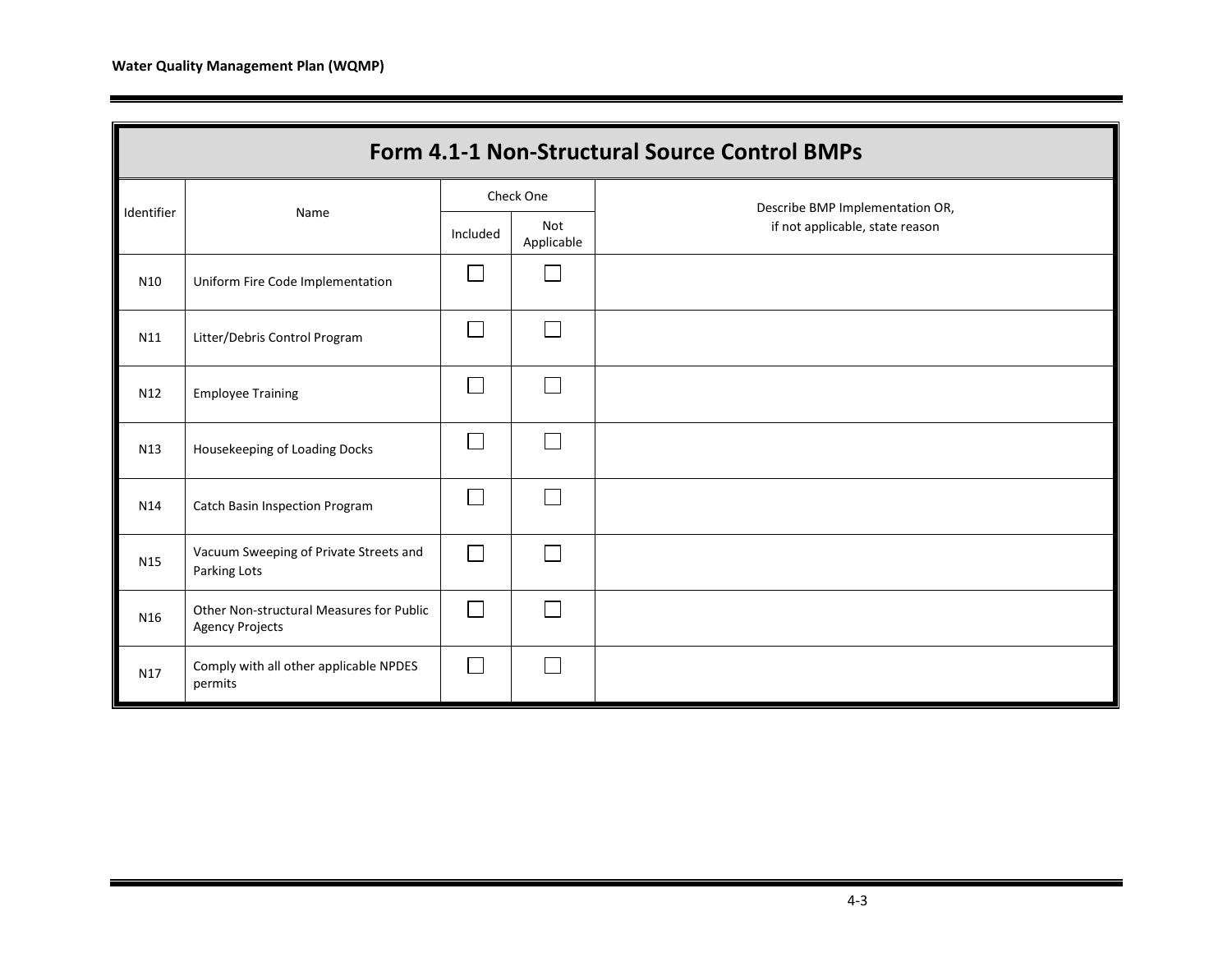|                 | Form 4.1-2 Structural Source Control BMPs                                                                                                                                                                  |                             |                              |                                 |  |  |  |  |
|-----------------|------------------------------------------------------------------------------------------------------------------------------------------------------------------------------------------------------------|-----------------------------|------------------------------|---------------------------------|--|--|--|--|
|                 |                                                                                                                                                                                                            | Check One                   |                              | Describe BMP Implementation OR, |  |  |  |  |
| Identifier      | Name                                                                                                                                                                                                       |                             | Not<br>Applicable            | If not applicable, state reason |  |  |  |  |
| S <sub>1</sub>  | Provide storm drain system stencilling and signage<br>(CASQA New Development BMP Handbook SD-13)                                                                                                           | П                           | $\sim$                       |                                 |  |  |  |  |
| S <sub>2</sub>  | Design and construct outdoor material storage<br>areas to reduce pollution introduction (CASQA<br>New Development BMP Handbook SD-34)                                                                      | $\Box$                      |                              |                                 |  |  |  |  |
| S <sub>3</sub>  | Design and construct trash and waste storage<br>areas to reduce pollution introduction (CASQA<br>New Development BMP Handbook SD-32)                                                                       | $\mathcal{L}_{\mathcal{A}}$ |                              |                                 |  |  |  |  |
| S <sub>4</sub>  | Use efficient irrigation systems & landscape<br>design, water conservation, smart controllers, and<br>source control (Statewide Model Landscape<br>Ordinance; CASQA New Development BMP<br>Handbook SD-12) | $\Box$                      | $\mathcal{L}^{\mathcal{L}}$  |                                 |  |  |  |  |
| S5              | Finish grade of landscaped areas at a minimum of<br>1-2 inches below top of curb, sidewalk, or<br>pavement                                                                                                 | $\Box$                      |                              |                                 |  |  |  |  |
| S6              | Protect slopes and channels and provide energy<br>dissipation (CASQA New Development BMP<br>Handbook SD-10)                                                                                                | $\mathbb{R}^n$              | $\sim$                       |                                 |  |  |  |  |
| S7              | Covered dock areas (CASQA New Development<br><b>BMP Handbook SD-31)</b>                                                                                                                                    | $\Box$                      | $\mathbb{R}^n$               |                                 |  |  |  |  |
| S8              | Covered maintenance bays with spill containment<br>plans (CASQA New Development BMP Handbook<br>$SD-31)$                                                                                                   | $\Box$                      | $\vert \hspace{.06cm} \vert$ |                                 |  |  |  |  |
| S9              | Vehicle wash areas with spill containment plans<br>(CASQA New Development BMP Handbook SD-33)                                                                                                              | $\Box$                      |                              |                                 |  |  |  |  |
| S <sub>10</sub> | Covered outdoor processing areas (CASQA New<br>Development BMP Handbook SD-36)                                                                                                                             | l.                          |                              |                                 |  |  |  |  |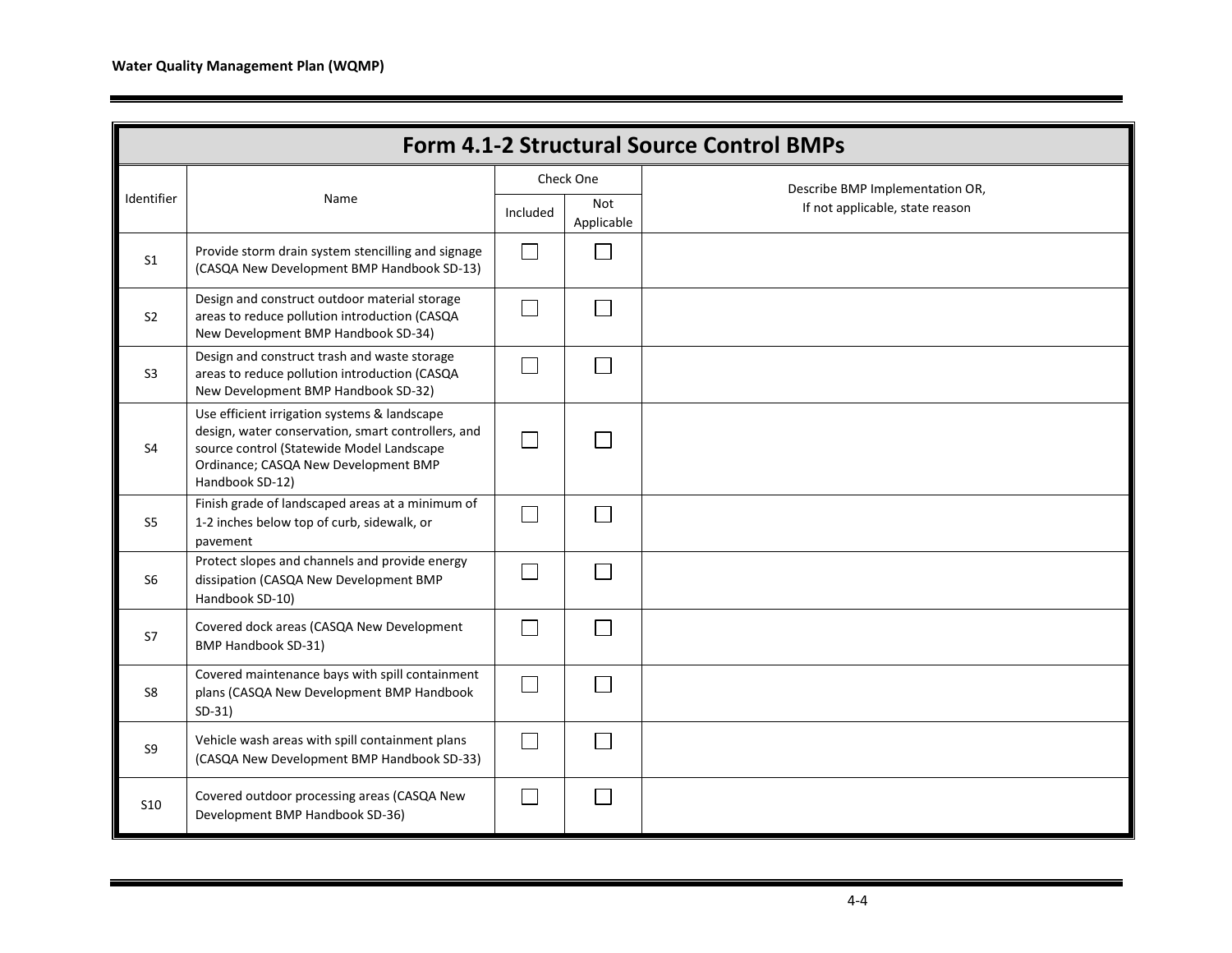| <b>Form 4.1-2 Structural Source Control BMPs</b> |                                                                                                      |          |                   |                                 |  |  |  |  |
|--------------------------------------------------|------------------------------------------------------------------------------------------------------|----------|-------------------|---------------------------------|--|--|--|--|
|                                                  |                                                                                                      |          | Check One         | Describe BMP Implementation OR, |  |  |  |  |
| Identifier                                       | Name                                                                                                 | Included | Not<br>Applicable | If not applicable, state reason |  |  |  |  |
| <b>S11</b>                                       | Equipment wash areas with spill containment<br>plans (CASQA New Development BMP Handbook<br>$SD-33)$ |          |                   |                                 |  |  |  |  |
| <b>S12</b>                                       | Fueling areas (CASQA New Development BMP<br>Handbook SD-30)                                          |          |                   |                                 |  |  |  |  |
| <b>S13</b>                                       | Hillside landscaping (CASQA New Development<br>BMP Handbook SD-10)                                   |          |                   |                                 |  |  |  |  |
| <b>S14</b>                                       | Wash water control for food preparation areas                                                        |          |                   |                                 |  |  |  |  |
| <b>S15</b>                                       | Community car wash racks (CASQA New<br>Development BMP Handbook SD-33)                               |          |                   |                                 |  |  |  |  |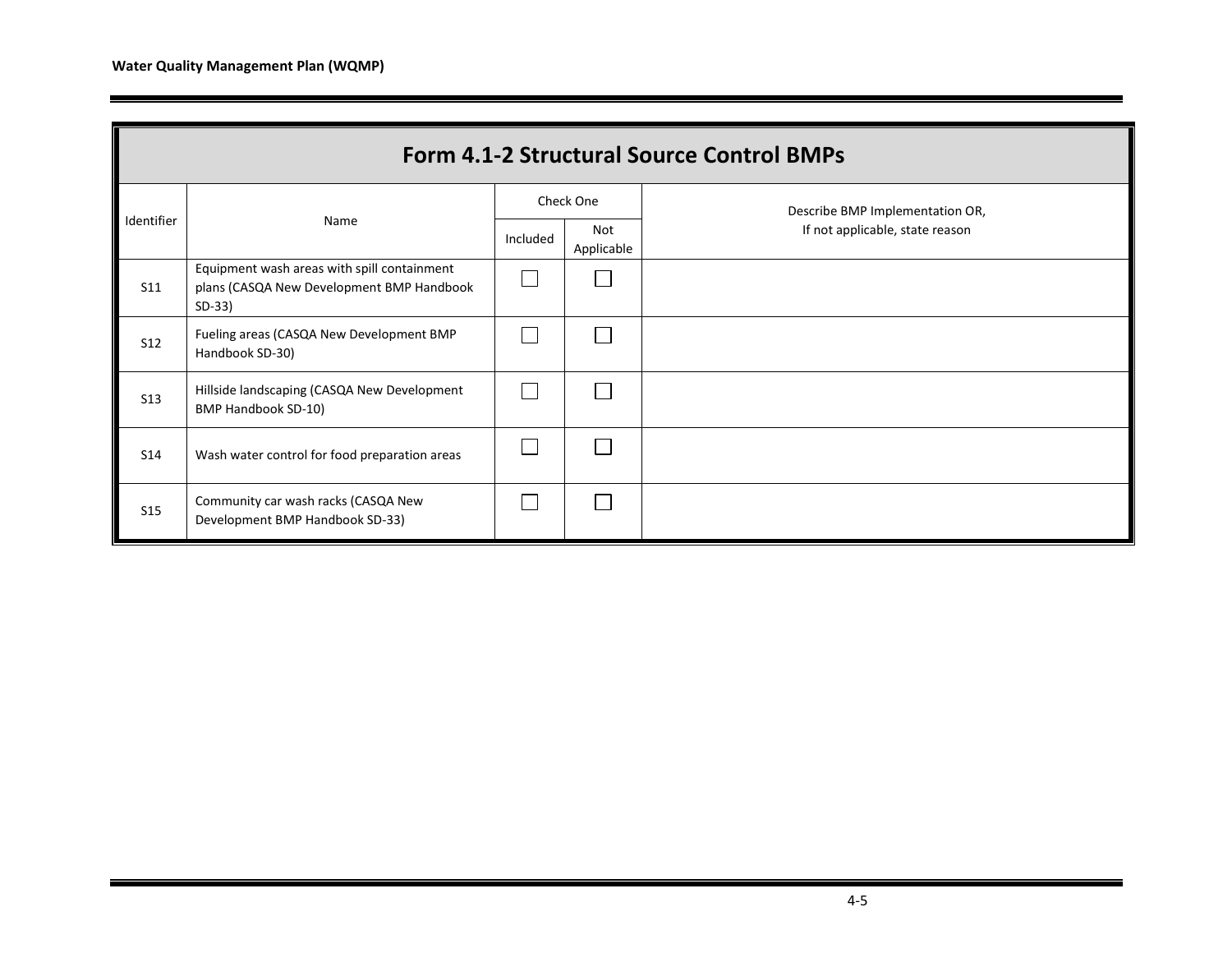#### **4.1.2 Preventative LID Site Design Practices**

Site design practices associated with new LID requirements in the MS4 Permit should be considered in the earliest phases of a project. Preventative site design practices can result in smaller DCV for LID BMP and hydromodification control BMP by reducing runoff generation. Describe site design and drainage plan including:

- A narrative of site design practices utilized or rationale for not using practices
- A narrative of how site plan incorporates preventive site design practices
- **•** Include an attached Site Plan layout which shows how preventative site design practices are included in WQMP

Refer to Section 5.2 of the TGD for WQMP for more details.

| Form 4.1-3 Preventative LID Site Design Practices Checklist                                                                                                                     |
|---------------------------------------------------------------------------------------------------------------------------------------------------------------------------------|
| <b>Site Design Practices</b><br>If yes, explain how preventative site design practice is addressed in project site plan. If no, other LID BMPs must be selected to meet targets |
| Minimize impervious areas: Yes<br>Noll<br>Explanation:                                                                                                                          |
| Maximize natural infiltration capacity: Yes $\Box$ No $\Box$<br>Explanation:                                                                                                    |
| Preserve existing drainage patterns and time of concentration: Yes $\Box$ No $\Box$<br>Explanation:                                                                             |
| Disconnect impervious areas: Yes $\Box$ No $\Box$<br>Explanation:                                                                                                               |
| Protect existing vegetation and sensitive areas: Yes $\Box$ No $\Box$<br>Explanation:                                                                                           |
| Re-vegetate disturbed areas: Yes $\Box$ No $\Box$<br>Explanation:                                                                                                               |
| Minimize unnecessary compaction in stormwater retention/infiltration basin/trench areas: Yes $\Box$ No $\Box$<br>Explanation:                                                   |
| Utilize vegetated drainage swales in place of underground piping or imperviously lined swales: Yes $\Box$ No $\Box$<br>Explanation:                                             |
| Stake off areas that will be used for landscaping to minimize compaction during construction : Yes $\Box$ No $\Box$<br>Explanation:                                             |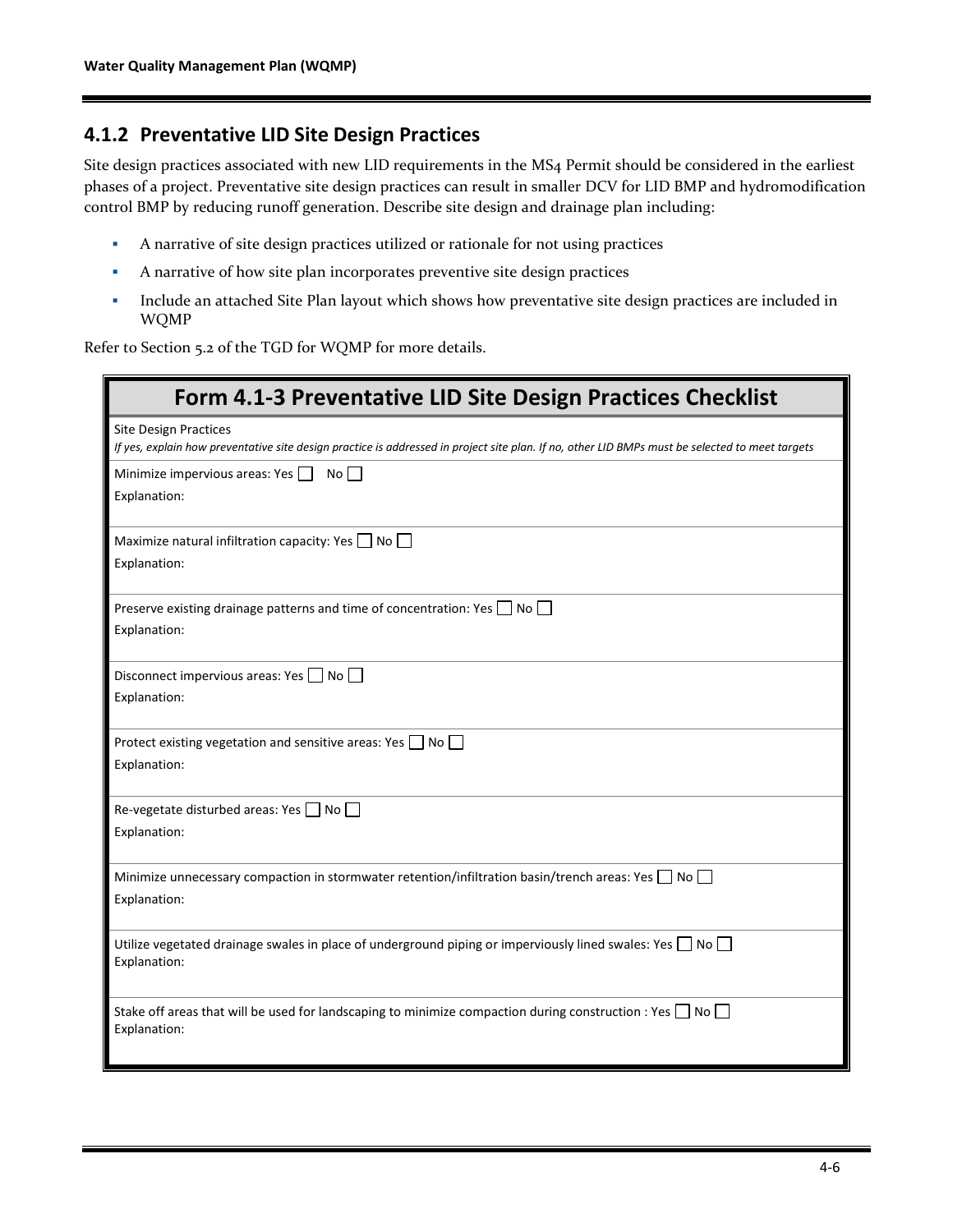## 4.2 Project Performance Criteria

The purpose of this section of the Project WQMP is to establish targets for post-development hydrology based on performance criteria specified in the MS4 Permit. These targets include runoff volume for water quality control (referred to as LID design capture volume), and runoff volume, time of concentration, and peak runoff for protection of any downstream waterbody segments with a HCOC. *If the project has more than one outlet for stormwater runoff, then complete additional versions of these forms for each DA / outlet.*

Methods applied in the following forms include:

- For LID BMP Design Capture Volume (DCV), the San Bernardino County Stormwater Program requires use of the P<sup>6</sup> method (MS4 Permit Section XI.D.6a.ii) – Form 4.2-1
- For HCOC pre- and post-development hydrologic calculation, the San Bernardino County Stormwater Program requires the use of the Rational Method (San Bernardino County Hydrology Manual Section D). Forms 4.2-2 through Form 4.2-5 calculate hydrologic variables including runoff volume, time of concentration, and peak runoff from the project site pre- and post-development using the Hydrology Manual Rational Method approach. For projects greater than 640 acres (1.0 mi<sup>2</sup>), the Rational Method and these forms should not be used. For such projects, the Unit Hydrograph Method (San Bernardino County Hydrology Manual Section E) shall be applied for hydrologic calculations for HCOC performance criteria.

| Form 4.2-1 LID BMP Performance Criteria for Design Capture Volume<br>$(DA_1)$                                                                                                                                                                                                                                                                                                                                                     |                                                                                                                                                                                                                                                    |                                                                                                                    |  |  |  |  |  |
|-----------------------------------------------------------------------------------------------------------------------------------------------------------------------------------------------------------------------------------------------------------------------------------------------------------------------------------------------------------------------------------------------------------------------------------|----------------------------------------------------------------------------------------------------------------------------------------------------------------------------------------------------------------------------------------------------|--------------------------------------------------------------------------------------------------------------------|--|--|--|--|--|
| Project area DA 1 (ft <sup>2</sup> ):                                                                                                                                                                                                                                                                                                                                                                                             | <sup>2</sup> Imperviousness after applying preventative<br>site design practices (Imp%):                                                                                                                                                           | $3$ Runoff Coefficient (Rc): $-$<br>$R_c = 0.858$ (Imp%) <sup>^3</sup> -0.78(Imp%) <sup>^2</sup> +0.774(Imp%)+0.04 |  |  |  |  |  |
|                                                                                                                                                                                                                                                                                                                                                                                                                                   | Determine 1-hour rainfall depth for a 2-year return period $P_{2vr-1hr}$ (in):                                                                                                                                                                     | http://hdsc.nws.noaa.gov/hdsc/pfds/sa/sca_pfds.html                                                                |  |  |  |  |  |
| Compute $P_6$ , Mean 6-hr Precipitation (inches):                                                                                                                                                                                                                                                                                                                                                                                 | $P_6$ = Item 4 *C <sub>1</sub> , where C <sub>1</sub> is a function of site climatic region specified in Form 3-1 Item 1 (Valley = 1.4807; Mountain = 1.909; Desert = 1.2371)                                                                      |                                                                                                                    |  |  |  |  |  |
| Drawdown Rate<br>Use 48 hours as the default condition. Selection and use of the 24 hour drawdown time condition is subject to approval<br>$24-hrs$<br>by the local jurisdiction. The necessary BMP footprint is a function of drawdown time. While shorter drawdown times<br>48-hrs <sup>1</sup><br>reduce the performance criteria for LID BMP design capture volume, the depth of water that can be stored is also<br>reduced. |                                                                                                                                                                                                                                                    |                                                                                                                    |  |  |  |  |  |
| Compute design capture volume, DCV (ft <sup>3</sup> ):                                                                                                                                                                                                                                                                                                                                                                            | DCV = $1/12$ * [Item 1* Item 3 *Item 5 * C <sub>2</sub> ], where C <sub>2</sub> is a function of drawdown rate (24-hr = 1.582; 48-hr = 1.963)<br>Compute separate DCV for each outlet from the project site per schematic drawn in Form 3-1 Item 2 |                                                                                                                    |  |  |  |  |  |

Refer to Section 4 in the TGD for WQMP for detailed guidance and instructions.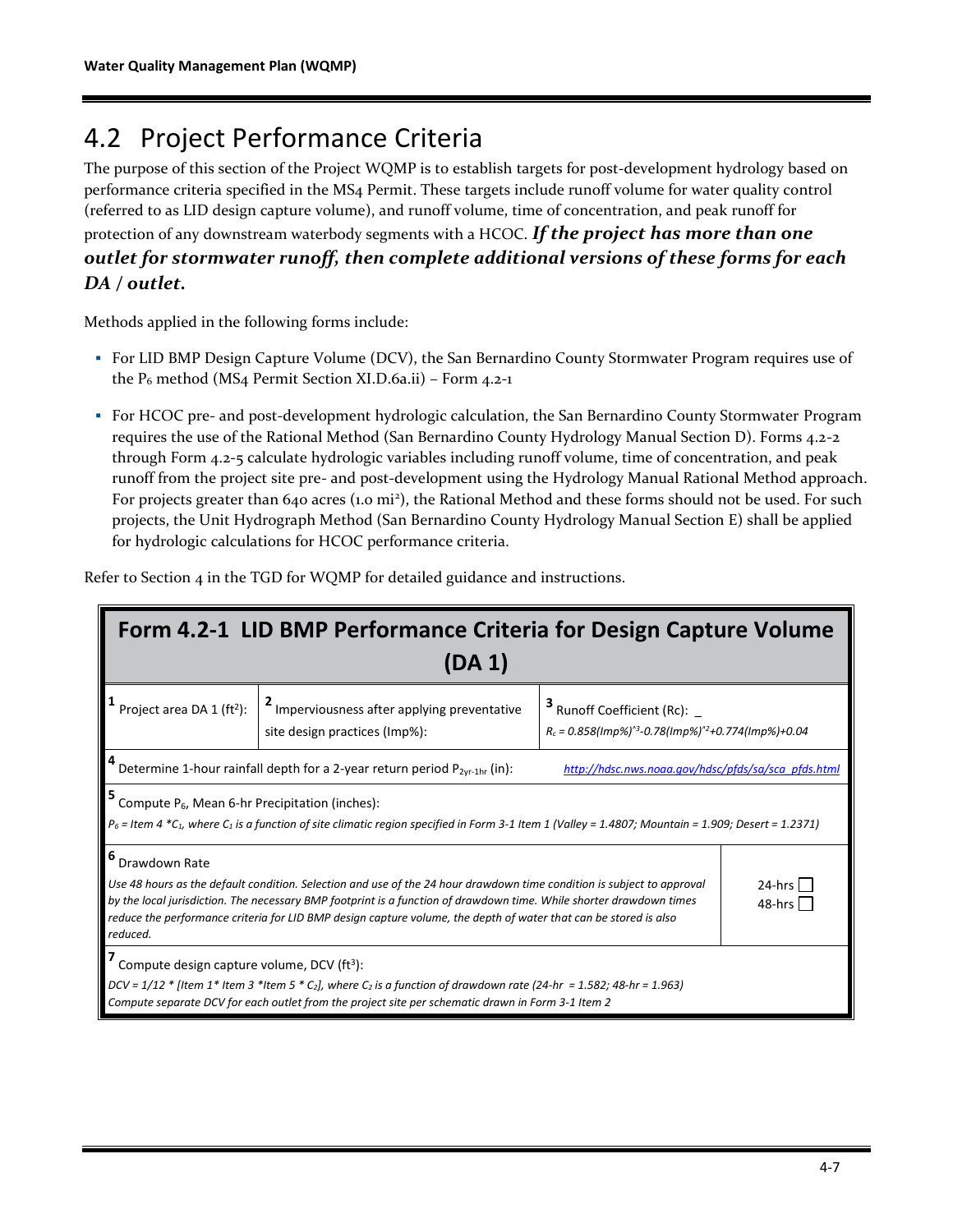### **Form 4.2-2 Summary of HCOC Assessment (DA 1)**

Does project have the potential to cause or contribute to an HCOC in a downstream channel: Yes  $\Box$  No  $\Box$ *Go to*: *http://permitrack.sbcounty.gov/wap/*

If "Yes", then complete HCOC assessment of site hydrology for 2yr storm event using Forms 4.2-3 through 4.2-5 and insert results below *(Forms 4.2-3 through 4.2-5 may be replaced by computer software analysis based on the San Bernardino County Hydrology Manual)* If "No," then proceed to Section 4.3 Project Conformance Analysis

| Condition               | Runoff Volume (ft <sup>3</sup> ) | Time of Concentration (min) | Peak Runoff (cfs)  |  |
|-------------------------|----------------------------------|-----------------------------|--------------------|--|
| Pre-developed           | 1                                | $\overline{\mathbf{c}}$     | 3                  |  |
|                         | Form 4.2-3 Item 12               | Form 4.2-4 Item 13          | Form 4.2-5 Item 10 |  |
|                         | 4                                | 5                           | 6                  |  |
| Post-developed          | Form 4.2-3 Item 13               | Form 4.2-4 Item 14          | Form 4.2-5 Item 14 |  |
|                         | 7                                | 8                           | 9                  |  |
| Difference              | Item $4$ – Item 1                | Item $2 -$ Item 5           | Item $6$ – Item 3  |  |
| <b>Difference</b>       | 10<br>%                          | 11<br>%                     | 12<br>%            |  |
| (as % of pre-developed) | Item $7/$ Item 1                 | Item 8 / Item 2             | Item $9/$ Item 3   |  |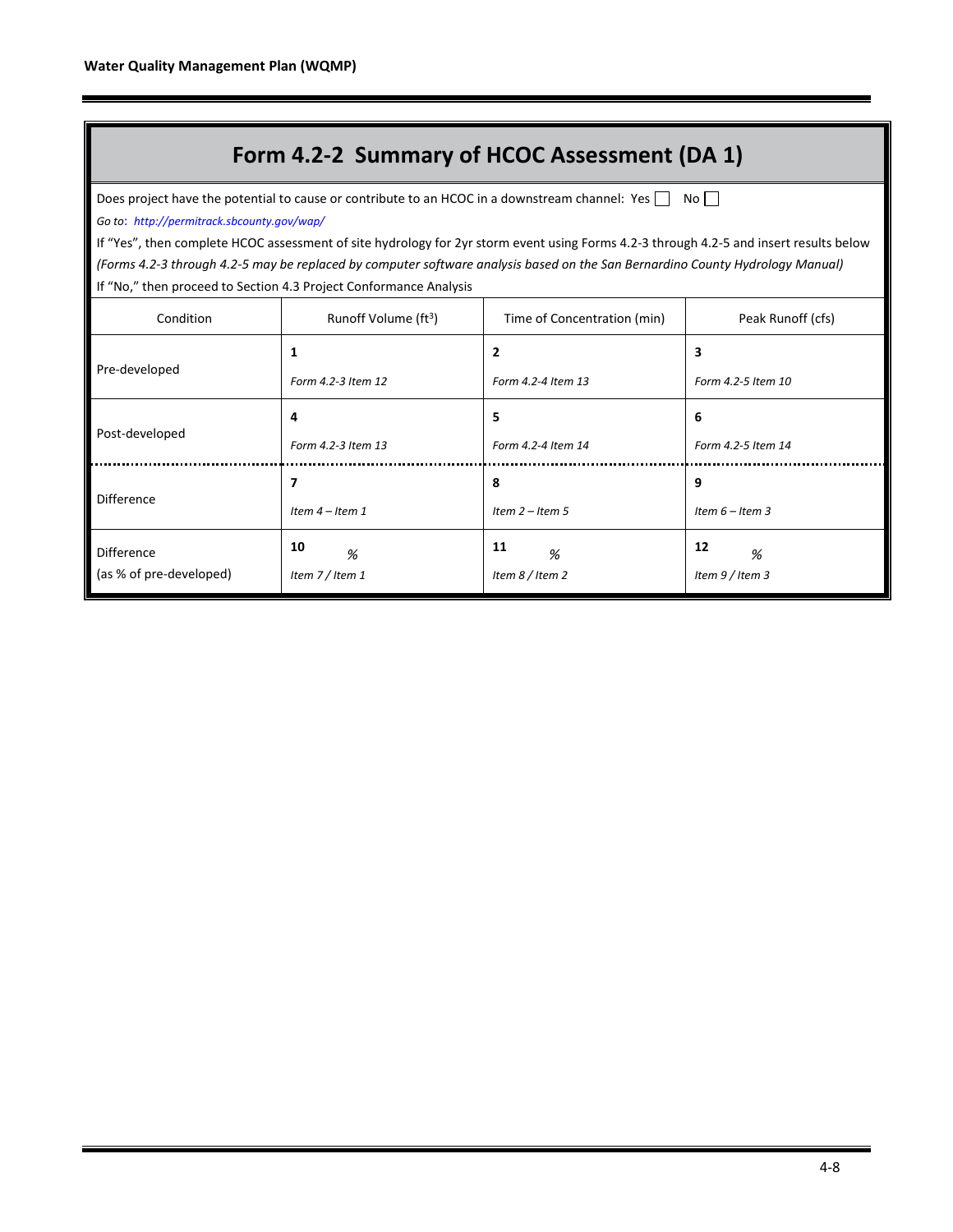| Form 4.2-3 HCOC Assessment for Runoff Volume (DA 1)                                                                                                 |       |                             |       |                                                 |                                                                      |                      |                                             |       |
|-----------------------------------------------------------------------------------------------------------------------------------------------------|-------|-----------------------------|-------|-------------------------------------------------|----------------------------------------------------------------------|----------------------|---------------------------------------------|-------|
| <b>Weighted Curve Number</b><br><b>Determination for:</b><br>Pre-developed DA                                                                       | DMA A | DMA <sub>B</sub>            | DMA C | DMA <sub>D</sub>                                | DMA E                                                                | <b>DMAF</b>          | DMA G                                       | DMA H |
| 1a Land Cover type                                                                                                                                  |       |                             |       |                                                 |                                                                      |                      |                                             |       |
| 2a Hydrologic Soil Group (HSG)                                                                                                                      |       |                             |       |                                                 |                                                                      |                      |                                             |       |
| 3a DMA Area, ft <sup>2</sup> sum of areas of<br>DMA should equal area of DA                                                                         |       |                             |       |                                                 |                                                                      |                      |                                             |       |
| 4a Curve Number (CN) use Items<br>1 and 2 to select the appropriate CN<br>from Appendix C-2 of the TGD for<br><b>WQMP</b>                           |       |                             |       |                                                 |                                                                      |                      |                                             |       |
| <b>Weighted Curve Number</b><br><b>Determination for:</b><br>Post-developed DA                                                                      | DMA A | DMA B                       | DMA C | DMA D                                           | DMA E                                                                | DMA F                | DMA G                                       | DMA H |
| 1b Land Cover type                                                                                                                                  |       |                             |       |                                                 |                                                                      |                      |                                             |       |
| 2b Hydrologic Soil Group (HSG)                                                                                                                      |       |                             |       |                                                 |                                                                      |                      |                                             |       |
| 3b DMA Area, ft <sup>2</sup> sum of areas of<br>DMA should equal area of DA                                                                         |       |                             |       |                                                 |                                                                      |                      |                                             |       |
| 4b Curve Number (CN) use Items<br>5 and 6 to select the appropriate CN<br>from Appendix C-2 of the TGD for<br><b>WQMP</b>                           |       |                             |       |                                                 |                                                                      |                      |                                             |       |
| 5 Pre-Developed area-weighted CN:                                                                                                                   |       | $S = (1000 / 1$ tem 5) - 10 |       | 7 Pre-developed soil storage capacity, S (in):  |                                                                      | $I_a = 0.2 * Item 7$ | 9 Initial abstraction, I <sub>a</sub> (in): |       |
| 6 Post-Developed area-weighted CN:                                                                                                                  |       | $S = (1000 / 1$ tem 6) - 10 |       | 8 Post-developed soil storage capacity, S (in): | 10 Initial abstraction, I <sub>a</sub> (in):<br>$I_0 = 0.2 *$ Item 8 |                      |                                             |       |
| 11 Precipitation for 2 yr, 24 hr storm (in):<br>Go to: http://hdsc.nws.noaa.gov/hdsc/pfds/sa/sca_pfds.html                                          |       |                             |       |                                                 |                                                                      |                      |                                             |       |
| 12 Pre-developed Volume (ft <sup>3</sup> ):<br>$V_{pre}$ =(1 / 12) * (Item sum of Item 3) * [(Item 11 – Item 9)^2 / ((Item 11 – Item 9 + Item 7)    |       |                             |       |                                                 |                                                                      |                      |                                             |       |
| 13 Post-developed Volume (ft <sup>3</sup> ):<br>$V_{pre}$ =(1 / 12) * (Item sum of Item 3) * [(Item 11 – Item 10)^2 / ((Item 11 – Item 10 + Item 8) |       |                             |       |                                                 |                                                                      |                      |                                             |       |
| 14 Volume Reduction needed to meet HCOC Requirement, (ft <sup>3</sup> ):<br>$V_{HCOC}$ = (Item 13 $*$ 0.95) – Item 12                               |       |                             |       |                                                 |                                                                      |                      |                                             |       |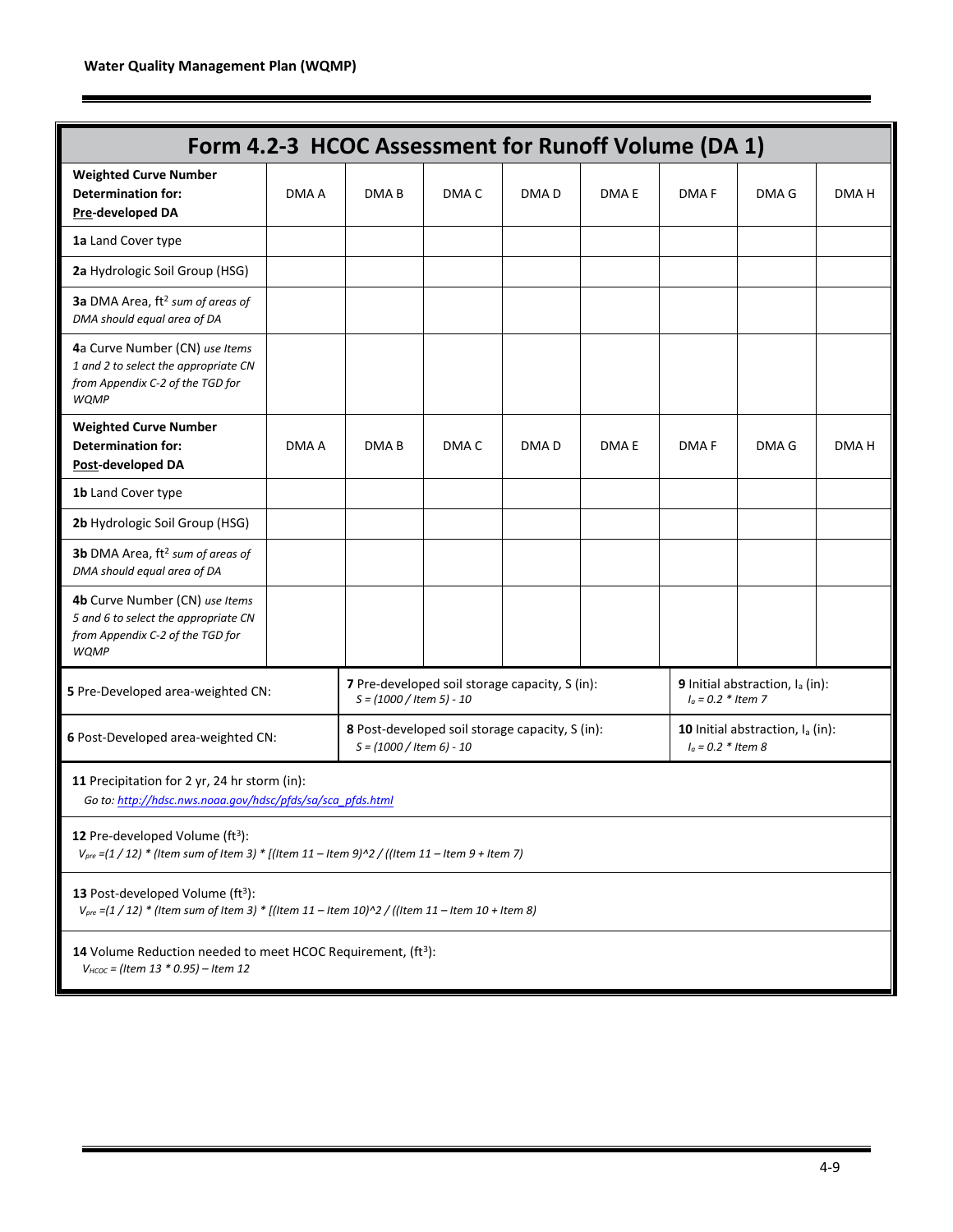## **Form 4.2-4 HCOC Assessment for Time of Concentration (DA 1)**

Compute time of concentration for pre and post developed conditions for each DA *(For projects using the Hydrology Manual complete the form below)*

| Variables                                                                                                                         |                                                                                                                                |                  | Pre-developed DA1<br>Use additional forms if there are more than 4 DMA |                  | Post-developed DA1<br>Use additional forms if there are more than 4 DMA |                  |                  |                  |
|-----------------------------------------------------------------------------------------------------------------------------------|--------------------------------------------------------------------------------------------------------------------------------|------------------|------------------------------------------------------------------------|------------------|-------------------------------------------------------------------------|------------------|------------------|------------------|
|                                                                                                                                   | DMA A                                                                                                                          | DMA <sub>B</sub> | DMA <sub>C</sub>                                                       | DMA <sub>D</sub> | DMA A                                                                   | DMA <sub>B</sub> | DMA <sub>C</sub> | DMA <sub>D</sub> |
| $1$ Length of flowpath (ft) Use Form 3-2<br>Item 5 for pre-developed condition                                                    |                                                                                                                                |                  |                                                                        |                  |                                                                         |                  |                  |                  |
| 2 Change in elevation (ft)                                                                                                        |                                                                                                                                |                  |                                                                        |                  |                                                                         |                  |                  |                  |
| <b>3</b> Slope (ft/ft), $S_o$ = Item 2 / Item 1                                                                                   |                                                                                                                                |                  |                                                                        |                  |                                                                         |                  |                  |                  |
| $4$ Land cover                                                                                                                    |                                                                                                                                |                  |                                                                        |                  |                                                                         |                  |                  |                  |
| 5 Initial DMA Time of Concentration<br>(min) Appendix C-1 of the TGD for WQMP                                                     |                                                                                                                                |                  |                                                                        |                  |                                                                         |                  |                  |                  |
| 6 Length of conveyance from DMA<br>outlet to project site outlet (ft)<br>May be zero if DMA outlet is at project<br>site outlet   |                                                                                                                                |                  |                                                                        |                  |                                                                         |                  |                  |                  |
| 7 Cross-sectional area of channel (ft <sup>2</sup> )                                                                              |                                                                                                                                |                  |                                                                        |                  |                                                                         |                  |                  |                  |
| 8 Wetted perimeter of channel (ft)                                                                                                |                                                                                                                                |                  |                                                                        |                  |                                                                         |                  |                  |                  |
| 9 Manning's roughness of channel (n)                                                                                              |                                                                                                                                |                  |                                                                        |                  |                                                                         |                  |                  |                  |
| 10 Channel flow velocity (ft/sec)<br>$V_{fps} = (1.49 /$ Item 9) * (Item 7/Item 8) <sup>^0.67</sup><br>* (Item 3) <sup>^0.5</sup> |                                                                                                                                |                  |                                                                        |                  |                                                                         |                  |                  |                  |
| 11<br>Travel time to outlet (min)<br>$T_t =$ Item 6 / (Item 10 $*$ 60)                                                            |                                                                                                                                |                  |                                                                        |                  |                                                                         |                  |                  |                  |
| 12 Total time of concentration (min)<br>$T_c$ = Item 5 + Item 11                                                                  |                                                                                                                                |                  |                                                                        |                  |                                                                         |                  |                  |                  |
| 13 Pre-developed time of concentration (min):<br>Minimum of Item 12 pre-developed DMA                                             |                                                                                                                                |                  |                                                                        |                  |                                                                         |                  |                  |                  |
| 14 Post-developed time of concentration (min):<br>Minimum of Item 12 post-developed DMA                                           |                                                                                                                                |                  |                                                                        |                  |                                                                         |                  |                  |                  |
|                                                                                                                                   | 15 Additional time of concentration needed to meet HCOC requirement (min):<br>$T_{C\text{-HCOC}}$ = (Item 13 * 0.95) – Item 14 |                  |                                                                        |                  |                                                                         |                  |                  |                  |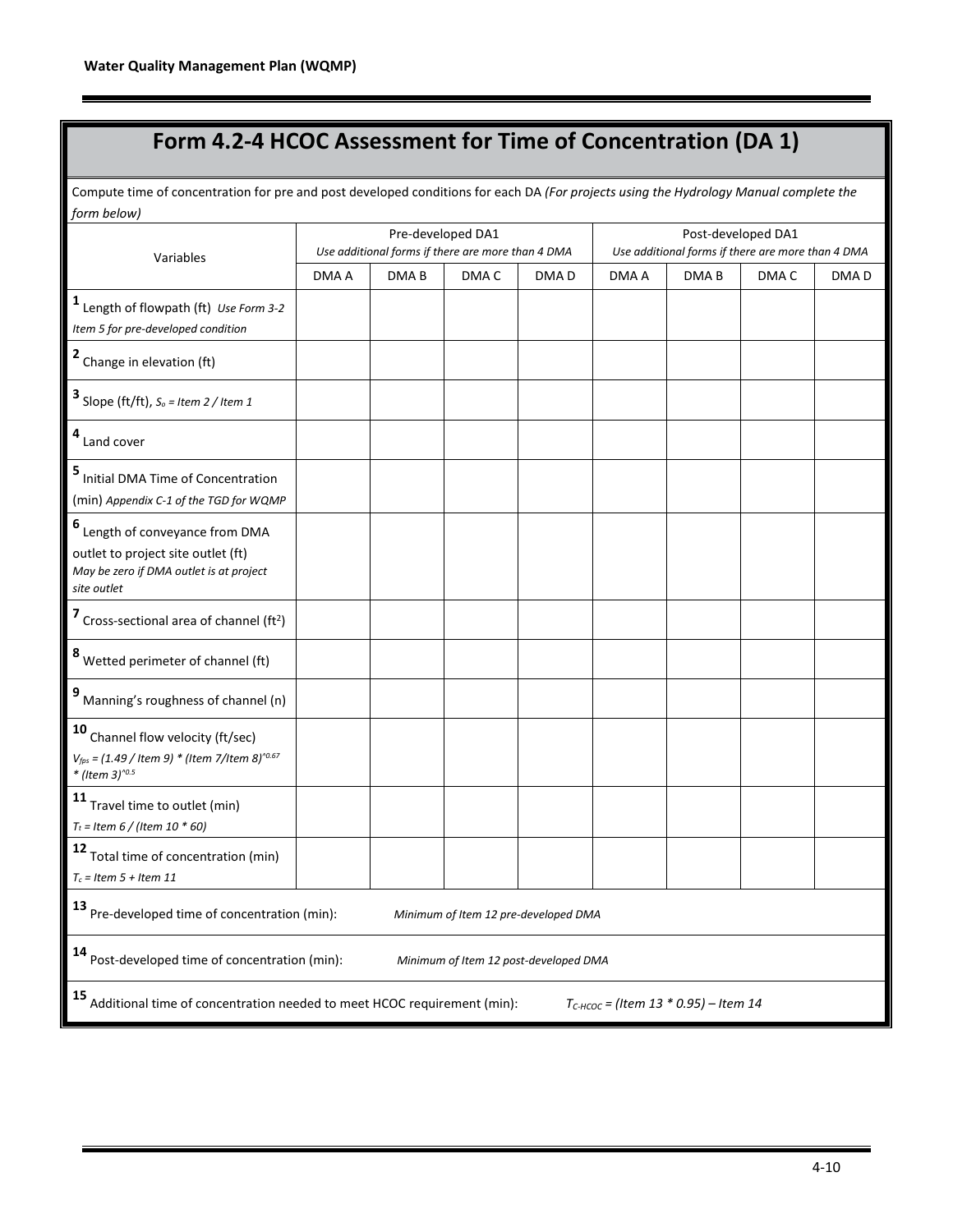| Form 4.2-5 HCOC Assessment for Peak Runoff (DA 1)                                                                                                                                                                                                                                                                                                                                     |                                                                                                                                                                                                                                                                                                                                                                                       |                  |                                                    |                  |                                                                                                                                                                                                                                                                                                                                                                                                                          |       |                                                                                     |                                                                     |       |
|---------------------------------------------------------------------------------------------------------------------------------------------------------------------------------------------------------------------------------------------------------------------------------------------------------------------------------------------------------------------------------------|---------------------------------------------------------------------------------------------------------------------------------------------------------------------------------------------------------------------------------------------------------------------------------------------------------------------------------------------------------------------------------------|------------------|----------------------------------------------------|------------------|--------------------------------------------------------------------------------------------------------------------------------------------------------------------------------------------------------------------------------------------------------------------------------------------------------------------------------------------------------------------------------------------------------------------------|-------|-------------------------------------------------------------------------------------|---------------------------------------------------------------------|-------|
| Compute peak runoff for pre- and post-developed conditions                                                                                                                                                                                                                                                                                                                            |                                                                                                                                                                                                                                                                                                                                                                                       |                  |                                                    |                  |                                                                                                                                                                                                                                                                                                                                                                                                                          |       |                                                                                     |                                                                     |       |
| Variables                                                                                                                                                                                                                                                                                                                                                                             |                                                                                                                                                                                                                                                                                                                                                                                       |                  |                                                    |                  | Pre-developed DA to Project<br>Outlet (Use additional forms if<br>more than 3 DMA)                                                                                                                                                                                                                                                                                                                                       |       | Post-developed DA to Project<br>Outlet (Use additional forms if<br>more than 3 DMA) |                                                                     |       |
|                                                                                                                                                                                                                                                                                                                                                                                       |                                                                                                                                                                                                                                                                                                                                                                                       |                  | DMA A                                              | DMA <sub>B</sub> |                                                                                                                                                                                                                                                                                                                                                                                                                          | DMA C | DMA A                                                                               | DMA <sub>B</sub>                                                    | DMA C |
| Rainfall Intensity for storm duration equal to time of concentration<br>I <sub>peak</sub> = 10^(LOG Form 4.2-1 Item 4 - 0.6 LOG Form 4.2-4 Item 5 /60)                                                                                                                                                                                                                                |                                                                                                                                                                                                                                                                                                                                                                                       |                  |                                                    |                  |                                                                                                                                                                                                                                                                                                                                                                                                                          |       |                                                                                     |                                                                     |       |
| Drainage Area of each DMA (Acres)<br>For DMA with outlet at project site outlet, include upstream DMA (Using example<br>schematic in Form 3-1, DMA A will include drainage from DMA C)                                                                                                                                                                                                |                                                                                                                                                                                                                                                                                                                                                                                       |                  |                                                    |                  |                                                                                                                                                                                                                                                                                                                                                                                                                          |       |                                                                                     |                                                                     |       |
| Ratio of pervious area to total area<br>For DMA with outlet at project site outlet, include upstream DMA (Using example<br>schematic in Form 3-1, DMA A will include drainage from DMA C)                                                                                                                                                                                             |                                                                                                                                                                                                                                                                                                                                                                                       |                  |                                                    |                  |                                                                                                                                                                                                                                                                                                                                                                                                                          |       |                                                                                     |                                                                     |       |
| Pervious area infiltration rate (in/hr)<br>Use pervious area CN and antecedent moisture condition with Appendix C-3 of the TGD<br>for WQMP                                                                                                                                                                                                                                            |                                                                                                                                                                                                                                                                                                                                                                                       |                  |                                                    |                  |                                                                                                                                                                                                                                                                                                                                                                                                                          |       |                                                                                     |                                                                     |       |
| Maximum loss rate (in/hr)<br>$F_m$ = Item 3 * Item 4<br>Use area-weighted $F_m$ from DMA with outlet at project site outlet, include upstream<br>DMA (Using example schematic in Form 3-1, DMA A will include drainage from DMA C)                                                                                                                                                    |                                                                                                                                                                                                                                                                                                                                                                                       |                  |                                                    |                  |                                                                                                                                                                                                                                                                                                                                                                                                                          |       |                                                                                     |                                                                     |       |
| Peak Flow from DMA (cfs)<br>$Q_p$ = Item 2 $*$ 0.9 $*$ (Item 1 - Item 5)                                                                                                                                                                                                                                                                                                              |                                                                                                                                                                                                                                                                                                                                                                                       |                  |                                                    |                  |                                                                                                                                                                                                                                                                                                                                                                                                                          |       |                                                                                     |                                                                     |       |
| Time of concentration adjustment factor for other DMA to                                                                                                                                                                                                                                                                                                                              |                                                                                                                                                                                                                                                                                                                                                                                       | DMA A            | n/a                                                |                  |                                                                                                                                                                                                                                                                                                                                                                                                                          |       | n/a                                                                                 |                                                                     |       |
| site discharge point                                                                                                                                                                                                                                                                                                                                                                  |                                                                                                                                                                                                                                                                                                                                                                                       | DMA <sub>B</sub> |                                                    | n/a              |                                                                                                                                                                                                                                                                                                                                                                                                                          |       |                                                                                     | n/a                                                                 |       |
| Form 4.2-4 Item 12 DMA / Other DMA upstream of site discharge<br>point (If ratio is greater than 1.0, then use maximum value of 1.0)                                                                                                                                                                                                                                                  |                                                                                                                                                                                                                                                                                                                                                                                       | DMA C            |                                                    |                  |                                                                                                                                                                                                                                                                                                                                                                                                                          | n/a   |                                                                                     |                                                                     | n/a   |
| Pre-developed $Q_p$ at $T_c$ for DMA A:<br>$Q_p$ = Item $6_{DMAA}$ + [Item $6_{DMAB}$ * (Item $1_{DMAA}$ - Item<br>5 <sub>DMAB</sub> )/(Item 1 <sub>DMAB</sub> - Item 5 <sub>DMAB</sub> )* Item 7 <sub>DMAA/2</sub> ] +<br>[Item 6 <sub>DMAC</sub> * (Item 1 <sub>DMAA</sub> - Item 5 <sub>DMAC</sub> )/(Item 1 <sub>DMAC</sub> -<br>Item $5_{DMAC}$ <sup>*</sup> Item $7_{DMAA/3}$ ] | Pre-developed $Q_p$ at $T_c$ for DMA B:<br>$Q_p$ = Item $6_{DMAB}$ + [Item $6_{DMAA}$ * (Item $1_{DMAB}$ - Item<br>5 <sub>DMAA</sub> )/(Item 1 <sub>DMAA</sub> - Item 5 <sub>DMAA</sub> )* Item 7 <sub>DMAB/1</sub> ] +<br>[Item 6 <sub>DMAC</sub> * (Item 1 <sub>DMAB</sub> - Item 5 <sub>DMAC</sub> )/(Item 1 <sub>DMAC</sub> -<br>Item $5_{DMAC}$ <sup>*</sup> Item $7_{DMAB/3}$ ] |                  |                                                    |                  | <b>10</b> Pre-developed $Q_p$ at $T_c$ for DMA C:<br>$Q_p$ = Item 6 <sub>DMAC</sub> + [Item 6 <sub>DMAA</sub> * (Item 1 <sub>DMAC</sub> - Item<br>5 <sub>DMAA</sub> )/(Item 1 <sub>DMAA</sub> - Item 5 <sub>DMAA</sub> )* Item 7 <sub>DMAC/1</sub> ] +<br>[Item 6 <sub>DMAB</sub> * (Item 1 <sub>DMAC</sub> - Item 5 <sub>DMAB</sub> )/(Item 1 <sub>DMAB</sub><br>- Item 5 <sub>DMAB</sub> )* Item 7 <sub>DMAC/2</sub> ] |       |                                                                                     |                                                                     |       |
| 10<br>Peak runoff from pre-developed condition confluence analysis (cfs):                                                                                                                                                                                                                                                                                                             |                                                                                                                                                                                                                                                                                                                                                                                       |                  |                                                    |                  |                                                                                                                                                                                                                                                                                                                                                                                                                          |       |                                                                                     | Maximum of Item 8, 9, and 10 (including additional forms as needed) |       |
| 11<br>Post-developed $Q_p$ at $T_c$ for DMA A:<br>Same as Item 8 for post-developed values                                                                                                                                                                                                                                                                                            | 13<br>Post-developed Q <sub>p</sub> at T <sub>c</sub> for DMA C:<br>12<br>Post-developed $Q_p$ at $T_c$ for DMA B:<br>Same as Item 10 for post-developed<br>Same as Item 9 for post-developed values<br>values                                                                                                                                                                        |                  |                                                    |                  |                                                                                                                                                                                                                                                                                                                                                                                                                          |       |                                                                                     |                                                                     |       |
| 14<br>Peak runoff from post-developed condition confluence analysis (cfs):<br>needed)                                                                                                                                                                                                                                                                                                 |                                                                                                                                                                                                                                                                                                                                                                                       |                  |                                                    |                  |                                                                                                                                                                                                                                                                                                                                                                                                                          |       |                                                                                     | Maximum of Item 11, 12, and 13 (including additional forms as       |       |
| Peak runoff reduction needed to meet HCOC Requirement (cfs):                                                                                                                                                                                                                                                                                                                          |                                                                                                                                                                                                                                                                                                                                                                                       |                  | $Q_{p\text{-HCOC}} = (Item\ 14 * 0.95) - Item\ 10$ |                  |                                                                                                                                                                                                                                                                                                                                                                                                                          |       |                                                                                     |                                                                     |       |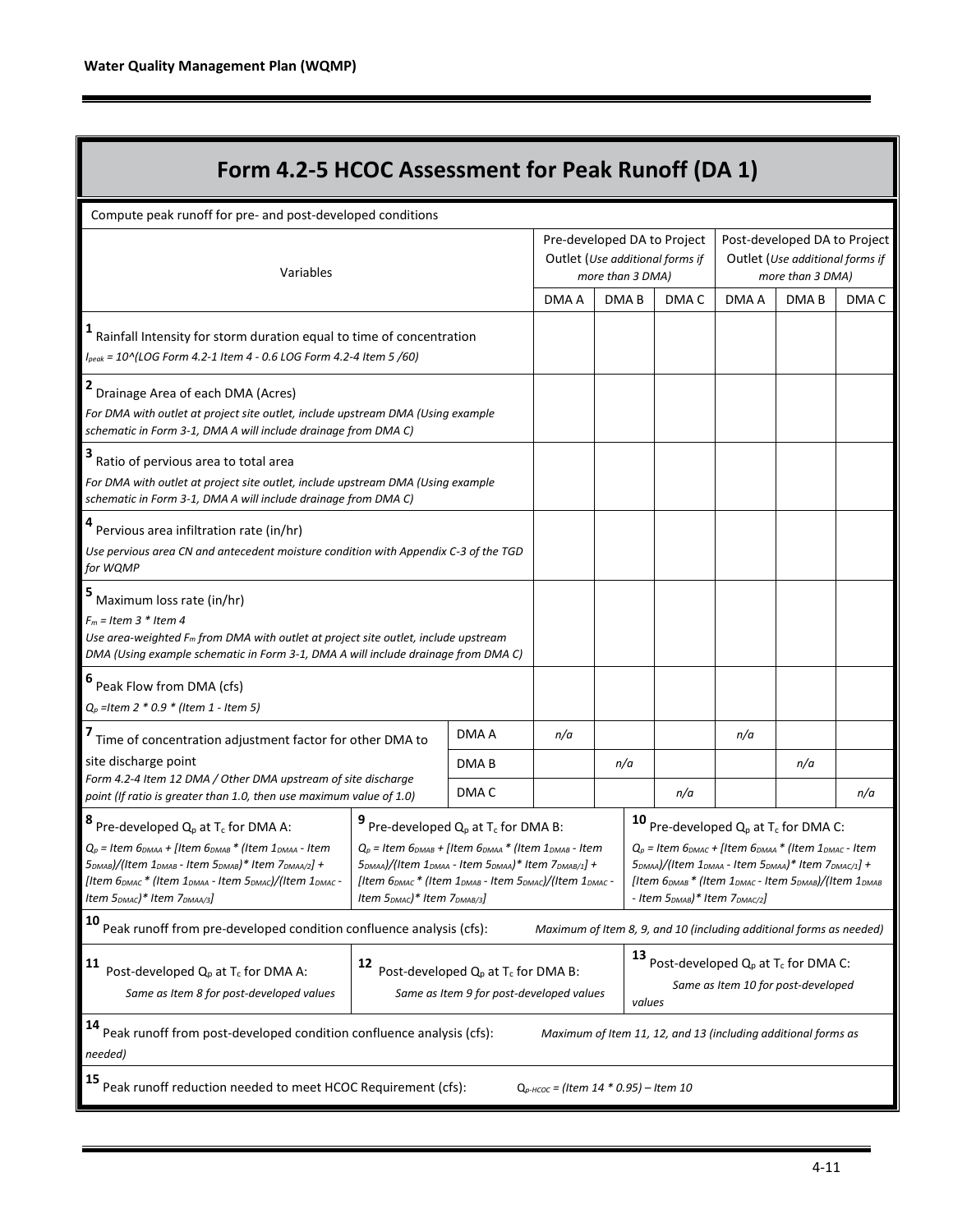## 4.3 Project Conformance Analysis

Complete the following forms for each project site DA to document that the proposed LID BMPs conform to the project DCV developed to meet performance criteria specified in the MS4 Permit (WQMP Template Section 4.2). For the LID DCV, the forms are ordered according to hierarchy of BMP selection as required by the MS4 Permit (see Section 5.3.1 in the TGD for WQMP). The forms compute the following for on-site LID BMP:

- Site Design and Hydrologic Source Controls (Form 4.3-2)
- Retention and Infiltration (Form 4.3-3)
- Harvested and Use (Form 4.3-4) or
- Biotreatment (Form 4.3-5).

At the end of each form, additional fields facilitate the determination of the extent of mitigation provided by the specific BMP category, allowing for use of the next category of BMP in the hierarchy, if necessary.

The first step in the analysis, using Section 5.3.2.1 of the TGD for WQMP, is to complete Forms 4.3-1 and 4.3-3) to determine if retention and infiltration BMPs are infeasible for the project. For each feasibility criterion in Form 4.3-1, if the answer is "Yes," provide all study findings that includes relevant calculations, maps, data sources, etc. used to make the determination of infeasibility.

Next, complete Forms 4.3-2 and 4.3-4 to determine the feasibility of applicable HSC and harvest and use BMPs, and, if their implementation is feasible, the extent of mitigation of the DCV.

If no site constraints exist that would limit the type of BMP to be implemented in a DA, evaluate the use of combinations of LID BMPs, including all applicable HSC BMPs to maximize on-site retention of the DCV. If no combination of BMP can mitigate the entire DCV, implement the single BMP type, or combination of BMP types, that maximizes on-site retention of the DCV within the minimum effective area.

If the combination of LID HSC, retention and infiltration, and harvest and use BMPs are unable to mitigate the entire DCV, then biotreatment BMPs may be implemented by the project proponent. If biotreatment BMPs are used, then they must be sized to provide sufficient capacity for effective treatment of the remainder of the volume-based performance criteria that cannot be achieved with LID BMPs (TGD for WQMP Section 5.4.4.2). **Under no circumstances shall any portion of the DCV be released from the site without effective mitigation and/or treatment**.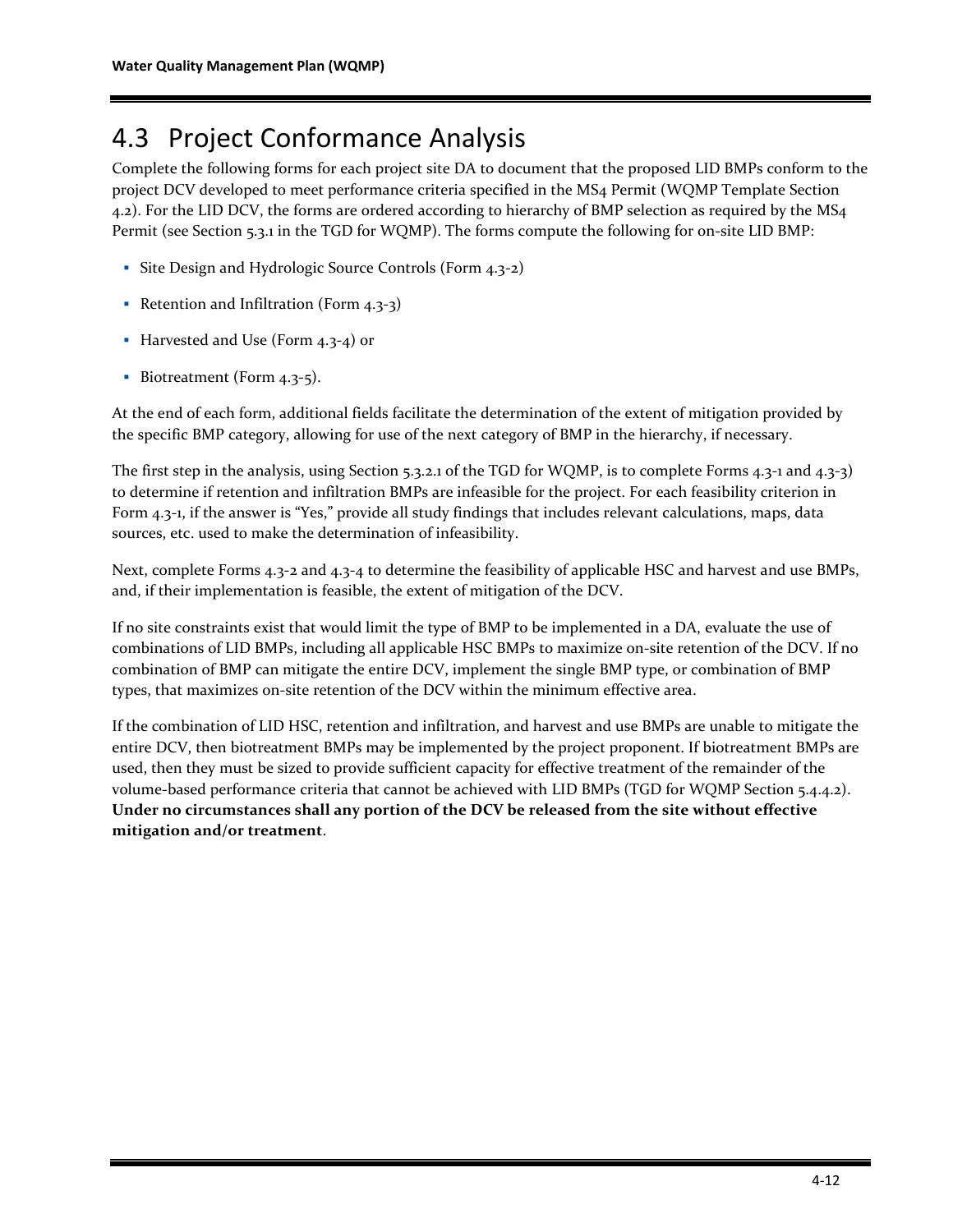| Form 4.3-1 Infiltration BMP Feasibility (DA 1)                                                                                                                                                                                                                                                                                                                                                                                                                                                                                                                                                           |                                          |
|----------------------------------------------------------------------------------------------------------------------------------------------------------------------------------------------------------------------------------------------------------------------------------------------------------------------------------------------------------------------------------------------------------------------------------------------------------------------------------------------------------------------------------------------------------------------------------------------------------|------------------------------------------|
| Feasibility Criterion - Complete evaluation for each DA on the Project Site                                                                                                                                                                                                                                                                                                                                                                                                                                                                                                                              |                                          |
| <sup>1</sup> Would infiltration BMP pose significant risk for groundwater related concerns?<br>Refer to Section 5.3.2.1 of the TGD for WQMP                                                                                                                                                                                                                                                                                                                                                                                                                                                              | Yes    <br>No l                          |
| If Yes, Provide basis: (attach)                                                                                                                                                                                                                                                                                                                                                                                                                                                                                                                                                                          |                                          |
| <sup>2</sup> Would installation of infiltration BMP significantly increase the risk of geotechnical hazards?<br>(Yes, if the answer to any of the following questions is yes, as established by a geotechnical expert):<br>The location is less than 50 feet away from slopes steeper than 15 percent<br>The location is less than eight feet from building foundations or an alternative setback.<br>A study certified by a geotechnical professional or an available watershed study determines that stormwater infiltration<br>would result in significantly increased risks of geotechnical hazards. | Yes     No                               |
| If Yes, Provide basis: (attach)                                                                                                                                                                                                                                                                                                                                                                                                                                                                                                                                                                          |                                          |
| <sup>3</sup> Would infiltration of runoff on a Project site violate downstream water rights?                                                                                                                                                                                                                                                                                                                                                                                                                                                                                                             | Yes $\neg$ No $\neg$                     |
| If Yes, Provide basis: (attach)                                                                                                                                                                                                                                                                                                                                                                                                                                                                                                                                                                          |                                          |
| 4 Is proposed infiltration facility located on hydrologic soil group (HSG) D soils or does the site geotechnical investigation indicate<br>presence of soil characteristics, which support categorization as D soils?                                                                                                                                                                                                                                                                                                                                                                                    | No<br>Yes                                |
| If Yes, Provide basis: (attach)                                                                                                                                                                                                                                                                                                                                                                                                                                                                                                                                                                          |                                          |
| <sup>5</sup> Is the design infiltration rate, after accounting for safety factor of 2.0, below proposed facility less than 0.3 in/hr (accounting for<br>soil amendments)?                                                                                                                                                                                                                                                                                                                                                                                                                                | Yes $\Box$ No $\Box$                     |
| If Yes, Provide basis: (attach)                                                                                                                                                                                                                                                                                                                                                                                                                                                                                                                                                                          |                                          |
| <sup>6</sup> Would on-site infiltration or reduction of runoff over pre-developed conditions be partially or fully inconsistent with watershed<br>management strategies as defined in the WAP, or impair beneficial uses?<br>See Section 3.5 of the TGD for WQMP and WAP                                                                                                                                                                                                                                                                                                                                 | $Yes \Box No \Box$                       |
| If Yes, Provide basis: (attach)                                                                                                                                                                                                                                                                                                                                                                                                                                                                                                                                                                          |                                          |
| <sup>7</sup> Any answer from Item 1 through Item 3 is "Yes":<br>If yes, infiltration of any volume is not feasible onsite. Proceed to Form 4.3-4, Harvest and Use BMP. If no, then proceed to Item 8<br>below.                                                                                                                                                                                                                                                                                                                                                                                           | Yes     No                               |
| <sup>8</sup> Any answer from Item 4 through Item 6 is "Yes":<br>If yes, infiltration is permissible but is not required to be considered. Proceed to Form 4.3-2, Hydrologic Source Control BMP.<br>If no, then proceed to Item 9, below.                                                                                                                                                                                                                                                                                                                                                                 | $Yes \nightharpoonup No \nightharpoonup$ |
| <sup>9</sup> All answers to Item 1 through Item 6 are "No":<br>Infiltration of the full DCV is potentially feasible, LID infiltration BMP must be designed to infiltrate the full DCV to the MEP.<br>Proceed to Form 4.3-2, Hydrologic Source Control BMP.                                                                                                                                                                                                                                                                                                                                               |                                          |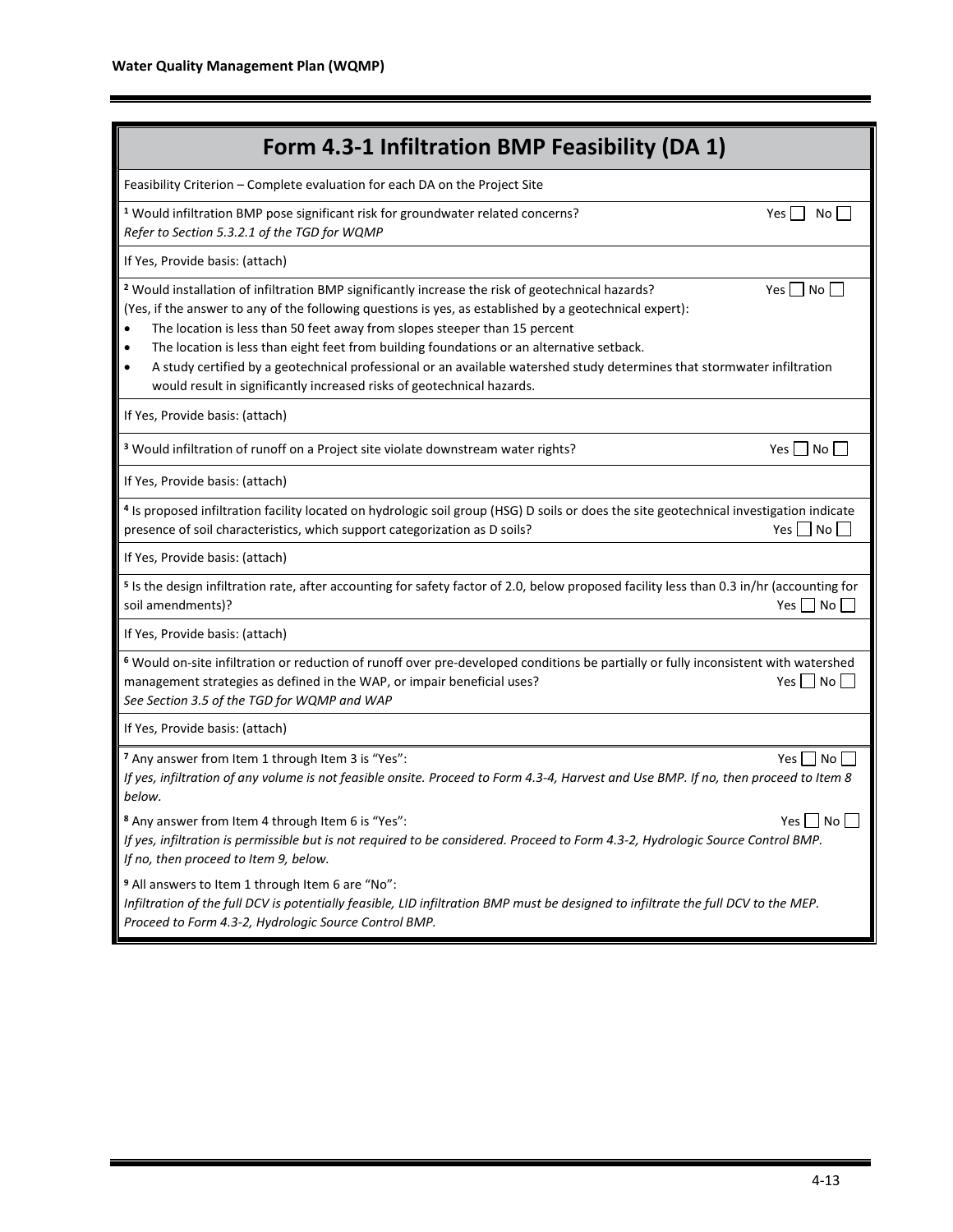### **4.3.1 Site Design Hydrologic Source Control BMP**

Section XI.E. of the Permit emphasizes the use of LID preventative measures; and the use of LID HSC BMPs reduces the portion of the DCV that must be addressed in downstream BMPs. Therefore, all applicable HSC shall be provided except where they are mutually exclusive with each other, or with other BMPs. Mutual exclusivity may result from overlapping BMP footprints such that either would be potentially feasible by itself, but both could not be implemented. Please note that while there are no numeric standards regarding the use of HSC, if a project cannot feasibly meet BMP sizing requirements or cannot fully address HCOCs, feasibility of all applicable HSC must be part of demonstrating that the BMP system has been designed to retain the maximum feasible portion of the DCV. Complete Form 4.3-2 to identify and calculate estimated retention volume from implementing site design HSC BMP. Refer to Section 5.4.1 in the TGD for more detailed guidance.

| Form 4.3-2 Site Design Hydrologic Source Control BMPs (DA 1)                                                                                                                                                                                                                    |                                     |                                                     |                                                                                |
|---------------------------------------------------------------------------------------------------------------------------------------------------------------------------------------------------------------------------------------------------------------------------------|-------------------------------------|-----------------------------------------------------|--------------------------------------------------------------------------------|
| 1<br>Implementation of Impervious Area Dispersion BMP (i.e.<br>routing runoff from impervious to pervious areas), excluding<br>impervious areas planned for routing to on-lot infiltration<br>BMP: Yes $\Box$ No $\Box$ If yes, complete Items 2-5; If no,<br>proceed to Item 6 | DA<br>DMA<br><b>BMP Type</b>        | DA<br>DMA<br><b>BMP Type</b>                        | DA<br><b>DMA</b><br><b>BMP Type</b><br>(Use additional forms<br>for more BMPs) |
| Total impervious area draining to pervious area (ft <sup>2</sup> )                                                                                                                                                                                                              |                                     |                                                     |                                                                                |
| 3<br>Ratio of pervious area receiving runoff to impervious area                                                                                                                                                                                                                 |                                     |                                                     |                                                                                |
| Retention volume achieved from impervious area<br>dispersion (ft <sup>3</sup> ) $V = I$ tem2 * Item 3 * (0.5/12), assuming retention<br>of 0.5 inches of runoff                                                                                                                 |                                     |                                                     |                                                                                |
| Sum of retention volume achieved from impervious area dispersion (ft <sup>3</sup> ):                                                                                                                                                                                            |                                     | V <sub>retention</sub> = Sum of Item 4 for all BMPs |                                                                                |
| Implementation of Localized On-lot Infiltration BMPs (e.g.<br>on-lot rain gardens): Yes $\Box$ No $\Box$ If yes, complete Items 7-<br>13 for aggregate of all on-lot infiltration BMP in each DA; If no,<br>proceed to Item 14                                                  | DA<br><b>DMA</b><br><b>BMP Type</b> | DA<br><b>DMA</b><br><b>BMP Type</b>                 | <b>DMA</b><br>DA<br><b>BMP Type</b><br>(Use additional forms<br>for more BMPs) |
| Ponding surface area (ft <sup>2</sup> )                                                                                                                                                                                                                                         |                                     |                                                     |                                                                                |
| 8 Ponding depth (ft)                                                                                                                                                                                                                                                            |                                     |                                                     |                                                                                |
| Surface area of amended soil/gravel (ft <sup>2</sup> )                                                                                                                                                                                                                          |                                     |                                                     |                                                                                |
| 10<br>Average depth of amended soil/gravel (ft)                                                                                                                                                                                                                                 |                                     |                                                     |                                                                                |
| 11<br>Average porosity of amended soil/gravel                                                                                                                                                                                                                                   |                                     |                                                     |                                                                                |
| 12<br>Retention volume achieved from on-lot infiltration (ft <sup>3</sup> )<br>$V_{reletion}$ = (Item 7 *Item 8) + (Item 9 * Item 10 * Item 11)                                                                                                                                 |                                     |                                                     |                                                                                |

**13** Runoff volume retention from on-lot infiltration (ft<sup>3</sup>):

): *V*retention *=Sum of Item 12 for all BMPs*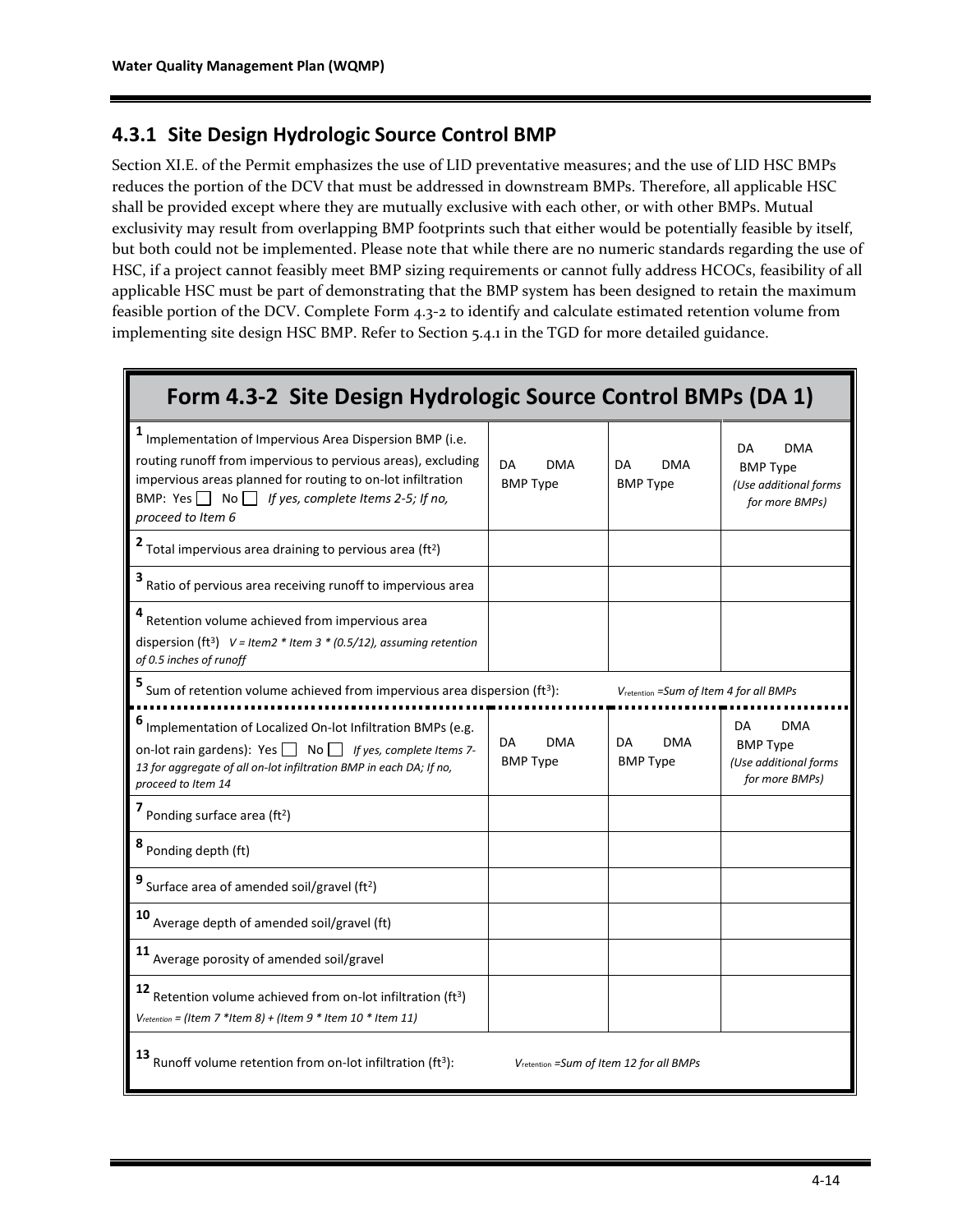| Form 4.3-2 cont. Site Design Hydrologic Source Control BMPs (DA 1)                                                                                                   |                                               |                                                      |                                                                                |  |
|----------------------------------------------------------------------------------------------------------------------------------------------------------------------|-----------------------------------------------|------------------------------------------------------|--------------------------------------------------------------------------------|--|
| 14<br>Implementation of evapotranspiration BMP (green,<br>brown, or blue roofs): Yes<br>No<br>If yes, complete Items 15-20. If no, proceed to Item 21                | <b>DMA</b><br>DA<br><b>BMP Type</b>           | <b>DMA</b><br>DA<br><b>BMP Type</b>                  | DA<br><b>DMA</b><br><b>BMP Type</b><br>(Use additional forms<br>for more BMPs) |  |
| 15 Rooftop area planned for ET BMP (ft <sup>2</sup> )                                                                                                                |                                               |                                                      |                                                                                |  |
| 16<br>Average wet season ET demand (in/day)<br>Use local values, typical $\sim$ 0.1                                                                                  |                                               |                                                      |                                                                                |  |
| 17<br>Daily ET demand (ft <sup>3</sup> /day)<br>Item 15 * (Item 16 / 12)                                                                                             |                                               |                                                      |                                                                                |  |
| 18<br>Drawdown time (hrs)<br>Copy Item 6 in Form 4.2-1                                                                                                               |                                               |                                                      |                                                                                |  |
| 19<br>Retention Volume (ft <sup>3</sup> )<br>$V_{retertion}$ = Item 17 $*$ (Item 18 / 24)                                                                            |                                               |                                                      |                                                                                |  |
| 20<br>Runoff volume retention from evapotranspiration BMPs (ft <sup>3</sup> ):                                                                                       |                                               | V <sub>retention</sub> = Sum of Item 19 for all BMPs |                                                                                |  |
| Implementation of Street Trees: Yes<br>No<br>If yes, complete Items 22-25. If no, proceed to Item 26                                                                 | DA<br><b>DMA</b><br><b>BMP Type</b>           | DA<br><b>DMA</b><br><b>BMP Type</b>                  | <b>DMA</b><br>DA<br><b>BMP Type</b><br>(Use additional forms<br>for more BMPs) |  |
| 22<br>Number of Street Trees                                                                                                                                         |                                               |                                                      |                                                                                |  |
| 23 Average canopy cover over impervious area (ft <sup>2</sup> )                                                                                                      |                                               |                                                      |                                                                                |  |
| Runoff volume retention from street trees (ft <sup>3</sup> )<br>V <sub>retention</sub> = Item 22 $*$ Item 23 $*$ (0.05/12) assume runoff retention of<br>0.05 inches |                                               |                                                      |                                                                                |  |
| Runoff volume retention from street tree BMPs (ft <sup>3</sup> ):                                                                                                    | $V_{retertion}$ = Sum of Item 24 for all BMPs |                                                      |                                                                                |  |
| 26<br>Implementation of residential rain barrel/cisterns: Yes<br>If yes, complete Items 27-29; If no, proceed to Item 30<br>No.                                      | DA<br>DMA<br><b>BMP Type</b>                  | DA<br>DMA<br><b>BMP Type</b>                         | DA<br>DMA<br><b>BMP Type</b><br>(Use additional forms<br>for more BMPs)        |  |
| 27<br>Number of rain barrels/cisterns                                                                                                                                |                                               |                                                      |                                                                                |  |
| 28<br>Runoff volume retention from rain barrels/cisterns (ft <sup>3</sup> )<br>$V_{retertion} = Item 27 * 3$                                                         |                                               |                                                      |                                                                                |  |
| 29<br>Runoff volume retention from residential rain barrels/Cisterns (ft3):<br>V <sub>retention</sub> = Sum of Item 28 for all BMPs                                  |                                               |                                                      |                                                                                |  |
| Total Retention Volume from Site Design Hydrologic Source Control BMPs:<br>Sum of Items 5, 13, 20, 25 and 29                                                         |                                               |                                                      |                                                                                |  |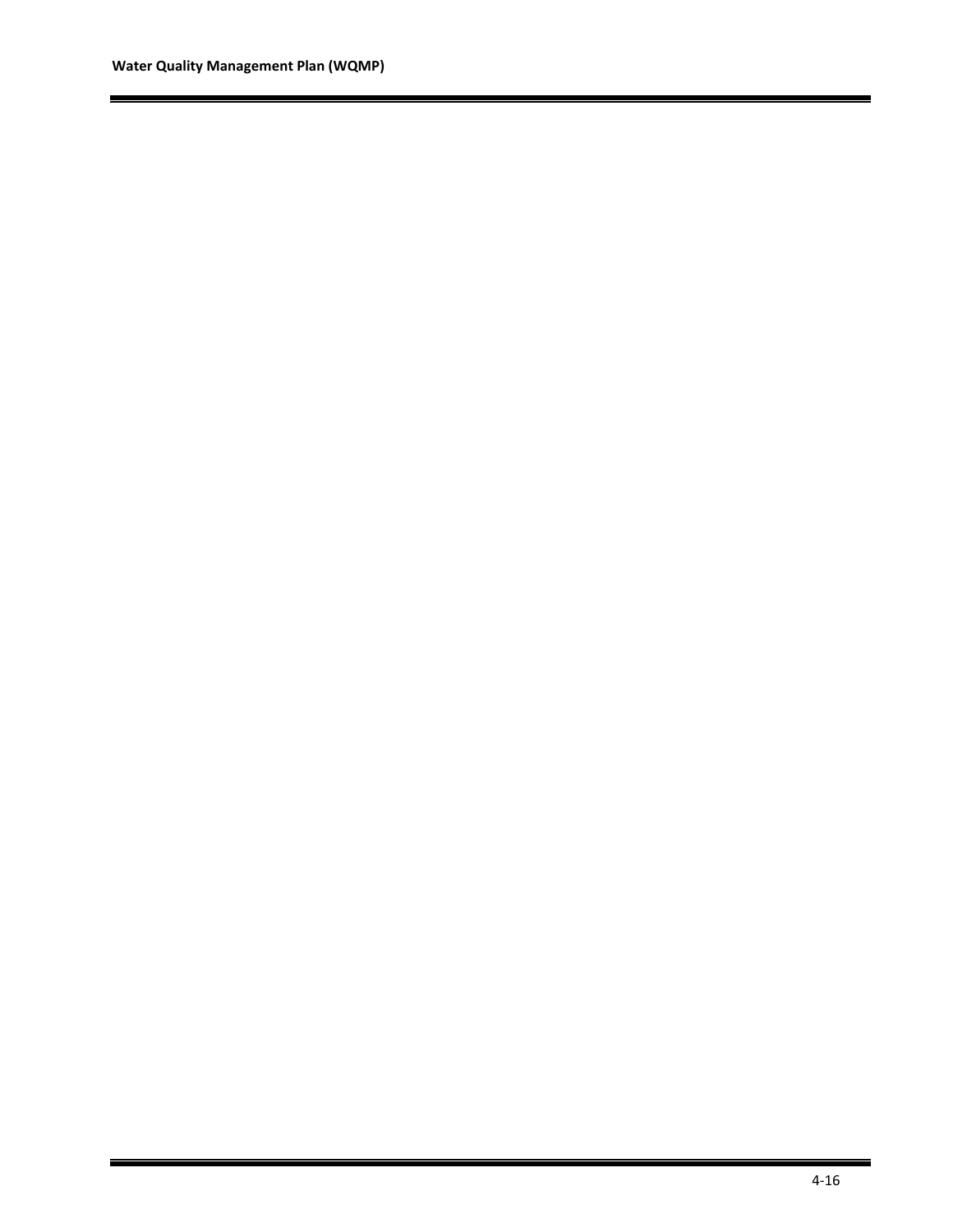### **4.3.2 Infiltration BMPs**

.

Use Form 4.3-3 to compute on-site retention of runoff from proposed retention and infiltration BMPs. Volume retention estimates are sensitive to the percolation rate used, which determines the amount of runoff that can be infiltrated within the specified drawdown time. The infiltration safety factor reduces field measured percolation to account for potential inaccuracy associated with field measurements, declining BMP performance over time, and compaction during construction. Appendix D of the TGD for WQMP provides guidance on estimating an appropriate safety factor to use in Form 4.3-3.

If site constraints limit the use of BMPs to a single type and implementation of retention and infiltration BMPs mitigate no more than 40% of the DCV, then they are considered infeasible and the Project Proponent may evaluate the effectiveness of BMPs lower in the LID hierarchy of use (Section 5.5.1 of the TGD for WQMP)

If implementation of infiltrations BMPs is feasible as determined using Form 4.3-1, then LID infiltration BMPs shall be implemented to the MEP (section 4.1 of the TGD for WQMP).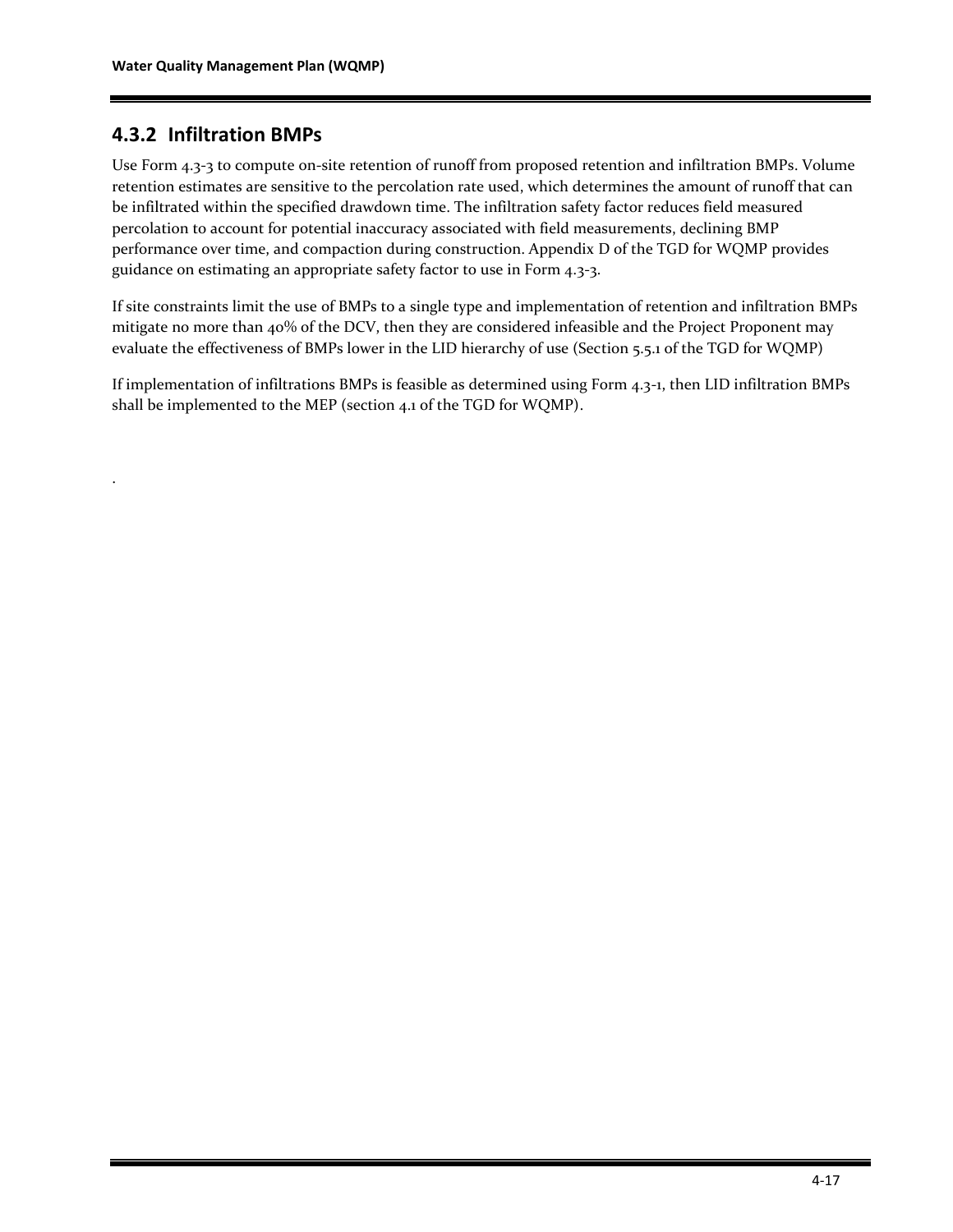| Form 4.3-3 Infiltration LID BMP - including underground BMPs (DA 1)                                                                                                                                                                                                                                                                                                                                                                                                                                                                               |                                            |                                                             |                                                                                |  |  |
|---------------------------------------------------------------------------------------------------------------------------------------------------------------------------------------------------------------------------------------------------------------------------------------------------------------------------------------------------------------------------------------------------------------------------------------------------------------------------------------------------------------------------------------------------|--------------------------------------------|-------------------------------------------------------------|--------------------------------------------------------------------------------|--|--|
| 1<br>Remaining LID DCV not met by site design HSC BMP (ft <sup>3</sup> ):                                                                                                                                                                                                                                                                                                                                                                                                                                                                         |                                            | V <sub>unmet</sub> = Form 4.2-1 Item 7 - Form 4.3-2 Item 30 |                                                                                |  |  |
| BMP Type Use columns to the right to compute runoff volume retention<br>from proposed infiltration BMP (select BMP from Table 5-4 in TGD for<br>WQMP) - Use additional forms for more BMPs                                                                                                                                                                                                                                                                                                                                                        | DA<br>DMA<br><b>BMP Type</b>               | DA<br><b>DMA</b><br><b>BMP Type</b>                         | <b>DMA</b><br>DA<br><b>BMP Type</b><br>(Use additional forms<br>for more BMPs) |  |  |
| Infiltration rate of underlying soils (in/hr) See Section 5.4.2 and<br>Appendix D of the TGD for WQMP for minimum requirements for<br>assessment methods                                                                                                                                                                                                                                                                                                                                                                                          |                                            |                                                             |                                                                                |  |  |
| Infiltration safety factor See TGD Section 5.4.2 and Appendix D                                                                                                                                                                                                                                                                                                                                                                                                                                                                                   |                                            |                                                             |                                                                                |  |  |
| Design percolation rate (in/hr) Pdesign = Item 2 / Item 3                                                                                                                                                                                                                                                                                                                                                                                                                                                                                         |                                            |                                                             |                                                                                |  |  |
| Ponded water drawdown time (hr) Copy Item 6 in Form 4.2-1                                                                                                                                                                                                                                                                                                                                                                                                                                                                                         |                                            |                                                             |                                                                                |  |  |
| Maximum ponding depth (ft) BMP specific, see Table 5-4 of the TGD<br>for WQMP for BMP design details                                                                                                                                                                                                                                                                                                                                                                                                                                              |                                            |                                                             |                                                                                |  |  |
| Ponding Depth (ft) $d_{BMP}$ = Minimum of (1/12*Item 4*Item 5) or Item 6                                                                                                                                                                                                                                                                                                                                                                                                                                                                          |                                            |                                                             |                                                                                |  |  |
| Infiltrating surface area, SA <sub>BMP</sub> (ft <sup>2</sup> ) the lesser of the area needed for<br>infiltration of full DCV or minimum space requirements from Table 5.7 of<br>the TGD for WQMP                                                                                                                                                                                                                                                                                                                                                 |                                            |                                                             |                                                                                |  |  |
| Amended soil depth, d <sub>media</sub> (ft) Only included in certain BMP types,<br>see Table 5-4 in the TGD for WQMP for reference to BMP design details                                                                                                                                                                                                                                                                                                                                                                                          |                                            |                                                             |                                                                                |  |  |
| 10 Amended soil porosity                                                                                                                                                                                                                                                                                                                                                                                                                                                                                                                          |                                            |                                                             |                                                                                |  |  |
| <b>11</b> Gravel depth, $d_{\text{median}}$ (ft) Only included in certain BMP types, see<br>Table 5-4 of the TGD for WQMP for BMP design details                                                                                                                                                                                                                                                                                                                                                                                                  |                                            |                                                             |                                                                                |  |  |
| 12<br>Gravel porosity                                                                                                                                                                                                                                                                                                                                                                                                                                                                                                                             |                                            |                                                             |                                                                                |  |  |
| 13<br>Duration of storm as basin is filling (hrs) Typical ~ 3hrs                                                                                                                                                                                                                                                                                                                                                                                                                                                                                  |                                            |                                                             |                                                                                |  |  |
| 14<br>Above Ground Retention Volume (ft <sup>3</sup> ) Vretention = Item 8 * [Item7 +<br>(Item 9 * Item 10) + (Item 11 * Item 12) + (Item 13 * (Item 4 / 12))]                                                                                                                                                                                                                                                                                                                                                                                    |                                            |                                                             |                                                                                |  |  |
| 15<br>Underground Retention Volume (ft <sup>3</sup> ) Volume determined using<br>manufacturer's specifications and calculations                                                                                                                                                                                                                                                                                                                                                                                                                   |                                            |                                                             |                                                                                |  |  |
| 16<br>Total Retention Volume from LID Infiltration BMPs:<br>(Sum of Items 14 and 15 for all infiltration BMP included in plan)                                                                                                                                                                                                                                                                                                                                                                                                                    |                                            |                                                             |                                                                                |  |  |
| 17<br>Fraction of DCV achieved with infiltration BMP:                                                                                                                                                                                                                                                                                                                                                                                                                                                                                             | % Retention% = Item 16 / Form 4.2-1 Item 7 |                                                             |                                                                                |  |  |
| 18<br>Is full LID DCV retained onsite with combination of hydrologic source control and LID retention/infiltration BMPs? Yes<br>If yes, demonstrate conformance using Form 4.3-10; If no, then reduce Item 3, Factor of Safety to 2.0 and increase Item 8, Infiltrating Surface Area, such that<br>the portion of the site area used for retention and infiltration BMPs equals or exceeds the minimum effective area thresholds (Table 5-7 of the TGD for WQMP)<br>for the applicable category of development and repeat all above calculations. |                                            |                                                             |                                                                                |  |  |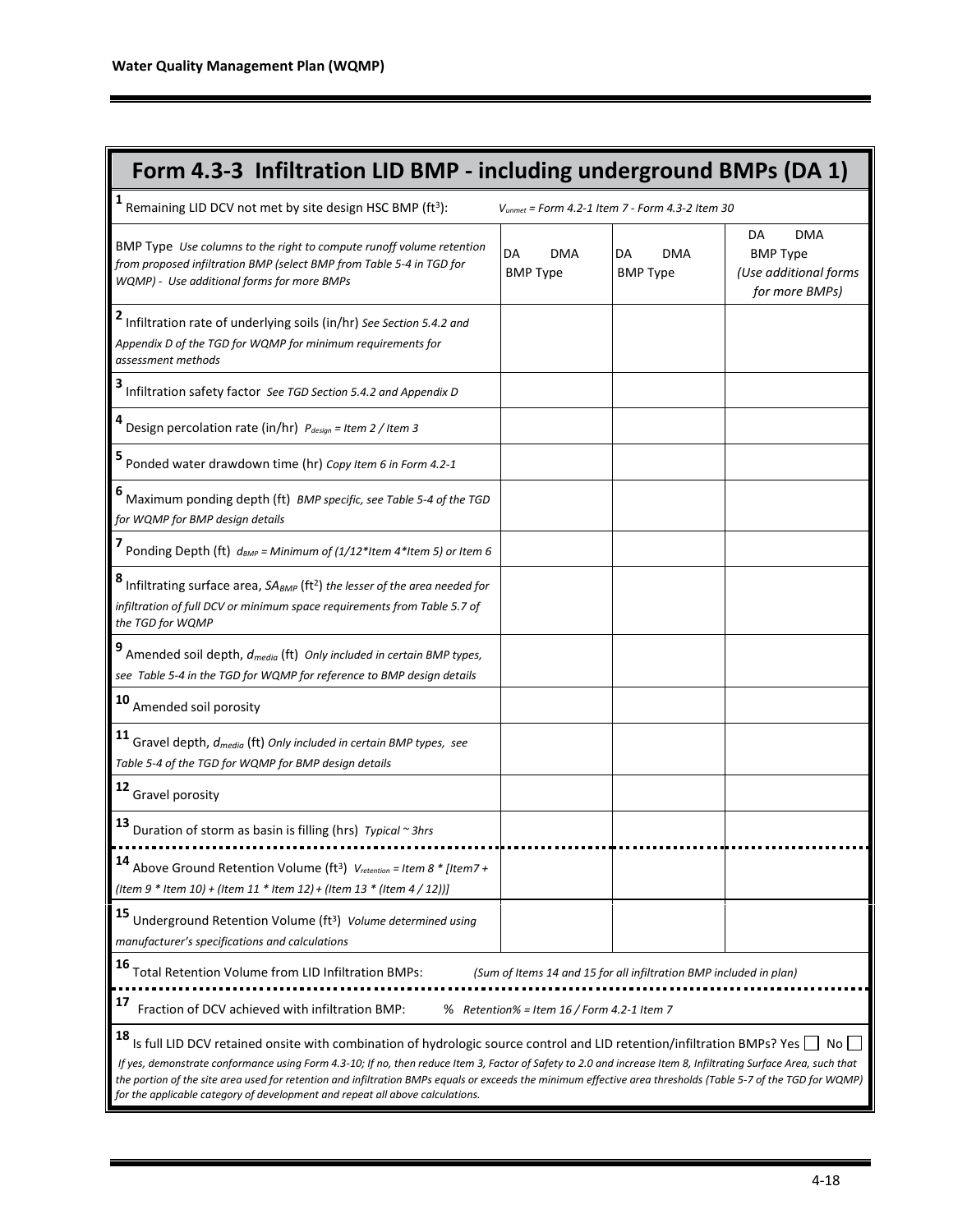#### **4.3.3 Harvest and Use BMP**

Harvest and use BMP may be considered if the full LID DCV cannot be met by maximizing infiltration BMPs. Use Form 4.3-4 to compute on-site retention of runoff from proposed harvest and use BMPs.

Volume retention estimates for harvest and use BMPs are sensitive to the on-site demand for captured stormwater. Since irrigation water demand is low in the wet season, when most rainfall events occur in San Bernardino County, the volume of water that can be used within a specified drawdown period is relatively low. The bottom portion of Form 4.3-4 facilitates the necessary computations to show infeasibility if a minimum incremental benefit of 40 percent of the LID DCV would not be achievable with MEP implementation of on-site harvest and use of stormwater (Section 5.5.4 of the TGD for WQMP).

| Form 4.3-4 Harvest and Use BMPs (DA 1)                                                                                                                                                                                                                                                                                                                                                                                                                                                                      |                                     |                                     |                                                                                |  |
|-------------------------------------------------------------------------------------------------------------------------------------------------------------------------------------------------------------------------------------------------------------------------------------------------------------------------------------------------------------------------------------------------------------------------------------------------------------------------------------------------------------|-------------------------------------|-------------------------------------|--------------------------------------------------------------------------------|--|
| Remaining LID DCV not met by site design HSC or infiltration BMP (ft <sup>3</sup> ):<br>$V_{\text{unmet}}$ = Form 4.2-1 Item 7 - Form 4.3-2 Item 30 – Form 4.3-3 Item 16                                                                                                                                                                                                                                                                                                                                    |                                     |                                     |                                                                                |  |
| BMP Type(s) Compute runoff volume retention from proposed<br>harvest and use BMP (Select BMPs from Table 5-4 of the TGD for<br>WQMP) - Use additional forms for more BMPs                                                                                                                                                                                                                                                                                                                                   | DA<br><b>DMA</b><br><b>BMP Type</b> | <b>DMA</b><br>DA<br><b>BMP Type</b> | <b>DMA</b><br>DA<br><b>BMP Type</b><br>(Use additional forms<br>for more BMPs) |  |
| Describe cistern or runoff detention facility                                                                                                                                                                                                                                                                                                                                                                                                                                                               |                                     |                                     |                                                                                |  |
| Storage volume for proposed detention type (ft <sup>3</sup> ) Volume of<br>cistern                                                                                                                                                                                                                                                                                                                                                                                                                          |                                     |                                     |                                                                                |  |
| Landscaped area planned for use of harvested stormwater<br>(ft <sup>2</sup> )                                                                                                                                                                                                                                                                                                                                                                                                                               |                                     |                                     |                                                                                |  |
| Average wet season daily irrigation demand (in/day)<br>Use local values, typical $\approx$ 0.1 in/day                                                                                                                                                                                                                                                                                                                                                                                                       |                                     |                                     |                                                                                |  |
| Daily water demand (ft <sup>3</sup> /day) Item 4 * (Item 5 / 12)                                                                                                                                                                                                                                                                                                                                                                                                                                            |                                     |                                     |                                                                                |  |
| Drawdown time (hrs) Copy Item 6 from Form 4.2-1                                                                                                                                                                                                                                                                                                                                                                                                                                                             |                                     |                                     |                                                                                |  |
| 8 <sub>Retention Volume (ft<sup>3</sup>)</sub><br>$V_{retraction}$ = Minimum of (Item 3) or (Item 6 $*$ (Item 7 / 24))                                                                                                                                                                                                                                                                                                                                                                                      |                                     |                                     |                                                                                |  |
| Total Retention Volume (ft <sup>3</sup> ) from Harvest and Use BMP<br>Sum of Item 8 for all harvest and use BMP included in plan                                                                                                                                                                                                                                                                                                                                                                            |                                     |                                     |                                                                                |  |
| 10<br>Is the full DCV retained with a combination of LID HSC, retention and infiltration, and harvest & use BMPs? Yes $\Box$ No $\Box$<br>If yes, demonstrate conformance using Form 4.3-10. If no, then re-evaluate combinations of all LID BMP and optimize their implementation<br>such that the maximum portion of the DCV is retained on-site (using a single BMP type or combination of BMP types). If the full DCV cannot<br>be mitigated after this optimization process, proceed to Section 4.3.4. |                                     |                                     |                                                                                |  |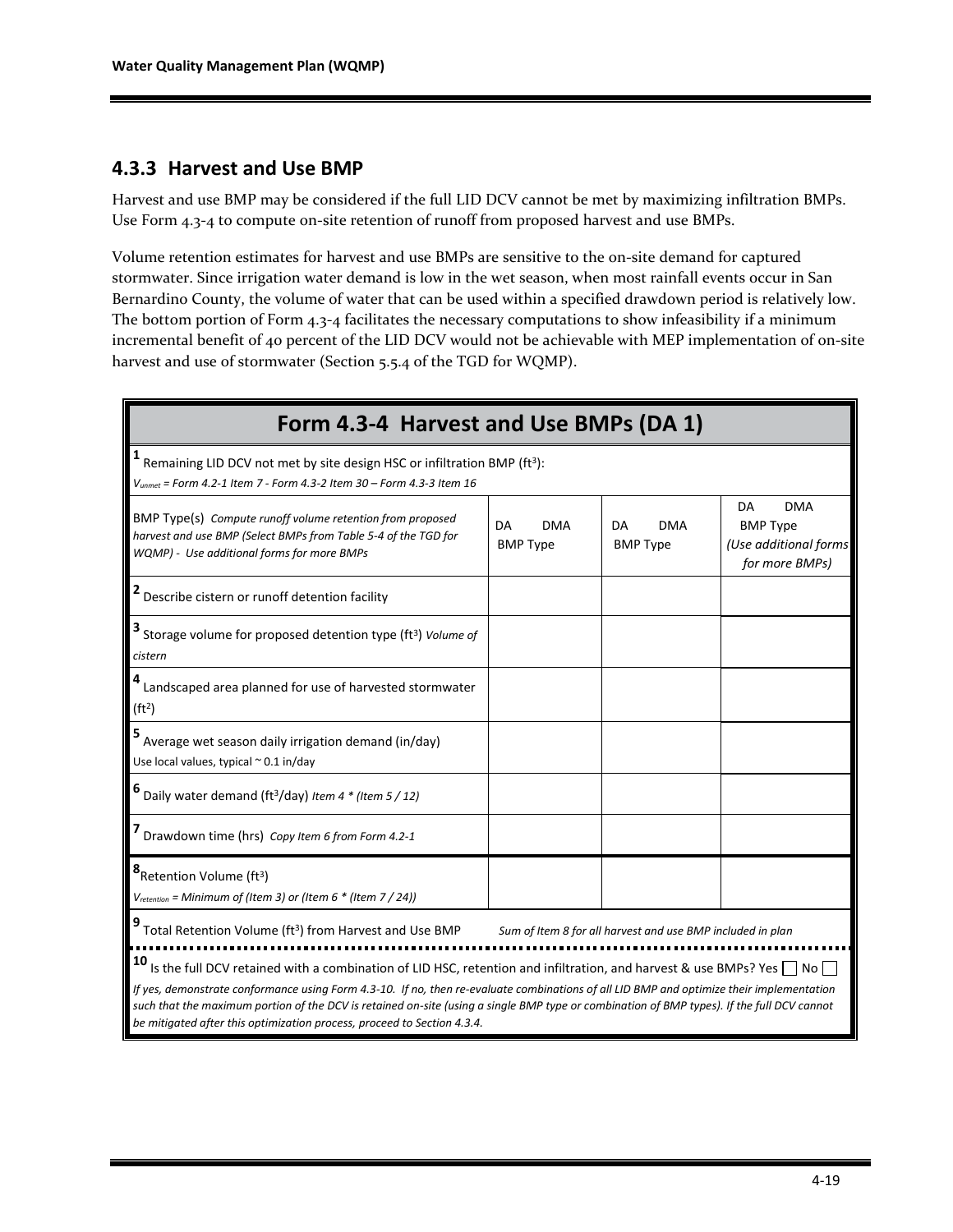#### **4.3.4 Biotreatment BMP**

Biotreatment BMPs may be considered if the full LID DCV cannot be met by maximizing retention and infiltration, and harvest and use BMPs. A key consideration when using biotreatment BMP is the effectiveness of the proposed BMP in addressing the pollutants of concern for the project (see Table 5-5 of the TGD for WQMP).

Use Form 4.3-5 to summarize the potential for volume based and/or flow based biotreatment options to biotreat the remaining unmet LID DCV w. Biotreatment computations are included as follows:

- Use Form 4.3-6 to compute biotreatment in small volume based biotreatment BMP (e.g. bioretention w/underdrains);
- Use Form 4.3-7 to compute biotreatment in large volume based biotreatment BMP (e.g. constructed wetlands);
- Use Form 4.3-8 to compute sizing criteria for flow-based biotreatment BMP (e.g. bioswales)

| Form 4.3-5 Selection and Evaluation of Biotreatment BMP (DA 1)                                                                                                                                                                                                                                                                                                                                                                                                                                                 |                                                                                                |                                                                                                                                         |                                                                                  |                                                                       |                                                                     |
|----------------------------------------------------------------------------------------------------------------------------------------------------------------------------------------------------------------------------------------------------------------------------------------------------------------------------------------------------------------------------------------------------------------------------------------------------------------------------------------------------------------|------------------------------------------------------------------------------------------------|-----------------------------------------------------------------------------------------------------------------------------------------|----------------------------------------------------------------------------------|-----------------------------------------------------------------------|---------------------------------------------------------------------|
| Remaining LID DCV not met by site design HSC,<br>infiltration, or harvest and use BMP for potential<br>biotreatment $(ft^3)$ :<br>Form 4.2-1 Item 7 - Form 4.3-2<br>Item 30 - Form 4.3-3 Item 16- Form 4.3-4 Item 9                                                                                                                                                                                                                                                                                            |                                                                                                | List pollutants of concern Copy from Form 2.3-1.                                                                                        |                                                                                  |                                                                       |                                                                     |
| <b>Biotreatment BMP Selected</b>                                                                                                                                                                                                                                                                                                                                                                                                                                                                               |                                                                                                |                                                                                                                                         | Volume-based biotreatment<br>Use Forms 4.3-6 and 4.3-7 to compute treated volume |                                                                       | Flow-based biotreatment<br>Use Form 4.3-8 to compute treated volume |
| (Select biotreatment BMP(s)<br>necessary to ensure all pollutants of<br>concern are addressed through Unit<br>Operations and Processes, described<br>in Table 5-5 of the TGD for WQMP)                                                                                                                                                                                                                                                                                                                         |                                                                                                | Bioretention with underdrain<br>Planter box with underdrain<br>Constructed wetlands<br>Wet extended detention<br>Dry extended detention |                                                                                  | Vegetated swale<br>Vegetated filter strip<br>Proprietary biotreatment |                                                                     |
| <sup>3</sup> Volume biotreated in volume based                                                                                                                                                                                                                                                                                                                                                                                                                                                                 |                                                                                                |                                                                                                                                         | Compute remaining LID DCV with                                                   |                                                                       | 5 Remaining fraction of LID DCV for                                 |
| biotreatment BMP (ft3):<br>6 Item 15 + Form 4.3-7 Item 13                                                                                                                                                                                                                                                                                                                                                                                                                                                      | implementation of volume based biotreatment<br>Form 4.3-<br>BMP $(ft3)$ :<br>Item $1$ – Item 3 |                                                                                                                                         |                                                                                  | sizing flow based biotreatment BMP:<br>% Item 4 / Item 1              |                                                                     |
| <sup>6</sup> Flow-based biotreatment BMP capacity provided (cfs):<br>Use Figure 5-2 of the TGD for WQMP to determine flow capacity required to<br>provide biotreatment of remaining percentage of unmet LID DCV (Item 5), for the project's precipitation zone (Form 3-1 Item 1)                                                                                                                                                                                                                               |                                                                                                |                                                                                                                                         |                                                                                  |                                                                       |                                                                     |
| Metrics for MEP determination:                                                                                                                                                                                                                                                                                                                                                                                                                                                                                 |                                                                                                |                                                                                                                                         |                                                                                  |                                                                       |                                                                     |
| Provided a WQMP with the portion of site area used for suite of LID BMP equal to minimum thresholds in Table 5-7 of the<br>TGD for WQMP for the proposed category of development:     If maximized on-site retention BMPs is feasible for partial capture,<br>then LID BMP implementation must be optimized to retain and infiltrate the maximum portion of the DCV possible within the prescribed<br>minimum effective area. The remaining portion of the DCV shall then be mitigated using biotreatment BMP. |                                                                                                |                                                                                                                                         |                                                                                  |                                                                       |                                                                     |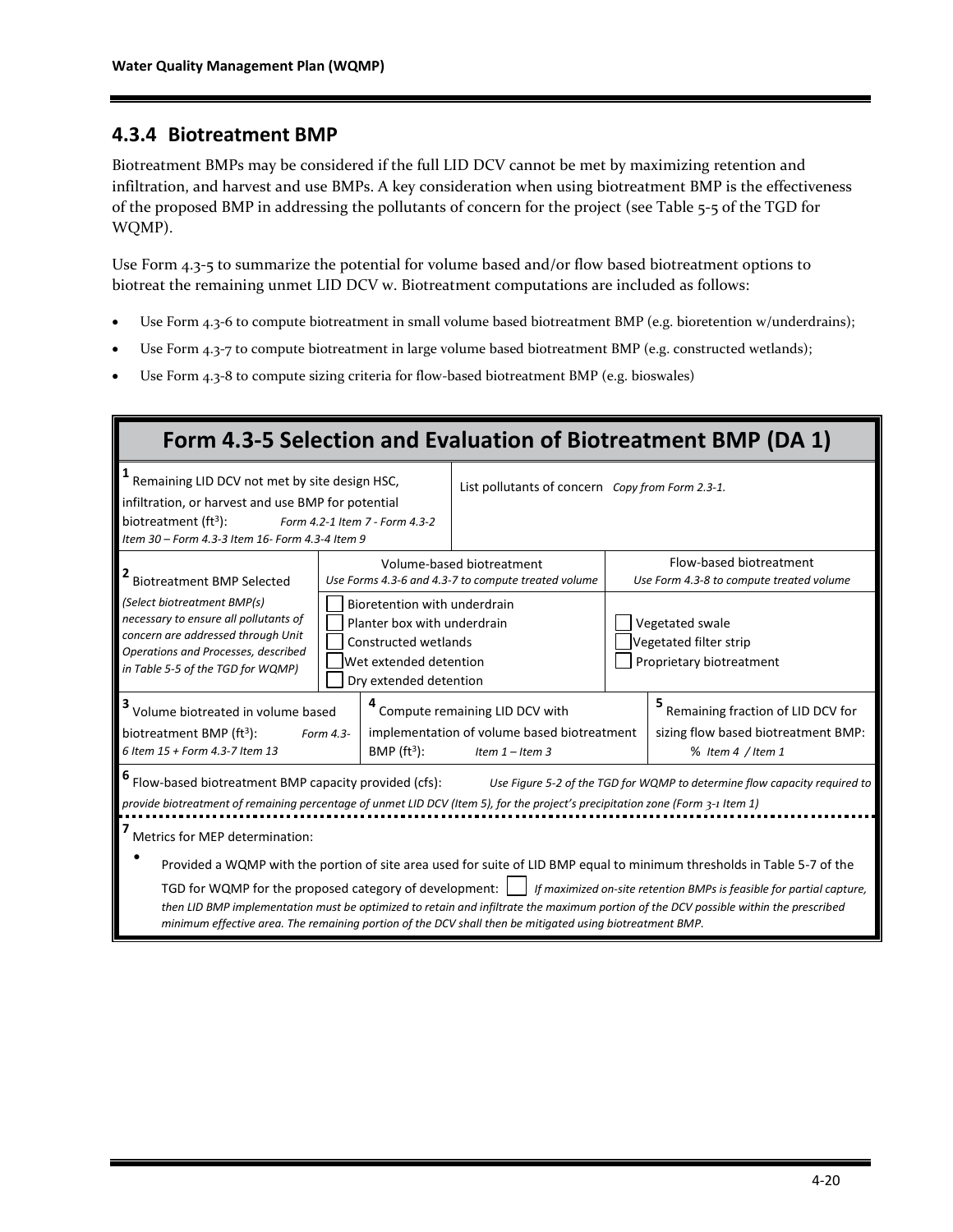| Form 4.3-6 Volume Based Biotreatment (DA 1) -                                                                                                                                                     |                                     |                                     |                                                                                |  |  |
|---------------------------------------------------------------------------------------------------------------------------------------------------------------------------------------------------|-------------------------------------|-------------------------------------|--------------------------------------------------------------------------------|--|--|
| <b>Bioretention and Planter Boxes with Underdrains</b>                                                                                                                                            |                                     |                                     |                                                                                |  |  |
| <b>Biotreatment BMP Type</b><br>(Bioretention w/underdrain, planter box w/underdrain, other<br>comparable BMP)                                                                                    | DA<br><b>DMA</b><br><b>BMP Type</b> | DA<br><b>DMA</b><br><b>BMP Type</b> | <b>DMA</b><br>DA<br><b>BMP Type</b><br>(Use additional forms<br>for more BMPs) |  |  |
| 1<br>Pollutants addressed with BMP List all pollutant of concern that<br>will be effectively reduced through specific Unit Operations and<br>Processes described in Table 5-5 of the TGD for WQMP |                                     |                                     |                                                                                |  |  |
| 2 Amended soil infiltration rate Typical $\sim$ 5.0                                                                                                                                               |                                     |                                     |                                                                                |  |  |
| Amended soil infiltration safety factor Typical ~ 2.0                                                                                                                                             |                                     |                                     |                                                                                |  |  |
| 4 Amended soil design percolation rate (in/hr) $P_{design} = Item 2 /$<br>Item <sub>3</sub>                                                                                                       |                                     |                                     |                                                                                |  |  |
| 5 Ponded water drawdown time (hr) Copy Item 6 from Form 4.2-1                                                                                                                                     |                                     |                                     |                                                                                |  |  |
| 6 Maximum ponding depth (ft) see Table 5-6 of the TGD for WQMP<br>for reference to BMP design details                                                                                             |                                     |                                     |                                                                                |  |  |
| Ponding Depth (ft) $d_{BMP}$ = Minimum of (1/12 * Item 4 * Item 5) or<br>Item 6                                                                                                                   |                                     |                                     |                                                                                |  |  |
| $8$ Amended soil surface area (ft <sup>2</sup> )                                                                                                                                                  |                                     |                                     |                                                                                |  |  |
| Amended soil depth (ft) see Table 5-6 of the TGD for WQMP for<br>reference to BMP design details                                                                                                  |                                     |                                     |                                                                                |  |  |
| 10 Amended soil porosity, n                                                                                                                                                                       |                                     |                                     |                                                                                |  |  |
| 11<br>Gravel depth (ft) see Table 5-6 of the TGD for WQMP for reference<br>to BMP design details                                                                                                  |                                     |                                     |                                                                                |  |  |
| 12<br>Gravel porosity, n                                                                                                                                                                          |                                     |                                     |                                                                                |  |  |
| 13<br>Duration of storm as basin is filling (hrs) Typical ~ 3hrs                                                                                                                                  |                                     |                                     |                                                                                |  |  |
| 14 Biotreated Volume (ft <sup>3</sup> )<br>$V_{biotreated}$ = Item 8 * [(Item 7/2) + (Item 9<br>* Item 10) + (Item 11 * Item 12) + (Item 13 * (Item 4 / 12))]                                     |                                     |                                     |                                                                                |  |  |
| 15<br>Total biotreated volume from bioretention and/or planter box with underdrains BMP:<br>Sum of Item 14 for all volume-based BMPs included in this form                                        |                                     |                                     |                                                                                |  |  |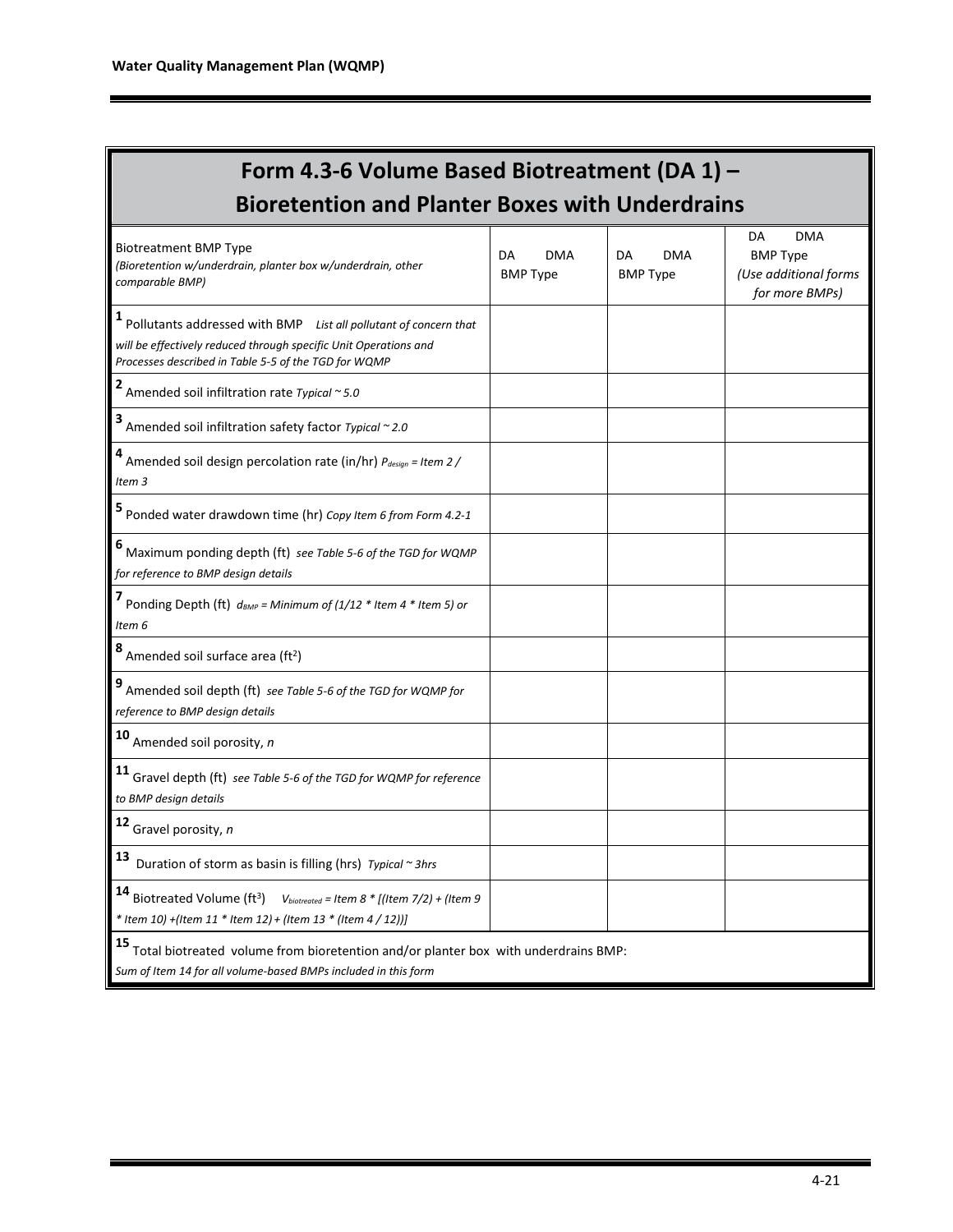| Form 4.3-7 Volume Based Biotreatment (DA 1) -                                                                                                                                                                                                                                                      |                       |              |         |                                                                          |  |
|----------------------------------------------------------------------------------------------------------------------------------------------------------------------------------------------------------------------------------------------------------------------------------------------------|-----------------------|--------------|---------|--------------------------------------------------------------------------|--|
| <b>Constructed Wetlands and Extended Detention</b>                                                                                                                                                                                                                                                 |                       |              |         |                                                                          |  |
| <b>Biotreatment BMP Type</b><br>Constructed wetlands, extended wet detention, extended dry detention,<br>or other comparable proprietary BMP. If BMP includes multiple modules<br>(e.g. forebay and main basin), provide separate estimates for storage                                            | DA<br><b>BMP Type</b> | <b>DMA</b>   | DA      | <b>DMA</b><br><b>BMP Type</b><br>(Use additional forms<br>for more BMPs) |  |
| and pollutants treated in each module.                                                                                                                                                                                                                                                             | Forebay               | <b>Basin</b> | Forebay | <b>Basin</b>                                                             |  |
| <sup>1</sup> Pollutants addressed with BMP forebay and basin<br>List all pollutant of concern that will be effectively reduced through<br>specific Unit Operations and Processes described in Table 5-5 of the TGD<br>for WQMP                                                                     |                       |              |         |                                                                          |  |
| Bottom width (ft)                                                                                                                                                                                                                                                                                  |                       |              |         |                                                                          |  |
| Bottom length (ft)                                                                                                                                                                                                                                                                                 |                       |              |         |                                                                          |  |
| Bottom area (ft <sup>2</sup> ) $A_{bottom} = Item\ 2 * Item\ 3$                                                                                                                                                                                                                                    |                       |              |         |                                                                          |  |
| Side slope (ft/ft)                                                                                                                                                                                                                                                                                 |                       |              |         |                                                                          |  |
| 6 Depth of storage (ft)                                                                                                                                                                                                                                                                            |                       |              |         |                                                                          |  |
| Water surface area (ft <sup>2</sup> )<br>A <sub>surface</sub> = (Item 2 + (2 * Item 5 * Item 6)) * (Item 3 + (2 * Item 5 * Item 6))                                                                                                                                                                |                       |              |         |                                                                          |  |
| Storage volume (ft <sup>3</sup> ) For BMP with a forebay, ensure fraction of<br>total storage is within ranges specified in BMP specific fact sheets, see<br>Table 5-6 of the TGD for WQMP for reference to BMP design details<br>V = Item $6/3$ * [Item $4 +$ Item $7 +$ (Item $4$ * Item 7)^0.5] |                       |              |         |                                                                          |  |
| Drawdown Time (hrs) Copy Item 6 from Form 2.1                                                                                                                                                                                                                                                      |                       |              |         |                                                                          |  |
| <b>10</b> Outflow rate (cfs) $Q_{BMP}$ = (Item $g_{foreboy}$ + Item $g_{bosin}$ ) / (Item 9 $*$ 3600)                                                                                                                                                                                              |                       |              |         |                                                                          |  |
| 11 Duration of design storm event (hrs)                                                                                                                                                                                                                                                            |                       |              |         |                                                                          |  |
| $12$ Biotreated Volume (ft <sup>3</sup> )<br>$V_{biotreated}$ = (Item $8_{forebay}$ + Item $8_{basin}$ ) + (Item 10 * Item 11 * 3600)                                                                                                                                                              |                       |              |         |                                                                          |  |
| 13<br>Total biotreated volume from constructed wetlands, extended dry detention, or extended wet detention :<br>(Sum of Item 12 for all BMP included in plan)                                                                                                                                      |                       |              |         |                                                                          |  |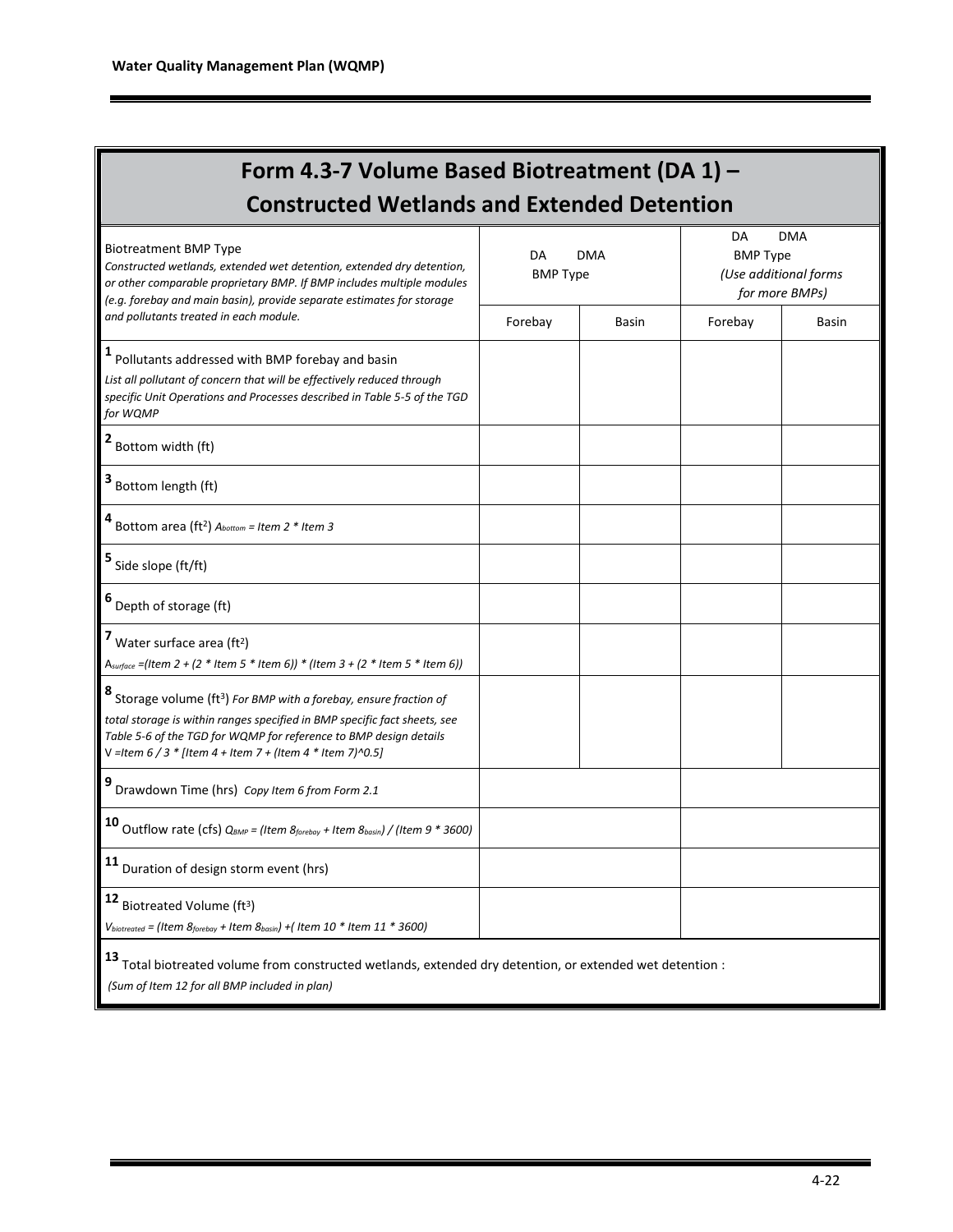| Form 4.3-8 Flow Based Biotreatment (DA 1)                                                                                                                                    |                              |                              |                                                                                |  |  |
|------------------------------------------------------------------------------------------------------------------------------------------------------------------------------|------------------------------|------------------------------|--------------------------------------------------------------------------------|--|--|
| <b>Biotreatment BMP Type</b><br>Vegetated swale, vegetated filter strip, or other comparable proprietary<br><b>BMP</b>                                                       | DA<br>DMA<br><b>BMP Type</b> | DA<br>DMA<br><b>BMP Type</b> | <b>DMA</b><br>DA<br><b>BMP Type</b><br>(Use additional forms<br>for more BMPs) |  |  |
| Pollutants addressed with BMP<br>List all pollutant of concern that will be effectively reduced through<br>specific Unit Operations and Processes described in TGD Table 5-5 |                              |                              |                                                                                |  |  |
| Flow depth for water quality treatment (ft)<br>BMP specific, see Table 5-6 of the TGD for WQMP for reference to BMP<br>design details                                        |                              |                              |                                                                                |  |  |
| Bed slope (ft/ft)<br>BMP specific, see Table 5-6 of the TGD for WQMP for reference to BMP<br>design details                                                                  |                              |                              |                                                                                |  |  |
| Manning's roughness coefficient                                                                                                                                              |                              |                              |                                                                                |  |  |
| Bottom width (ft)<br>$b_w$ = (Form 4.3-5 Item 6 * Item 4) / (1.49 * Item 2 $1.67$ * Item 3 $10.5$ )                                                                          |                              |                              |                                                                                |  |  |
| 6<br>Side Slope (ft/ft)<br>BMP specific, see Table 5-6 of the TGD for WQMP for reference to BMP<br>design details                                                            |                              |                              |                                                                                |  |  |
| Cross sectional area ( $ft2$ )<br>$A = (Item 5 * Item 2) + (Item 6 * Item 22)$                                                                                               |                              |                              |                                                                                |  |  |
| Water quality flow velocity (ft/sec)<br>$V =$ Form 4.3-5 Item 6 / Item 7                                                                                                     |                              |                              |                                                                                |  |  |
| Hydraulic residence time (min)<br>Pollutant specific, see Table 5-6 of the TGD for WQMP for reference to<br><b>BMP</b> design details                                        |                              |                              |                                                                                |  |  |
| 10<br>Length of flow based BMP (ft)<br>$L =$ Item 8 * Item 9 * 60                                                                                                            |                              |                              |                                                                                |  |  |
| 11<br>Water surface area at water quality flow depth (ft <sup>2</sup> )<br>$SA_{top}$ = (Item 5 + (2 * Item 2 * Item 6)) * Item 10                                           |                              |                              |                                                                                |  |  |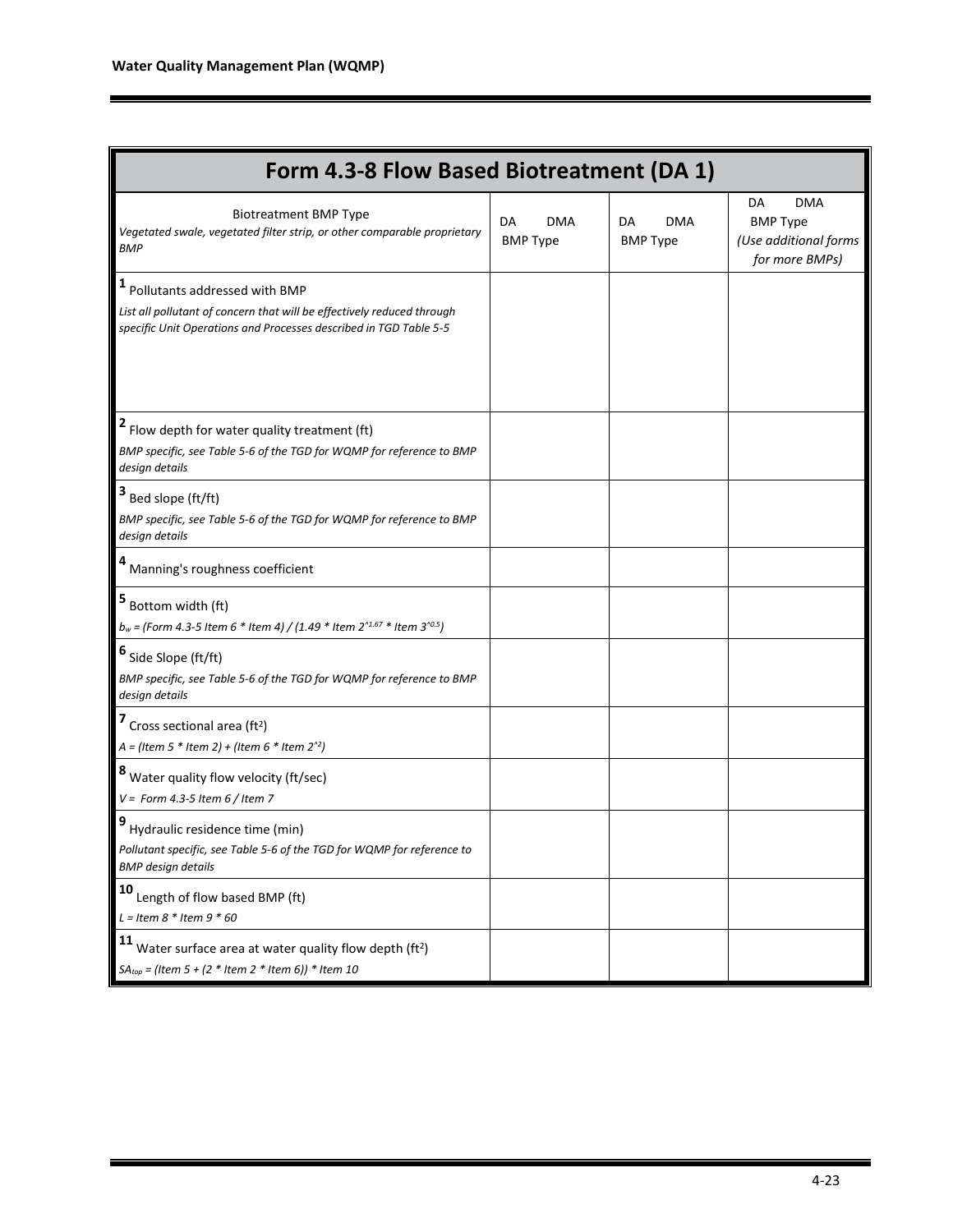### **4.3.5 Conformance Summary**

Complete Form 4.3-9 to demonstrate how on-site LID DCV is met with proposed site design hydrologic source control, infiltration, harvest and use, and/or biotreatment BMP. The bottom line of the form is used to describe the basis for infeasibility determination for on-site LID BMP to achieve full LID DCV, and provides methods for computing remaining volume to be addressed in an alternative compliance plan. If the project has more than one outlet, then complete additional versions of this form for each outlet.

| <b>Form 4.3-9 Conformance Summary and Alternative</b><br><b>Compliance Volume Estimate (DA 1)</b>                                                                                                                                                                                                                                                                                                                                                                                                                                                                                                                                                                                                                                                                                                                                                                                                                                                                                                          |
|------------------------------------------------------------------------------------------------------------------------------------------------------------------------------------------------------------------------------------------------------------------------------------------------------------------------------------------------------------------------------------------------------------------------------------------------------------------------------------------------------------------------------------------------------------------------------------------------------------------------------------------------------------------------------------------------------------------------------------------------------------------------------------------------------------------------------------------------------------------------------------------------------------------------------------------------------------------------------------------------------------|
| <b>1</b> Total LID DCV for the Project DA-1 (ft <sup>3</sup> ):<br>Copy Item 7 in Form 4.2-1                                                                                                                                                                                                                                                                                                                                                                                                                                                                                                                                                                                                                                                                                                                                                                                                                                                                                                               |
| $2$ On-site retention with site design hydrologic source control LID BMP (ft <sup>3</sup> ):<br>Copy Item 30 in Form 4.3-2                                                                                                                                                                                                                                                                                                                                                                                                                                                                                                                                                                                                                                                                                                                                                                                                                                                                                 |
| $3$ On-site retention with LID infiltration BMP (ft <sup>3</sup> ):<br>Copy Item 16 in Form 4.3-3                                                                                                                                                                                                                                                                                                                                                                                                                                                                                                                                                                                                                                                                                                                                                                                                                                                                                                          |
| On-site retention with LID harvest and use BMP (ft <sup>3</sup> ):<br>Copy Item 9 in Form 4.3-4                                                                                                                                                                                                                                                                                                                                                                                                                                                                                                                                                                                                                                                                                                                                                                                                                                                                                                            |
| 5<br>On-site biotreatment with volume based biotreatment BMP (ft <sup>3</sup> ):<br>Copy Item 3 in Form 4.3-5                                                                                                                                                                                                                                                                                                                                                                                                                                                                                                                                                                                                                                                                                                                                                                                                                                                                                              |
| Flow capacity provided by flow based biotreatment BMP (cfs):<br>Copy Item 6 in Form 4.3-5                                                                                                                                                                                                                                                                                                                                                                                                                                                                                                                                                                                                                                                                                                                                                                                                                                                                                                                  |
| LID BMP performance criteria are achieved if answer to any of the following is "Yes":<br>• Full retention of LID DCV with site design HSC, infiltration, or harvest and use BMP: Yes $\Box$ No $\Box$<br>If yes, sum of Items 2, 3, and 4 is greater than Item 1<br>Combination of on-site retention BMPs for a portion of the LID DCV and volume-based biotreatment BMP that<br>address all pollutants of concern for the remaining LID DCV: Yes $\Box$ No $\Box$<br>If yes, a) sum of Items 2, 3, 4, and 5 is greater than Item 1, and Items 2, 3 and 4 are maximized; or b) Item 6 is greater than Form<br>4.3--5 Item 6 and Items 2, 3 and 4 are maximized<br>On-site retention and infiltration is determined to be infeasible and biotreatment BMP provide biotreatment for all<br>pollutants of concern for full LID DCV: Yes   No<br>If yes, Form 4.3-1 Items 7 and 8 were both checked yes                                                                                                        |
| If the LID DCV is not achieved by any of these means, then the project may be allowed to develop an alternative<br>compliance plan. Check box that describes the scenario which caused the need for alternative compliance:<br>• Combination of HSC, retention and infiltration, harvest and use, and biotreatment BMPs provide less than full LID DCV<br>capture:<br>Checked yes for Form 4.3-5 Item 7, Item 6 is zero, and sum of Items 2, 3, 4, and 5 is less than Item 1. If so, apply water quality credits<br>and calculate volume for alternative compliance, $V_{\text{alt}} = ($ ltem 1 – Item 2 – Item 3 – Item 4 – Item 5) * (100 - Form 2.4-1 Item 2)%<br>An approved Watershed Action Plan (WAP) demonstrates that water quality and hydrologic impacts of urbanization<br>are more effective when managed in at an off-site facility:<br>Attach appropriate WAP section, including technical documentation, showing effectiveness comparisons for the project site and<br>regional watershed |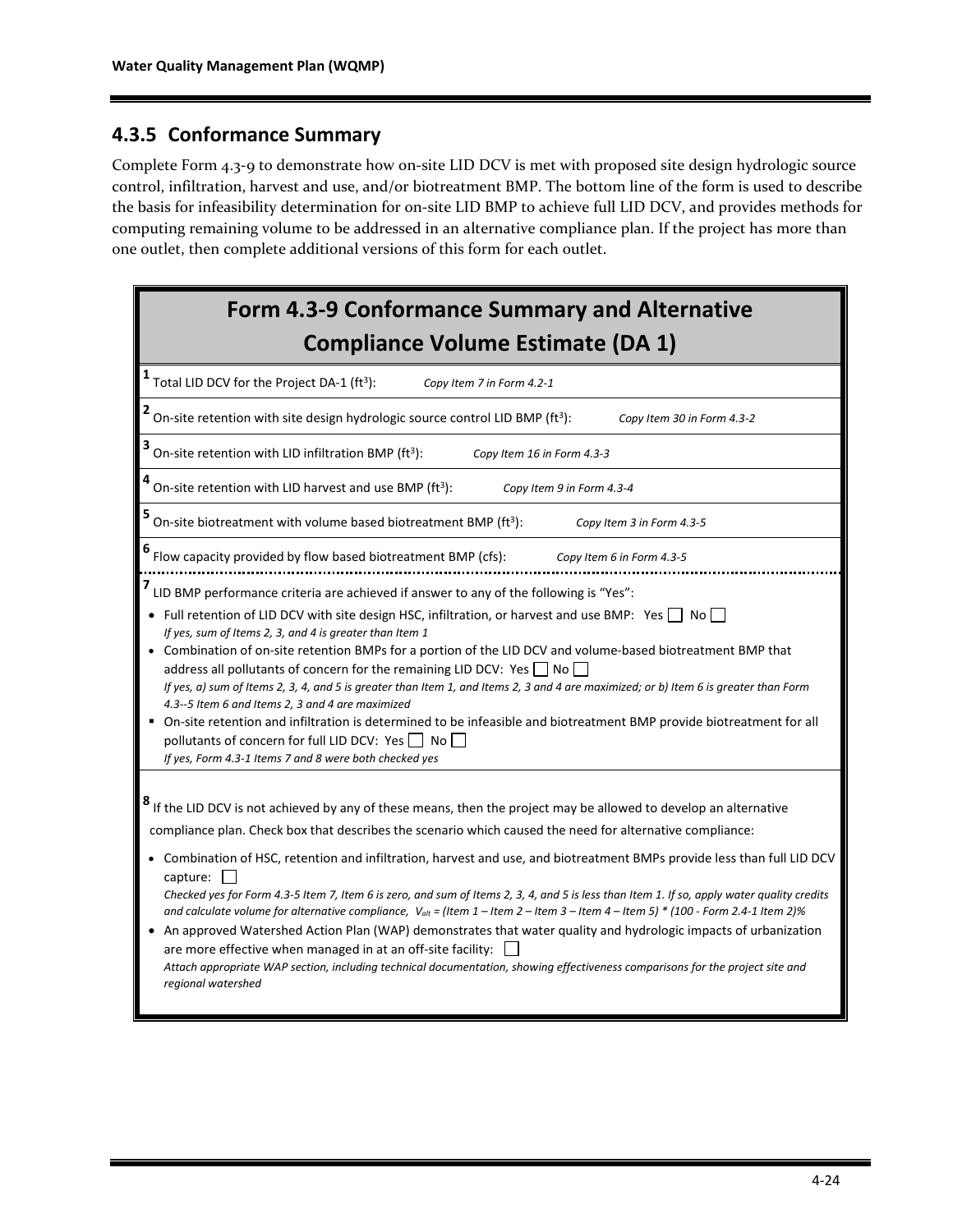### **4.3.6 Hydromodification Control BMP**

Use Form 4.3-10 to compute the remaining runoff volume retention, after LID BMP are implemented, needed to address HCOC, and the increase in time of concentration and decrease in peak runoff necessary to meet targets for protection of waterbodies with a potential HCOC. Describe hydromodification control BMP that address HCOC, which may include off-site BMP and/or in-stream controls. Section 5.6 of the TGD for WQMP provides additional details on selection and evaluation of hydromodification control BMP.

|                                                                                                                                                                                                                                                                                                                                                                                                                                                                                                                                                                                                                                                                                                                                                                                                                                                                                                                                                                                                                                                                                                                               |  | Form 4.3-10 Hydromodification Control BMPs (DA 1)                                                                                                                                                                                                                                                                                                     |  |  |  |
|-------------------------------------------------------------------------------------------------------------------------------------------------------------------------------------------------------------------------------------------------------------------------------------------------------------------------------------------------------------------------------------------------------------------------------------------------------------------------------------------------------------------------------------------------------------------------------------------------------------------------------------------------------------------------------------------------------------------------------------------------------------------------------------------------------------------------------------------------------------------------------------------------------------------------------------------------------------------------------------------------------------------------------------------------------------------------------------------------------------------------------|--|-------------------------------------------------------------------------------------------------------------------------------------------------------------------------------------------------------------------------------------------------------------------------------------------------------------------------------------------------------|--|--|--|
| <sup>1</sup> Volume reduction needed for HCOC<br>performance criteria (ft <sup>3</sup> ):<br>(Form 4.2-2 Item 4 * 0.95) - Form 4.2-2 Item 1                                                                                                                                                                                                                                                                                                                                                                                                                                                                                                                                                                                                                                                                                                                                                                                                                                                                                                                                                                                   |  | <sup>2</sup> On-site retention with site design hydrologic source control, infiltration, and<br>harvest and use LID BMP (ft <sup>3</sup> ):<br>Sum of Form 4.3-9 Items 2, 3, and 4 Evaluate<br>option to increase implementation of on-site retention in Forms 4.3-2, 4.3-3, and 4.3-4 in<br>excess of LID DCV toward achieving HCOC volume reduction |  |  |  |
| Remaining volume for HCOC<br>$(ft^3)$ :<br>volume capture $(ft^3)$ :<br>Item $1-$<br>Item <sub>2</sub>                                                                                                                                                                                                                                                                                                                                                                                                                                                                                                                                                                                                                                                                                                                                                                                                                                                                                                                                                                                                                        |  | <sup>4</sup> Volume capture provided by incorporating additional on-site or off-site retention BMPs<br>Existing downstream BMP may be used to demonstrate additional volume capture (if<br>so, attach to this WQMP a hydrologic analysis showing how the additional volume would be retained<br>during a 2-yr storm event for the regional watershed) |  |  |  |
| hydromodification   Attach in-stream control BMP selection and evaluation to this WQMP                                                                                                                                                                                                                                                                                                                                                                                                                                                                                                                                                                                                                                                                                                                                                                                                                                                                                                                                                                                                                                        |  | If Item 4 is less than Item 3, incorporate in-stream controls on downstream waterbody segment to prevent impacts due to                                                                                                                                                                                                                               |  |  |  |
| 6<br>Is Form 4.2-2 Item 11 less than or equal to 5%: Yes   No<br>If yes, HCOC performance criteria is achieved. If no, select one or more mitigation options below:<br>Demonstrate increase in time of concentration achieved by proposed LID site design, LID BMP, and additional on-site<br>$\bullet$<br>or off-site retention BMP<br>BMP upstream of a waterbody segment with a potential HCOC may be used to demonstrate increased time of concentration through<br>hydrograph attenuation (if so, show that the hydraulic residence time provided in BMP for a 2-year storm event is equal or greater<br>than the addition time of concentration requirement in Form 4.2-4 Item 15)<br>Increase time of concentration by preserving pre-developed flow path and/or increase travel time by reducing slope<br>and increasing cross-sectional area and roughness for proposed on-site conveyance facilities<br>Incorporate appropriate in-stream controls for downstream waterbody segment to prevent impacts due to<br>hydromodification, in a plan approved and signed by a licensed engineer in the State of California |  |                                                                                                                                                                                                                                                                                                                                                       |  |  |  |
| Form 4.2-2 Item 12 less than or equal to 5%: Yes $\Box$ No $\Box$<br>If yes, HCOC performance criteria is achieved. If no, select one or more mitigation options below:<br>Demonstrate reduction in peak runoff achieved by proposed LID site design, LID BMPs, and additional on-site or off-                                                                                                                                                                                                                                                                                                                                                                                                                                                                                                                                                                                                                                                                                                                                                                                                                                |  |                                                                                                                                                                                                                                                                                                                                                       |  |  |  |
| site retention BMPs<br>BMPs upstream of a waterbody segment with a potential HCOC may be used to demonstrate additional peak runoff reduction<br>through hydrograph attenuation (if so, attach to this WQMP, a hydrograph analysis showing how the peak runoff would be reduced<br>during a 2-yr storm event)                                                                                                                                                                                                                                                                                                                                                                                                                                                                                                                                                                                                                                                                                                                                                                                                                 |  |                                                                                                                                                                                                                                                                                                                                                       |  |  |  |
|                                                                                                                                                                                                                                                                                                                                                                                                                                                                                                                                                                                                                                                                                                                                                                                                                                                                                                                                                                                                                                                                                                                               |  | Incorporate appropriate in-stream controls for downstream waterbody segment to prevent impacts due to<br>hydromodification, in a plan approved and signed by a licensed engineer in the State of California                                                                                                                                           |  |  |  |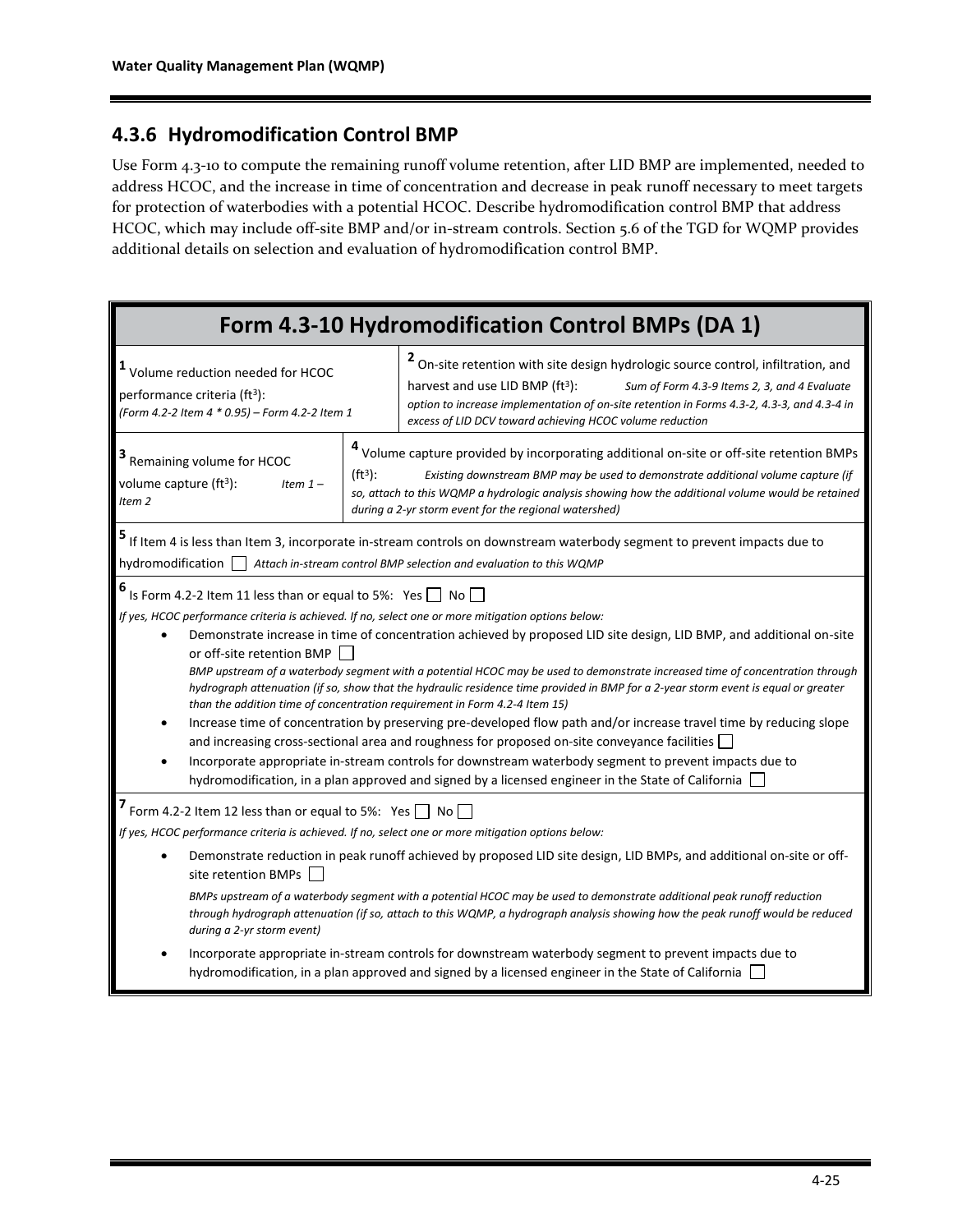## 4.4 Alternative Compliance Plan (if applicable)

Describe an alternative compliance plan (if applicable) for projects not fully able to infiltrate, harvest and use, or biotreat the DCV via on-site LID practices. A project proponent must develop an alternative compliance plan to address the remainder of the LID DCV. Depending on project type some projects may qualify for water quality credits that can be applied to reduce the DCV that must be treated prior to development of an alternative compliance plan (see Form 2.4-1, Water Quality Credits). Form 4.3-9 Item 8 includes instructions on how to apply water quality credits when computing the DCV that must be met through alternative compliance. Alternative compliance plans may include one or more of the following elements:

- On-site structural treatment control BMP All treatment control BMP should be located as close to possible to the pollutant sources and should not be located within receiving waters;
- Off-site structural treatment control BMP Pollutant removal should occur prior to discharge of runoff to receiving waters;
- Urban runoff fund or In-lieu program, if available

Depending upon the proposed alternative compliance plan, approval by the executive officer may or may not be required (see Section 6 of the TGD for WQMP).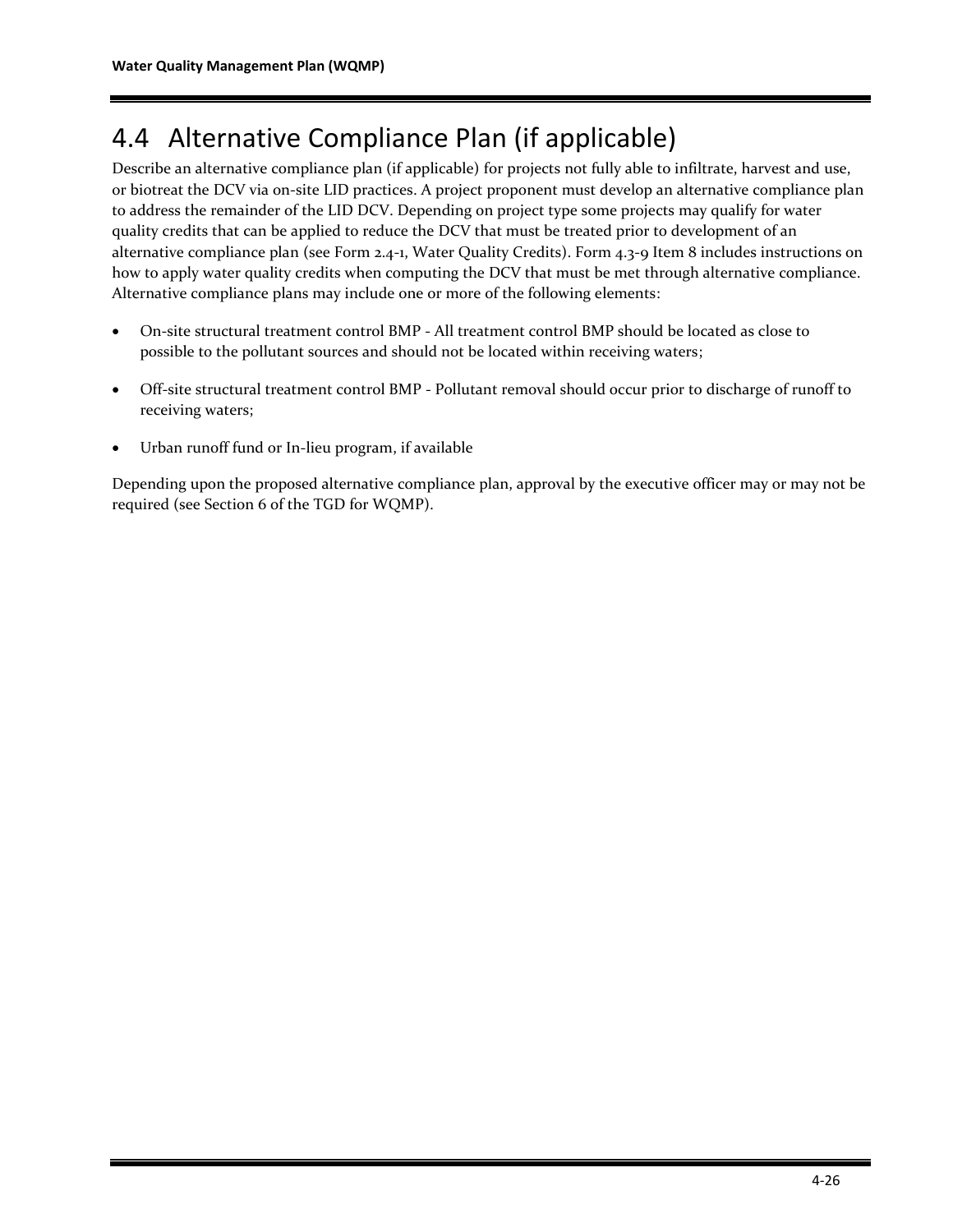# Section 5 Inspection and Maintenance Responsibility for Post Construction BMP

All BMP included as part of the project WQMP are required to be maintained through regular scheduled inspection and maintenance (refer to Section 8, Post Construction BMP Requirements, in the TGD for WQMP). Fully complete Form 5-1 summarizing all BMP included in the WQMP. Attach additional forms as needed. The WQMP shall also include a detailed Operation and Maintenance Plan for all BMP and may require a Maintenance Agreement (consult the jurisdiction's LIP). If a Maintenance Agreement is required, it must also be attached to the WQMP.

|            | Form 5-1 BMP Inspection and Maintenance<br>(use additional forms as necessary) |                                                       |                                    |  |  |
|------------|--------------------------------------------------------------------------------|-------------------------------------------------------|------------------------------------|--|--|
| <b>BMP</b> | Reponsible Party(s)                                                            | Inspection/ Maintenance<br><b>Activities Required</b> | Minimum Frequency<br>of Activities |  |  |
|            |                                                                                |                                                       |                                    |  |  |
|            |                                                                                |                                                       |                                    |  |  |
|            |                                                                                |                                                       |                                    |  |  |
|            |                                                                                |                                                       |                                    |  |  |
|            |                                                                                |                                                       |                                    |  |  |
|            |                                                                                |                                                       |                                    |  |  |
|            |                                                                                |                                                       |                                    |  |  |
|            |                                                                                |                                                       |                                    |  |  |